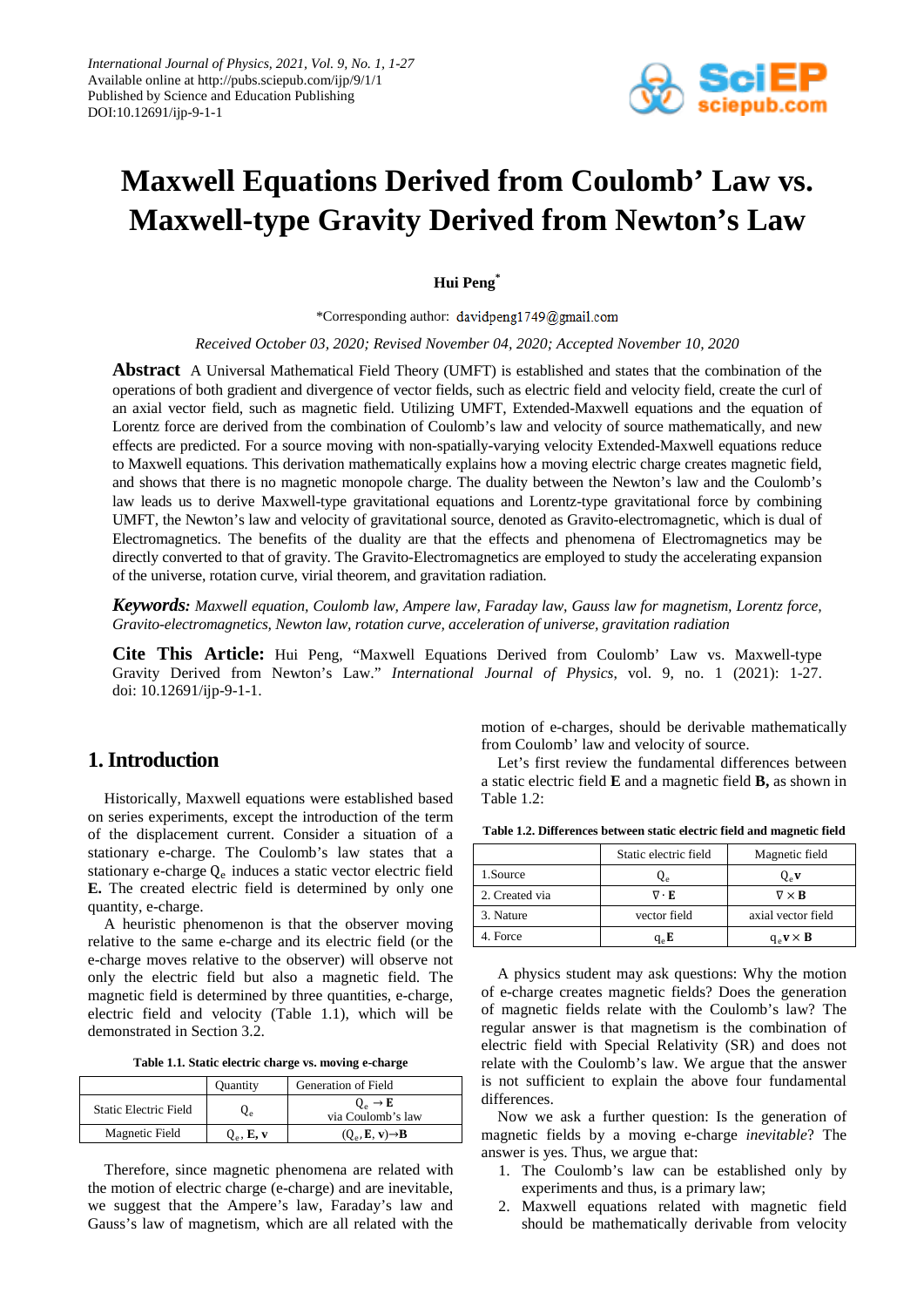of e-charge and Coulomb's law, and thus, are secondary laws.

To mathematically derive Maxwell equations from the Coulomb's law and velocity of an e-charge, we establish Universal Mathematical Field Theory (UMFT). Extended-Maxwell equations are derived from UMFT and Coulomb's law, which demonstrates the validity of UMFT. Recently, Faraday's law has been derived by curling the Lienard-Wiechert potential [\[1\].](#page-26-0) Ampere's law was derived from the Biot-Savart law [\[2\].](#page-26-1)

Based on the similarity between the Coulomb's law and Newton's law, naturally, the same UMFT can be employed to derive Maxwell-type gravitational equations from Newton's law and the motion of a source, denoted as Gravito-Electromagnetics or Gravito-EM, which provides a clear physical picture of gravity. We show that both theories, Maxwell theory (denoted as EM) and Gravito-EM are convertible to each other by converting the echarge to gravitational charge (g-charge), and vice versa, which we denote as "Ultra-symmetry".

Historically, Maxwell-type vector field theories of gravity were studied, which described gravity as a physical field. However, physicists gave up this direction before Einstein's General Relativity (GR), because they realized that such vector theories faced the issue: the potential energy of Newton field is negative. After SR was established, second issue raised that those vector theories of gravity did not comply with SR.

The benefits of the Gravito-EM are: (1) Address the long-standing issues of negative potential energy; (2) comply with SR; (3) explain the accelerating expansion of the universe and to predict a jerking expansion of the universe.

Therefore, we argue that the Gravito-EM provides, at least, a "bridge" between the Newton's theory and an ultimate theory of gravity. To understand and describe all of forces in one framework, a possible and simple way is to treat gravity as a physical field.

Recently, a gauge theory of gravity has been proposed, quantized and unified with other forces [\[3\].](#page-26-2) The Gravito-EM is consistent with this gauge theory of gravity.

# **2. Universal Mathematical Field Theory (UMFT)**

### **2.1. Motivation**

Motivation: To address above differences between a static electric field **E** and a magnetic field **B** inspires us to establish UMFT [\[4\].](#page-26-3) The UMFT is equally applicable to derive Electromagnetics (denoted as EM) and Gravito-EM. Thus, there is duality between EM and Gravito-EM, so that many concepts and effects of the well-established EM can be transferred directly to gravity. Most important, gravity and EM are linked together clearly and closely. Gravito-EM is powerful and fruitful.

The significances of UMFT are the following.

A) combining UMFT and the Coulomb's law rederives *mathematically* Maxwell's equations, which addresses the above-mentioned differences related with EM (Table 1.2), shows that the experimentsbased Maxwell equations have their mathematical origin, and justifies UMFT.

- B) combining UMFT and the Newton's law derives *mathematically* Gravito-EM.
- C) Thirdly, UMFT provides the mathematic origin of dualities between different physic fields derived from it, such as duality between electricity and magnetism, and duality between EM and Gravito-EM. Duality is a powerful tool to find intrinsic similarities between apparently different phenomena, and predict new effects.

"It turns out that most of the important concepts and theories of physics can be unified and understood by their common attribute of duality" (Damian P Hampshire).

### **2.2. General UMFT**

To establish UMFT, we need to find a mathematical identity that connecting divergences of either a vector or an axial vector with curls of induced axial vectors. For this aim, the following vector analysis identity is the most significant foundation of UMFT,

$$
\nabla \times (\mathbf{S} \times \mathbf{T})
$$
  
=  $\mathbf{S}(\nabla \cdot \mathbf{T}) - \mathbf{T}(\nabla \cdot \mathbf{S}) + (\mathbf{T} \cdot \nabla)\mathbf{S} - (\mathbf{S} \cdot \nabla)\mathbf{T}$  (2.1)

which indicates that the combination of gradient and divergence of two arbitrary vectors induces inevitably an axial vector  $(S \times T)$ . One of two terms,  $(\nabla \cdot T)$  and  $(\nabla \cdot S)$ , represents fundamental inverse-square laws, and introduce a "charge". Now there are three quantities, S, T and "charge" in Eq.  $(2.1)$ .

It is useful to write Eq.  $(2.1)$  in a different but equivalent form. By using another mathematical identity,

$$
\begin{aligned} &\left(T\cdot\nabla\right)S \\ &=\nabla\big(S\cdot T\big)-\big(S\cdot\nabla\big)T-S\times\big(\nabla\times T\big)-T\times\big(\nabla\times S\big) \end{aligned}
$$

Eq. (2.1) can be rewritten as an identity,

$$
\nabla \times (\mathbf{S} \times \mathbf{T}) = \mathbf{S} (\nabla \cdot \mathbf{T}) - \mathbf{T} (\nabla \cdot \mathbf{S}) - \nabla (\mathbf{S} \cdot \mathbf{T})
$$
  
+ + 2(\mathbf{T} \cdot \nabla) \mathbf{S} + \mathbf{S} \times (\nabla \times \mathbf{T}) + \mathbf{T} \times (\nabla \times \mathbf{S}). (2.2)

Eq. (2.1) and Eq. (2.2) are mathematical equivalent. When apply UMFT to describe physical fields, the "S" and "T" in Eq. (2.1) and Eq. (2.2) represent different physical quantities respectively.

### **2.3. UMFE Related with Velocity of Charges**

The basic concept is that the combination of the inverse-square laws and the motion of charges must induce axial vector fields. To show it, we set the "**S**" being motion parameters, velocity **v**,

$$
S = v \text{ (vector)} \tag{2.3}
$$

Note: the physical quantities **S** representing are not limited to velocity.

Substituting Eq.  $(2.3)$  into Eq.  $(2.1)$  and Eq.  $(2.2)$ respectively, we obtain,

$$
\nabla \times (\mathbf{v} \times \mathbf{T})
$$
  
=  $\mathbf{v}(\nabla \cdot \mathbf{T}) - \mathbf{T}(\nabla \cdot \mathbf{v}) + (\mathbf{T} \cdot \nabla) \mathbf{v} - (\mathbf{v} \cdot \nabla) \mathbf{T}$  (2.4)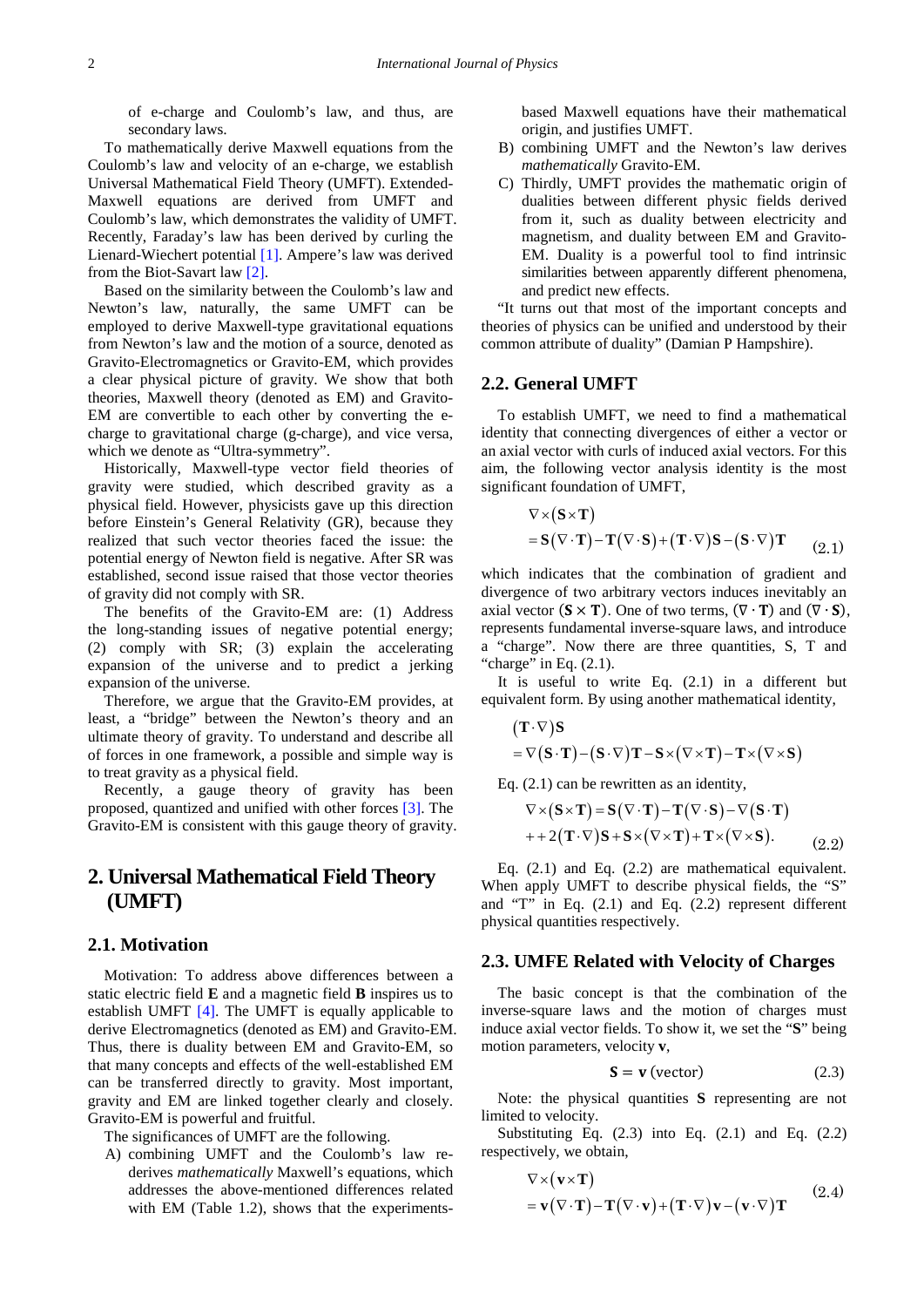$$
\nabla \times (\mathbf{v} \times \mathbf{T}) = \mathbf{v} (\nabla \cdot \mathbf{T}) - \mathbf{T} (\nabla \cdot \mathbf{v}) - \nabla (\mathbf{v} \cdot \mathbf{T}) + 2(\mathbf{T} \cdot \nabla) \mathbf{v} + \mathbf{v} \times (\nabla \times \mathbf{T}) + \mathbf{T} \times (\nabla \times \mathbf{v}).
$$
 (2.5)

Fortunately, Eq. (2.4) links both the motion of source and the inverse-square law to an axial vector field. In this section we start with Eq. (2.4) to derive the Maxwell-type equations for the fields induced by the velocity of sources.

Note in Eq. (2.4), the velocity is spatially varying, e.g.,  $T(\nabla \cdot \mathbf{v}) \neq 0$ ,  $(T \cdot \nabla)\mathbf{v} \neq 0$ , and is instantaneous velocity at a given space point. Eq. (2.4) implies that a velocity and its spatial variations induce the axial vector  $(v \times T)$  field equally.

### **2.3.1. Ampere-Maxwell-type UMFT**

Firstly, we derive the Ampere-Maxwell-type UMFE. Let's assume the "**T**" is an arbitrary vector field **G** and,

$$
\nabla \cdot \mathbf{G} \neq 0. \tag{2.6}
$$

Since

$$
-(\mathbf{v}\cdot\nabla)\mathbf{G}=-\left[v_x\frac{\partial}{\partial x}+v_y\frac{\partial}{\partial y}+v_z\frac{\partial}{\partial z}\right]\mathbf{G}=\frac{\partial\mathbf{G}}{\partial t}-\frac{d\mathbf{G}}{dt},
$$

substituting it into Eq. (2.4), we obtain the Ampere-Maxwell-type UMFE,

$$
\nabla \times (\mathbf{v} \times \mathbf{G}) + \frac{d\mathbf{G}}{dt}
$$
  
=  $\mathbf{v} (\nabla \cdot \mathbf{G}) + \frac{\partial \mathbf{G}}{\partial t} - \mathbf{G} (\nabla \cdot \mathbf{v}) + (\mathbf{G} \cdot \nabla) \mathbf{v}.$  (2.7)

Defining a First level axial vector field **M**,

$$
\mathbf{M} \equiv \mathbf{v} \times \mathbf{G}.\tag{2.8}
$$

For the axial vector field **M**, by mathematical definition, Eq. (2.8), we have,

$$
\nabla \cdot \mathbf{M} \equiv 0. \tag{2.9}
$$

Substituting Eq.  $(2.8)$  into Eq.  $(2.4)$  and Eq.  $(2.7)$ respectively, we obtain

$$
\nabla \times \mathbf{M} = \mathbf{v} (\nabla \cdot \mathbf{G}) - \mathbf{G} (\nabla \cdot \mathbf{v})
$$
  
+ (\mathbf{G} \cdot \nabla) \mathbf{v} - (\mathbf{v} \cdot \nabla) \mathbf{G}, \t(2.10)

$$
\nabla \times \mathbf{M} + \frac{d\mathbf{G}}{dt} = \mathbf{v} (\nabla \cdot \mathbf{G}) + \frac{\partial \mathbf{G}}{\partial t} - \mathbf{G} (\nabla \cdot \mathbf{v}) + (\mathbf{G} \cdot \nabla) \mathbf{v}. (2.11)
$$

All terms on the right-hand side of Eq. (2.11) induce equally the axial vector field **M**. The interpretations for those terms are,

- 1) The term,  $\mathbf{v}(\nabla \cdot \mathbf{G})$ , plays the role of the "current";
- 2) The term,  $\frac{\partial G}{\partial t}$ , ∂  $\frac{\partial G}{\partial t}$ , plays the role of the "displacement" current";
- 3) The term,  $G(\nabla \cdot \mathbf{v})$ , describes stretching of the G field due to source velocity compressibility;
- 4) The term,  $(G \cdot \nabla)$ **v**, describes the stretching or tilting of the G field due to the velocity gradients;

5) The terms, 
$$
\frac{\partial G}{\partial t}
$$
 and  $G(\nabla \cdot \mathbf{v})$ , have the same

direction; while the terms,  $\mathbf{v}(\nabla \cdot \mathbf{G})$  and  $(\mathbf{G} \cdot \nabla)\mathbf{v}$ , have the same direction.

The Ampere-Maxwell-type UMFE, Eq. (2.7), Eq.  $(2.10)$ , Eq.  $(2.11)$ , can be written respectively in the integral form as,

$$
\oint (\mathbf{v} \times \mathbf{G}) \cdot d\mathbf{l} + \frac{d}{dt} \iint \mathbf{G} \cdot d\mathbf{s}
$$
\n
$$
= \iint \left[ \mathbf{v} (\nabla \cdot \mathbf{G}) + \frac{\partial \mathbf{G}}{\partial t} - \mathbf{G} (\nabla \cdot \mathbf{v}) + (\mathbf{G} \cdot \nabla) \mathbf{v} \right] \cdot d\mathbf{s},
$$
\n(2.12)\n
$$
\oint \mathbf{M} \cdot d\mathbf{l} = \iint \left[ \mathbf{v} (\nabla \cdot \mathbf{G}) - \mathbf{G} (\nabla \cdot \mathbf{v}) \right] \cdot d\mathbf{s},
$$
\n(2.13)

$$
\oint \mathbf{M} \cdot d\mathbf{l} + \frac{d}{dt} \iint \mathbf{G} \cdot d\mathbf{s}
$$
\n
$$
= \int \left[ \mathbf{v} (\nabla \cdot \mathbf{G}) + \frac{\partial \mathbf{G}}{\partial t} - \mathbf{G} (\nabla \cdot \mathbf{v}) + (\mathbf{G} \cdot \nabla) \mathbf{v} \right] \cdot d\mathbf{s}.
$$
\n(2.14)

### **2.3.2. Faraday-type UMFT**

For deriving the Faraday-type UMFE, taking the **T** field as the First level axial vector field **M** defined by Eq. (2.8),  $T = M$ . For the M field, we have,

$$
-(\mathbf{v}\cdot\nabla)\mathbf{M} = -\left[v_x\frac{\partial}{\partial x} + v_y\frac{\partial}{\partial y} + v_z\frac{\partial}{\partial z}\right]\mathbf{M}
$$
  
=  $\frac{\partial \mathbf{M}}{\partial t} - \frac{d\mathbf{M}}{dt}$ . (2.15)

Substituting Eq. (2.15) into Eq. (2.4), we obtain Faraday-type UMFE,

$$
\nabla \times (\mathbf{v} \times \mathbf{M}) + \frac{d\mathbf{M}}{dt}
$$
  
=  $\mathbf{v}(\nabla \cdot \mathbf{M}) + \frac{\partial \mathbf{M}}{\partial t} - \mathbf{M}(\nabla \cdot \mathbf{v}) + (\mathbf{M} \cdot \nabla) \mathbf{v}.$  (2.16)

Let's define a Second level axial vector field **N**,

$$
N \equiv -v \times M, \tag{2.17}
$$

which satisfies mathematically,

$$
\nabla \cdot \mathbf{N} = 0. \tag{2.18}
$$

Substituting Eq.  $(2.17)$  into Eq.  $(2.16)$ , we obtain Faraday-type UMFE,

$$
\nabla \times \mathbf{N} - \frac{d\mathbf{M}}{dt}
$$
  
=  $-\mathbf{v}(\nabla \cdot \mathbf{M}) - \frac{\partial \mathbf{M}}{\partial t} + \mathbf{M}(\nabla \cdot \mathbf{v}) - (\mathbf{M} \cdot \nabla) \mathbf{v}.$  (2.19)

The Faraday-type UMFE, Eq. (2.16) and Eq. (2.19), can be written respectively in the integral form as,

$$
\oint (\mathbf{v} \times \mathbf{M}) \cdot d\mathbf{l} + \frac{d}{dt} \iint \mathbf{M} \cdot d\mathbf{s}
$$
\n
$$
= \iint \left[ \mathbf{v} (\nabla \cdot \mathbf{M}) + \frac{\partial \mathbf{M}}{\partial t} - \mathbf{M} (\nabla \cdot \mathbf{v}) + (\mathbf{M} \cdot \nabla) \mathbf{v} \right] \cdot d\mathbf{s}.
$$
\n(2.20)\n
$$
\oint \mathbf{N} \cdot d\mathbf{l} - \frac{d}{dt} \iint \mathbf{M} \cdot d\mathbf{s}
$$
\n
$$
= -\iint \left[ \mathbf{v} (\nabla \cdot \mathbf{M}) + \frac{\partial \mathbf{M}}{\partial t} - \mathbf{M} (\nabla \cdot \mathbf{v}) + (\mathbf{M} \cdot \nabla) \mathbf{v} \right] \cdot d\mathbf{s}.
$$
\n(2.21)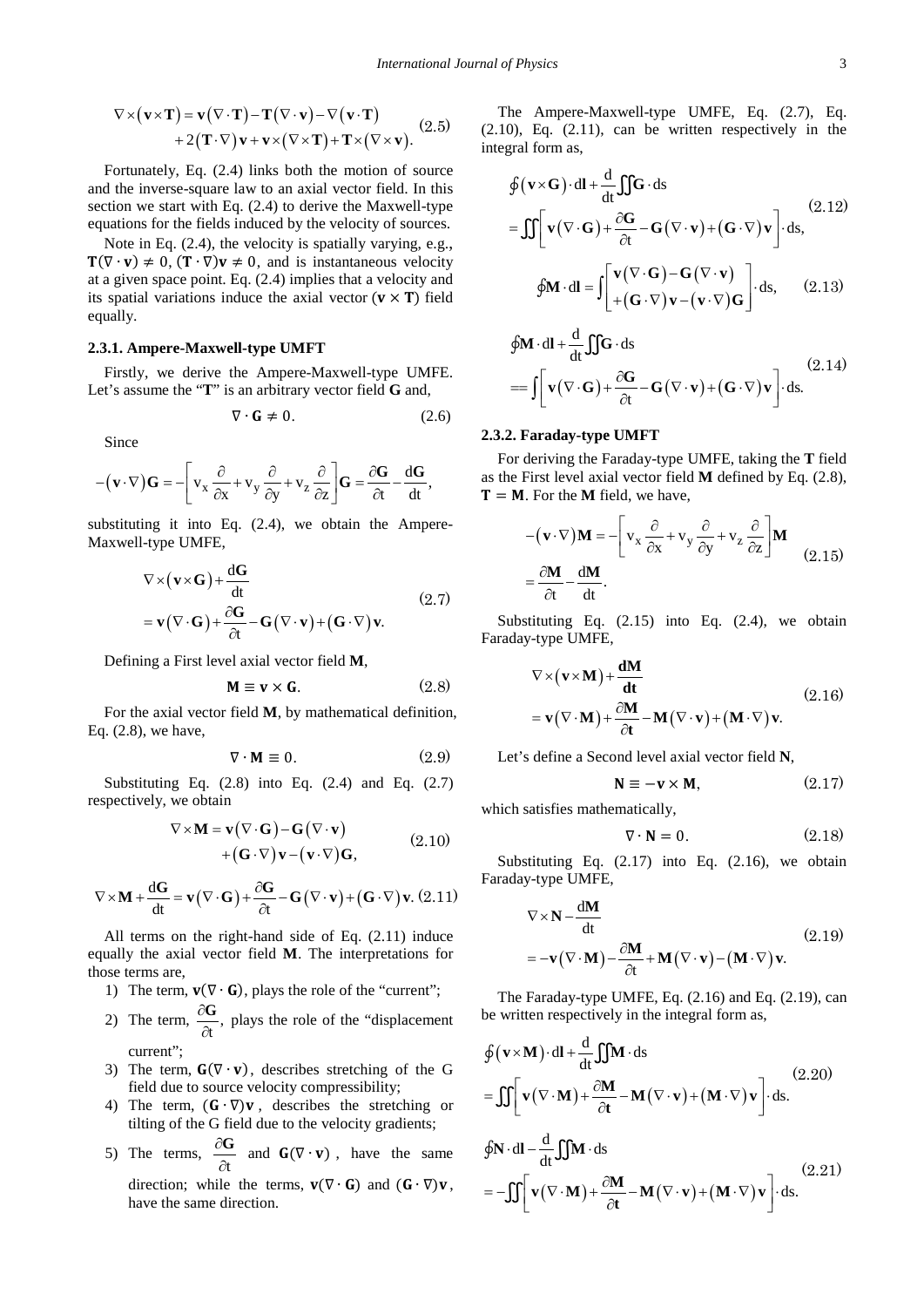The term  $\mathbf{v}(\nabla \cdot \mathbf{M})$  is the source term. We still keep the source term in Eq. (2.16), (2.19), (2.20) and (2.21), because this source term leaves a door open for a possible existence of a monopole physically, although, mathematically, the monopole of the **M** field does not exist, i.e.,  $\nabla \cdot \mathbf{M} \equiv 0$  (Eq. 2.9).

The interpretations of those right-hand side terms of Eq. (2.19) are,

- 1) The term,  $\mathbf{v}(\nabla \cdot \mathbf{M})$ , plays the role of the "current", which is mathematically zero;
- 2) The term,  $\frac{\partial \mathbf{M}}{\partial t}$ ,  $\frac{\partial M}{\partial t}$ , describes the time change of the **M**

fields as the source;

- 3) The term,  $M(\nabla \cdot \mathbf{v})$ , describes stretching of the M field due to source velocity compressibility;
- 4) The term,  $(M \cdot \nabla)v$ , describes the stretching or tilting of the M field due to the velocity gradients;
- 5) The terms,  $\frac{\partial \mathbf{H}}{\partial t}$ ∂  $\frac{\partial M}{\partial t}$  and  $M(\nabla \cdot \mathbf{v})$ , have the same

direction; while the terms,  $\mathbf{v}(\nabla \cdot \mathbf{M})$  and  $(\mathbf{M} \cdot \nabla)\mathbf{v}$ , have the same direction.

Next, substituting Eq. (2.9),  $\nabla \cdot \mathbf{M} = 0$ , into Eq. (2.16), Eq. (2.19), Eq. (2.20) and Eq. (2.21) respectively, we obtain source-free Faraday-type UMFE,

$$
\nabla \times (\mathbf{v} \times \mathbf{M}) + \frac{\mathbf{d}\mathbf{M}}{\mathbf{dt}} = \frac{\partial \mathbf{M}}{\partial t} - \mathbf{M} (\nabla \cdot \mathbf{v}) + (\mathbf{M} \cdot \nabla) \mathbf{v}, (2.22)
$$

$$
\nabla \times \mathbf{N} - \frac{\mathbf{d}\mathbf{M}}{\mathbf{dt}} = -\frac{\partial \mathbf{M}}{\partial t} + \mathbf{M} (\nabla \cdot \mathbf{v}) - (\mathbf{M} \cdot \nabla) \mathbf{v}.
$$
 (2.23)

$$
\oint (\mathbf{v} \times \mathbf{M}) \cdot d\mathbf{l} + \frac{d}{dt} \iint \mathbf{M} \cdot d\mathbf{s}
$$
\n
$$
= \iint \left[ \frac{\partial \mathbf{M}}{\partial t} - \mathbf{M} (\nabla \cdot \mathbf{v}) + (\mathbf{M} \cdot \nabla) \mathbf{v} \right] \cdot d\mathbf{s}.
$$
\n(2.24)

$$
\oint \mathbf{N} \cdot d\mathbf{l} - \frac{d}{dt} \iint \mathbf{M} \cdot d\mathbf{s}
$$
\n
$$
= -\iint \left[ \frac{\partial \mathbf{M}}{\partial t} - \mathbf{M} (\nabla \cdot \mathbf{v}) + (\mathbf{M} \cdot \nabla) \mathbf{v} \right] \cdot d\mathbf{s}.
$$
\n(2.25)

### **2.3.3. Type-2 Duality**

The **M** field is a First level axial vector field, while the **N** field is a Second level axial vector field. The **M** field and the **N** field are determined respectively by Eq. (2.11) and Eq. (2.19), which have the same form. Thus, there is type-2 duality between the First level axial vector field **M** and the Second level axial vector field **N**, which is predetermined mathematically. For different type of duality, different level of axial vector, see Appendix A.

We have derived the basic UMFT for the fields induced by velocity of sources.

### **2.3.4. UMFT Related with Non-Spatially-Varying Velocity**

For non-spatially-varying velocity, we have

$$
\mathbf{M}(\nabla \cdot \mathbf{v}) = (\mathbf{M} \cdot \nabla)\mathbf{v} = \nabla \times \mathbf{v} = 0, \quad (2.26)
$$

Substituting Eq.  $(2.26)$  into Eq.  $(2.11)$ , we obtain Ampere-Maxwell-type UMFE for the **M** field,

$$
\nabla \times \mathbf{M} + \frac{d\mathbf{G}}{dt} = \mathbf{v} (\nabla \cdot \mathbf{G}) + \frac{\partial \mathbf{G}}{\partial t}.
$$
 (2.27)

Or in the integral forms,

$$
\oint \mathbf{M} \cdot d\mathbf{l} + \frac{d}{dt} \iint G f f ds = \left[ \mathbf{v} (\nabla \cdot \mathbf{G}) + \frac{\partial G}{\partial t} \right] \cdot ds. (2.28)
$$

Substituting Eq. (2.26) into Eq. (2.23), we obtain Faraday-type UMFE for the N field,

$$
\nabla \times \mathbf{N} - \frac{\mathbf{d}\mathbf{M}}{\mathbf{dt}} = -\frac{\partial \mathbf{M}}{\partial t}.
$$
 (2.29)

Or in the integral forms,

$$
\oint \mathbf{N} \cdot d\mathbf{l} - \frac{d}{dt} \iiint ds = - \frac{\partial \mathbf{M}}{\partial t} \cdot ds. \quad (2.30)
$$

# **3. Electromagnetics Derived from UMFT and Coulomb's Law**

In Section 3, the extended-Maxwell equations are derived mathematically from the combination of UMFT and the Coulomb's law. Under condition that electric charges (e-charge) move with non-spatially-varying velocity, Extended-Maxwell equations reduce to regular Maxwell equations, which demonstrates that UMFT is a powerful tool and valid for studying physic fields and, thus leads us to apply UMFE to study other physical fields [\[4\].](#page-26-3)

### **3.1. Extended-Faraday's Law**

Starting from the Faraday-type UMFT, Eq. (2.20). Let the **M** field is a magnetic field **B**,  $M \equiv B$ , Eq. (2.20) gives,

$$
\oint - (\mathbf{v} \times \mathbf{B}) \cdot d\mathbf{l} - \frac{d}{dt} \iint \mathbf{B} \cdot d\mathbf{s}
$$
\n
$$
= -\iint \left[ \mathbf{v} (\nabla \cdot \mathbf{B}) + \frac{\partial \mathbf{B}}{\partial t} - \mathbf{B} (\nabla \cdot \mathbf{v}) + (\mathbf{B} \cdot \nabla) \mathbf{v} \right] \cdot d\mathbf{s}.
$$
\n(3.1)

And the definition of **M**, Eq. (2.9) gives mathematically Gauss' s law of magnetism,

$$
\nabla \cdot \mathbf{B} \equiv 0. \tag{3.2}
$$

Let's show that Eq. (3.1) is consistent with Faraday's law.

The Faraday's law gives

$$
\frac{d}{dt} \iint \mathbf{B} \cdot d\mathbf{s} = -\oint \mathbf{E}' \cdot d\mathbf{l}
$$
 (3.3)

where  $E'$  is the electric field at the circuit dl in a reference frame in which d**l** is at rest. The **B** is a magnetic field at the neighborhood of the circuit.

Applying Eq. (3.3), Eq. (3.1) becomes the Extended-Faraday law,

$$
\oint (\mathbf{E}' - \mathbf{v} \times \mathbf{B}) \cdot d\mathbf{l}
$$
\n
$$
= -\iint \left[ \mathbf{v} (\nabla \cdot \mathbf{B}) + \frac{\partial \mathbf{B}}{\partial t} - \mathbf{B} (\nabla \cdot \mathbf{v}) + (\mathbf{B} \cdot \nabla) \mathbf{v} \right] \cdot ds
$$
\n(3.4)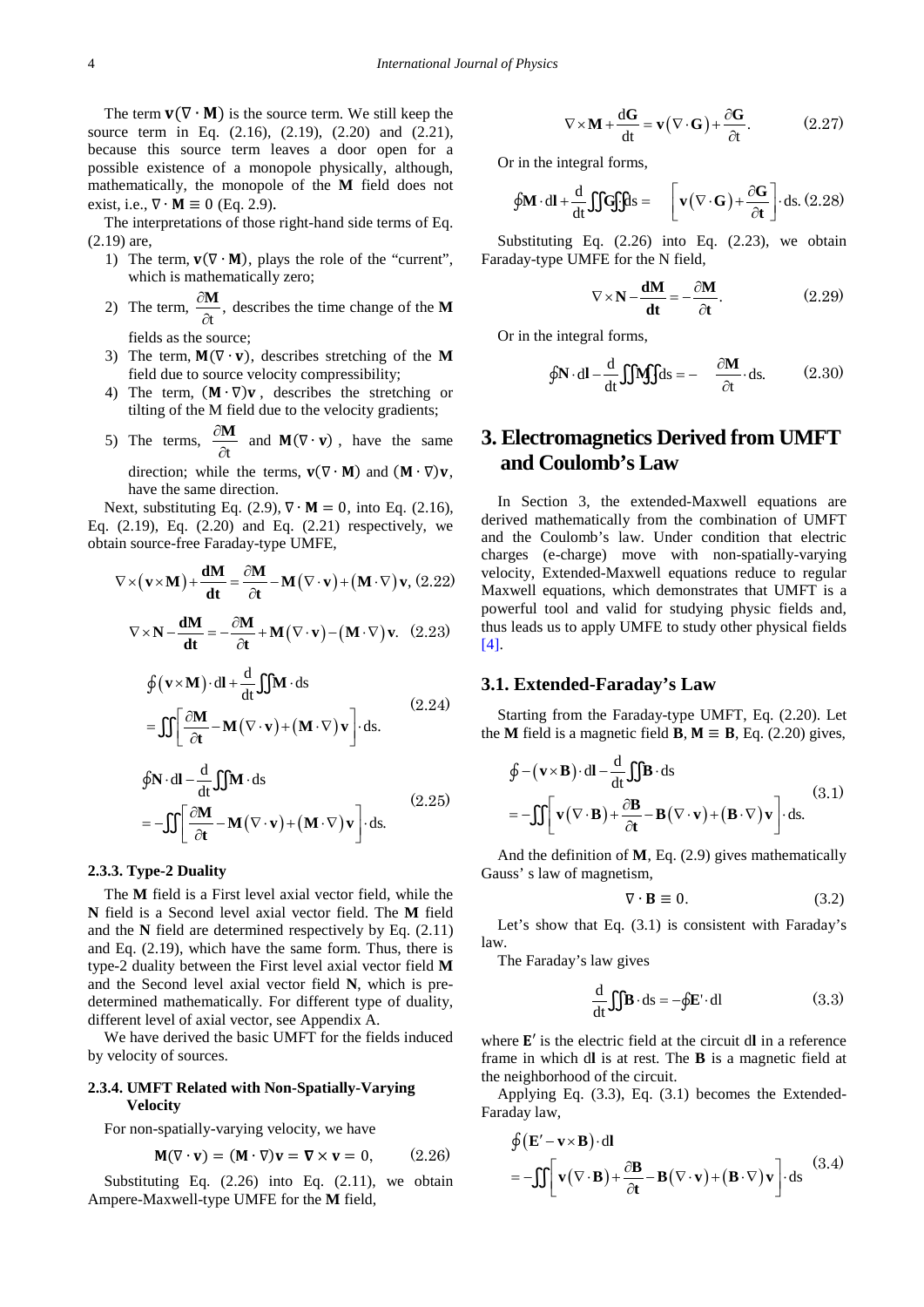where the  $\bf{v}$  is the velocity of the circuit dl relative to a laboratory frame.

Let's define an electric field **E** in the laboratory frame,

$$
\mathbf{E} \equiv \mathbf{E}' - \mathbf{v} \times \mathbf{B}.\tag{3.5}
$$

Applying Eq. (3.5), Eq. (3.4) gives the integral and differential forms of Extended-Faraday's law,

$$
\oint \mathbf{E} \cdot dl = -\iint \left[ \mathbf{v} (\nabla \cdot \mathbf{B}) + \frac{\partial \mathbf{B}}{\partial t} - \mathbf{B} (\nabla \cdot \mathbf{v}) + (\mathbf{B} \cdot \nabla) \mathbf{v} \right] \, \mathrm{d}s,\qquad (3.6)
$$

$$
\nabla \times \mathbf{E} = -\mathbf{v} (\nabla \cdot \mathbf{B}) - \frac{\partial \mathbf{B}}{\partial t} + \mathbf{B} (\nabla \cdot \mathbf{v}) - (\mathbf{B} \cdot \nabla) \mathbf{v}.
$$
 (3.7)

In order to show the duality between the Extended-Faraday's and Extended-Ampere-Maxwell's law, we still keep the term  $\nabla \cdot \mathbf{B}$  in Eq. (3.7), although it is equal to zero.

The interpretations of terms of the right-hand side of Eq. (3.7) are,

- 1) The term,  $\mathbf{B}(\nabla \cdot \mathbf{v})$ , describes stretching of the B field due to source velocity compressibility;
- 2) The term,  $(B \cdot \nabla)v$ , describes the stretching or tilting of the B field due to the velocity gradients.

Let's define a "current" generating induced electric field,

$$
\mathbf{j}_{\mathbf{v}-\mathbf{E}} \equiv \mathbf{v}(\nabla \cdot \mathbf{B}) - \mathbf{B}(\nabla \cdot \mathbf{v}) + (\mathbf{B} \cdot \nabla)\mathbf{v}.
$$
 (3.8)

Where the subscripts "v-E" represent the quantities related with velocity and electric field respectively.

Then Extended-Faraday's law, Eq. (3.7), may be rewritten as,

$$
\nabla \times \mathbf{E} = -\mathbf{j}_{\mathbf{v}-\mathbf{E}} - \frac{\partial \mathbf{B}}{\partial t}.
$$
 (3.9)

Eq. (3.9) shows the equation of continuity as

$$
\nabla \cdot \left( \mathbf{j}_{\mathbf{v}-\mathbf{E}} + \frac{\partial \mathbf{B}}{\partial t} \right) = 0. \tag{3.10}
$$

For the situation in which, (1)  $\nabla \cdot \mathbf{B} = 0$ ; and (2) the velocity is non-spatially-varying, i.e.,  $\mathbf{B}(\nabla \cdot \mathbf{v}) =$  $({\bf B} \cdot \nabla)$ **v** = 0, Extended-Faraday's law, Eq. (3.7), gives the Faraday's law,

$$
\nabla \times \mathbf{E} = -\frac{\partial \mathbf{B}}{\partial t},\tag{3.11}
$$

where the **E** field is an axial vector field and

$$
\mathbf{j}_{\mathbf{v}-\mathbf{E}}=0.
$$

Therefore, Extended-Faraday's law, Eq. (3.1), is consistent with Faraday's law. Extended-Faraday's law predicts that the spatially-varying velocity, via terms  $B(\nabla \cdot \mathbf{v})$  and  $(B \cdot \nabla)\mathbf{v}$ , create axial vector **E** fields.

To detect the effects of the terms,  $\mathbf{B}(\nabla \cdot \mathbf{v})$  and  $(\mathbf{B} \cdot \nabla)\mathbf{v}$ , will confirm whether Extended-Faraday's law and thus, UMFT are correct.

Indeed, by the definition of the axial vector field **B**, its divergence is zero mathematically, namely, from the perspective of the UMFT and Coulomb's law, there is no "magnetic monopole charge".

### **3.2. Extended-Ampere-Maxwell's Law (1)**

The combination of UMFE and Coulomb's law leads us

to let  $G \equiv E$ . Then Eq. (2.12) of UMFE provides,

$$
\oint (\mathbf{v} \times \mathbf{E}) \cdot d\mathbf{l} + \frac{d}{dt} \iint \mathbf{E} \cdot d\mathbf{s}
$$
\n
$$
= \iint \left[ \mathbf{v} (\nabla \cdot \mathbf{E}) + \frac{\partial \mathbf{E}}{\partial t} - \mathbf{E} (\nabla \cdot \mathbf{v}) + (\mathbf{E} \cdot \nabla) \mathbf{v} \right] \cdot d\mathbf{s}.
$$
\n(3.12a)

Substituting the Coulomb's law, Eq. 3.12a becomes,

$$
\oint (\mathbf{v} \times \mathbf{E}) \cdot d\mathbf{l} + \frac{d}{dt} \iint \mathbf{E} \cdot d\mathbf{s}
$$
\n
$$
= \iint Q_{e} \mathbf{v} + \frac{\partial \mathbf{E}}{\partial t} - \mathbf{E} (\nabla \cdot \mathbf{v}) + (\mathbf{E} \cdot \nabla) \mathbf{v} \bigg] \cdot d\mathbf{s}.
$$
\n(3.12b)

Eq. (3.12b) shows that it is the three quantities,  $Q_e$ , **E**, **v**, that create magnetic field as we mentioned in Table 1.1

# **3.3. Type-2 Duality between Electric and Magnetic Fields**

The First level axial vector field ( $v \times E$ ) and Eq. (3.12) are the type-2 dual to the Second level axial vector field  $(v \times B)$  and Eq. (3.1) respectively. Moreover, Eq. (3.6) is equivalent to Eq. (3.1). Based on the Transfer Rules between dualities of Appendix A, there is a dual of Eq. (3.6), i.e., under transformation,

$$
\mathbf{E} \leftrightarrow \mathbf{B} \text{ and } \mathbf{B} \leftrightarrow -\mathbf{E},
$$

we have a type-2 dual of Eq. (3.5) and Eq. (3.6), which are,

$$
\mathbf{E} \equiv \mathbf{E}' - \mathbf{v} \times \mathbf{B} \leftrightarrow \mathbf{B} \equiv \mathbf{B}' + \mathbf{v} \times \mathbf{E},
$$
  

$$
\oint \mathbf{B} \cdot dl = \iint \begin{bmatrix} \mathbf{v} (\nabla \cdot \mathbf{E}) + \frac{\partial \mathbf{E}}{\partial \mathbf{t}} \\ -\mathbf{E} (\nabla \cdot \mathbf{v}) + (\mathbf{E} \cdot \nabla) \mathbf{v} \end{bmatrix} \cdot ds, \quad (3.13)
$$

which should be equivalent to Eq. (3.6) and thus, to Eq. (3.1), and finally, to Eq. (3.12a) and Eq. (3.12b).

With distinguishable feature of "type-1 duality" and "type-2 duality", the duality between induced axial electric field determined by the Faraday's law and magnetic field determined by Ampere-Maxwell's equation is actually a type-2 duality. UMFE provides the mathematical originations of the type-2 duality between induced axial electric field and magnetic field.

### **3.4. Extended-Ampere-Maxwell's Law (2)**

Eq. (3.13) gives Extended-Ampere-Maxwell law,

$$
\nabla \times \mathbf{B} = \mathbf{v} (\nabla \cdot \mathbf{E}) + \frac{\partial \mathbf{E}}{\partial t} - \mathbf{E} (\nabla \cdot \mathbf{v}) + (\mathbf{E} \cdot \nabla) \mathbf{v}. \quad (3.14)
$$

The magnetic field **B** is, in the laboratory frame,

$$
\mathbf{B} = \mathbf{B}' + \mathbf{v} \times \mathbf{E}.\tag{3.15}
$$

Where  $B'$  is the magnetic field at the circuit dl in a reference frame in which d**l** is at rest. The **E** is an electric field at the neighborhood of the circuit. The **v** is the velocity of the circuit relative to a laboratory frame.

Note there is no negative sign in front of the  $\frac{\partial \mathbf{F}}{\partial t}$ , **E t** because that the time change of the **E** field through the circuit dl purely induces a magnetic field **B'** that does not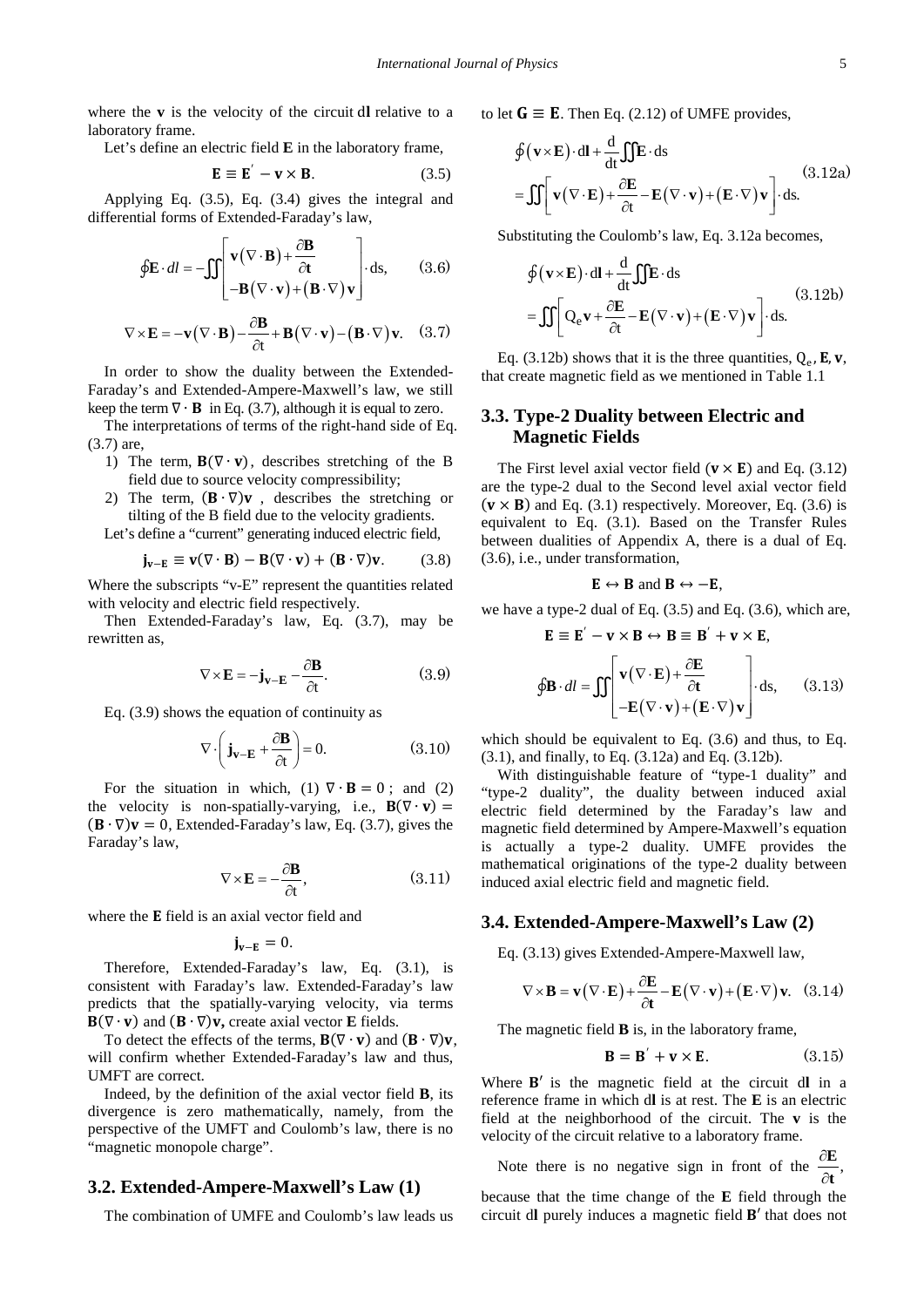accumulate e-charges to against the time change of the **E** field.

### **3.5. Equation of Continuity**

Utilizing Coulomb's law,

$$
\nabla \cdot \mathbf{E} = \rho_e,\tag{3.16}
$$

let's define a "current" generating magnetic field, denote it as

$$
\mathbf{j}_{\mathbf{v}-\mathbf{B}} = \rho_{\mathrm{e}} \mathbf{v} - \mathbf{E} (\nabla \cdot \mathbf{v}) + (\mathbf{E} \cdot \nabla) \mathbf{v}.
$$
 (3.17)

Where the subscripts "v-B" represent the quantity related with velocity and magnetic field respectively. Then Eq. (3.14) becomes,

$$
\nabla \times \mathbf{B} = \mathbf{j}_{\mathbf{v} - \mathbf{B}} + \frac{\partial \mathbf{E}}{\partial \mathbf{t}}.
$$
 (3.18)

The current  $j_{v-B}$  satisfies the equation of continuity,

$$
\nabla \cdot \mathbf{j}_{\mathbf{v} - \mathbf{B}} + \frac{\partial \rho_e}{\partial t} = 0.
$$
 (3.19)

For the situation of the non-spatially-varying velocity, i.e.,

$$
\mathbf{E}(\nabla \cdot \mathbf{v}) = (\mathbf{E} \cdot \nabla)\mathbf{v} = 0,
$$

we have  $j_{v-R} = \rho_e v$ , Extended-Ampere-Maxwell equation, Eq. (3.14), becomes the Ampere-Maxwell law,

$$
\nabla \times \mathbf{B} = \mathbf{v} (\nabla \cdot \mathbf{E}) + \frac{\partial \mathbf{E}}{\partial t}.
$$
 (3.20)

Extended-Ampere-Maxwell's law Eq. (3.14), predicts that the products,  $E(\nabla \cdot \mathbf{v})$  and  $(E \cdot \nabla) \mathbf{v}$ , create respectively axial vector **B** field; provides a mathematical origin of why and how e-current,  $\rho_e$ **v**, and displacementcurrent,  $\frac{\partial \mathbf{E}}{\partial \mathbf{t}},$  $\frac{\mathbf{E}}{\partial t}$ , create inevitably magnetic fields.

## **3.6. Extended-Maxwell Equations**

Now, from UMFT and Coulomb's law, we obtain Extended-Maxwell equations,

$$
\nabla \cdot \mathbf{E} = \rho_e,\tag{3.16}
$$

$$
\nabla \times \mathbf{B} = \mathbf{v} (\nabla \cdot \mathbf{E}) + \frac{\partial \mathbf{E}}{\partial \mathbf{t}} - \mathbf{E} (\nabla \cdot \mathbf{v}) + (\mathbf{E} \cdot \nabla) \mathbf{v}, \quad (3.14)
$$

$$
\nabla \times \mathbf{E} = -\mathbf{v} (\nabla \cdot \mathbf{B}) - \frac{\partial \mathbf{B}}{\partial t} + \mathbf{B} (\nabla \cdot \mathbf{v}) - (\mathbf{B} \cdot \nabla) \mathbf{v}, \quad (3.7)
$$

$$
\nabla \cdot \mathbf{B} \equiv 0. \tag{3.2}
$$

Where the **E** field is a combination of vector field (Coulomb's field) and induced axial vector field,

$$
\mathbf{E} = \mathbf{E}_{\text{vect or}} + \mathbf{E}_{\text{axial -vector}} ,
$$
  
\n
$$
\nabla \cdot \mathbf{E} = \nabla \cdot \mathbf{E}_{\text{vector}} ,
$$
  
\n
$$
\nabla \times \mathbf{E} = \nabla \times \mathbf{E}_{\text{axial -vector}} .
$$
  
\n
$$
\nabla \cdot \mathbf{E}_{\text{axial -vector}} \equiv 0 ,
$$
  
\n
$$
\nabla \times \mathbf{E}_{\text{vector}} \equiv 0 .
$$

According to above derivation of Extended-Maxwell equations,

$$
\mathbf{B} = \mathbf{B}_{vector} + \mathbf{B}_{axial - vector} \equiv \mathbf{B}_{axial - vector},
$$

we have,

$$
\nabla \cdot \mathbf{B} = \nabla \cdot \mathbf{B}_{\text{axial -vector}} \equiv 0.
$$

Therefore, it is the induced  $\mathbf{E}_{\text{axial -vector}}$  that is type-2 dual to  $\mathbf{B}_{\text{axial -vector}}$ . There is no magnetic dual of  $\mathbf{E}_{\text{vector}}$ .

# **3.7. Extended-Maxwell Equations Reducing to Maxwell Equations for Uniform Motion**

Note the Extended-Maxwell equations are not compatible with SR, the main reason is that SR was derive from and applied for inertial frames. So, when we ignore the non-inertial terms,  $(\nabla \cdot \mathbf{v})$ ,  $(\mathbf{E} \cdot \nabla) \mathbf{v}$ ,  $(\mathbf{B} \cdot \nabla) \mathbf{v}$ , the extended-Maxwell equations reduce to standard Maxwell equations that is compatible with SR,

$$
\nabla \cdot \mathbf{E} = \rho_e,\tag{3.16}
$$

$$
\nabla \times \mathbf{B} = \mathbf{v} (\nabla \cdot \mathbf{E}) + \frac{\partial \mathbf{E}}{\partial t},
$$
 (3.20)

$$
\nabla \times \mathbf{E} = -\frac{\partial \mathbf{B}}{\partial t},\tag{3.11}
$$

$$
\nabla \cdot \mathbf{B} = 0. \tag{3.2}
$$

Writing Eq. (3.16), Eq. (3.20), Eq. (3.11) and Eq. (3.2) in tensor form,

$$
\frac{\partial F_e^{\alpha\beta}}{\partial x^\beta} = J_e^\alpha, \tag{3.21}
$$

$$
\frac{\partial F_e^{\alpha\beta}}{\partial x^{\gamma}} + \frac{\partial F_e^{\beta\gamma}}{\partial x^{\alpha}} + \frac{\partial F_e^{\gamma\alpha}}{\partial x^{\beta}} = 0, \qquad (3.22)
$$
  

$$
J_e^{\alpha} = J_{e+}^{\alpha} + J_{e-}^{\alpha} = (\rho_e, J_e),
$$

Where  $F_e^{\alpha\beta} = \partial^{\alpha} A_e^{\beta} - \partial^{\beta} A_e^{\alpha}$  is the field strength tensor,  $A_e^{\alpha}$ is four-vector potential,  $J_e^{\alpha}$  is four-current. Eq. (3.21) and Eq. (3.22) satisfy Lorentz transformation and comply with Special Relativity.

# **3.8. Lorentz Force Derived from Coulomb Force**

In a reference frame S' in which a test e-charge  $q_e$  is at rest, an electric field is denote as E'. The force acting on the test e-charge is the Coulomb force,

$$
\mathbf{F} = \mathbf{q}_e \mathbf{E}.
$$
 (3.23)

Transferring to a laboratory frame in which the test echarge is moving with velocity **v**, Eq. (3.5) gives,

$$
\mathbf{E}' = \mathbf{E} + \mathbf{v} \times \mathbf{B},\tag{3.24}
$$

where the electric field **E** is measured in the laboratory frame. The magnetic field **B** is measure in the Laboratory frame at the neighborhood of the test e-charge. Substituting Eq. (3.24) into Eq. (3.23), the Coulomb force extended to the Lorentz force measured in the laboratory frame,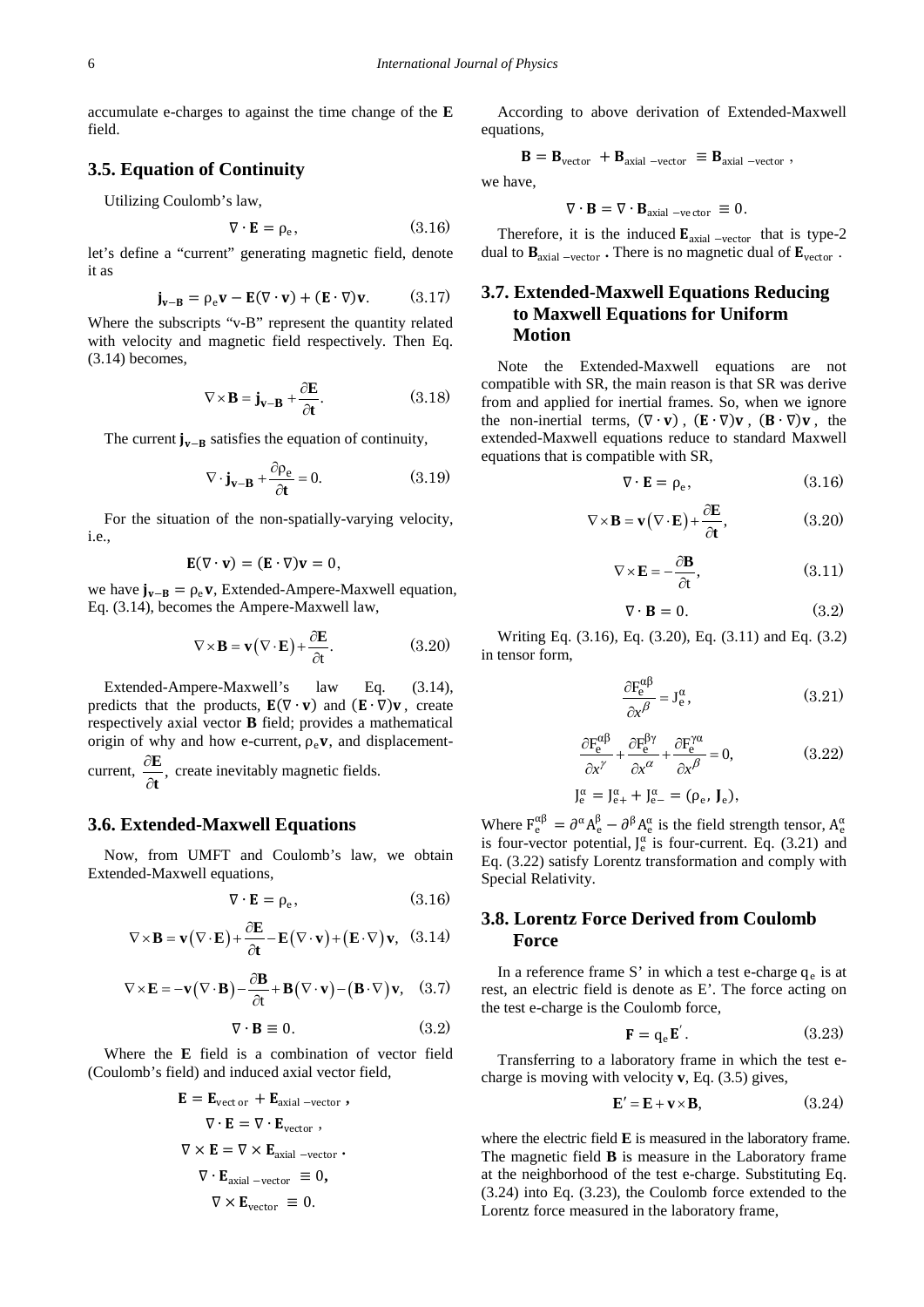$$
\mathbf{F} = \mathbf{q}_e \mathbf{E} + \mathbf{q}_e \mathbf{v} \times \mathbf{B}.
$$
 (3.25)

# **3.9. Positive and Negative Energy of Electromagnetic Field**

To form an assemble of e-charges with the same signs, an external force is needed to bring those same sign e-charges together, namely the external force done the work  $W_{\text{External}}$ and transfer the energy to the electric field of the assemble. The work W<sub>External</sub> done by an external force to assemble a volume configuration with a e-charge density  $\rho_e$  is

$$
W_{External} = \frac{1}{2} \int \rho_e V_e d\tau.
$$
 (3.26)

Thus, the change of the energy of an electric field is defined as positive,

$$
\Delta U_e = W_{\text{External}} > 0, \qquad (3.27)
$$

Which represents the energy stored in the configuration, which is also considered conventionally as the potential energy of the electric field.

On the contrary, for bring e-charges with opposite signs together, no external force is needed, and the electric field of e-charges done the work, i.e., the electric field losses energy. The change of the potential energy is defined as the negative of the work done by the electric field, i.e., the electric field loss energy,

$$
\Delta U_e = -W_{\text{field}} < 0. \tag{3.28}
$$

Where the potentials of positive and negative e-charges are respectively,

$$
V_{e+} = \frac{Q_{e+}}{r} > 0,
$$
\n(3.29)

$$
V_{e-} = \frac{Q_{e-}}{r} < 0. \tag{3.30}
$$

Therefore, the definition of the positive or negative potential energy of an electric field is a matter of bookkeeping [\[5\].](#page-26-4)

Using Coulomb's law and vector formula, Eq. (3.26) gives

$$
\Delta U_e = W_{\text{External}} = \frac{1}{2} \int E^2 d\tau.
$$
 (3.31)

Similarly, the work done to retain the e-current going is

$$
W_B = \frac{1}{2} \int B^2 d\tau,
$$
 (3.32)

Which is also considered as the energy stored in a magnetic field.

The total energy,  $W_{EM}$ , stored in electromagnetic field is the sum of energies of both electric field and magnetic field,

$$
W_{EM} = \frac{1}{2} \int (E^2 + B^2) d\tau.
$$
 (3.33)

For simplicity, we have set  $\epsilon_0 = \mu_0 = 1$ .

### **3.10. Extended-Poynting Theorem**

Now let's calculate the rate at which work "W" done to move e-changes under the influence of electric and magnetic fields,

$$
dW = \mathbf{F} \cdot d\mathbf{l}.
$$

Substituting Lorentz-force, Eq. (3.25), then

$$
\frac{dW}{dt} = \int (\mathbf{E} \cdot \mathbf{J}) d\tau.
$$
 (3.34)

Substituting Eq. (3.14),  $\nabla \times \mathbf{B} = \mathbf{J} + \frac{\hat{c}}{4}$ ∂ **E t** − **E**( $\nabla \cdot$ **v**) +

 $(E \cdot \nabla)v$ , into Eq. (3.34), we obtain

$$
\mathbf{E} \cdot \mathbf{J} = \mathbf{E} \cdot (\nabla \times \mathbf{B}) - \mathbf{E} \cdot \frac{\partial \mathbf{E}}{\partial t}
$$
  
+
$$
\mathbf{E}^2 (\nabla \cdot \mathbf{v}) - \mathbf{E} \cdot [(\mathbf{E} \cdot \nabla) \mathbf{v}].
$$
 (3.35)

The formula of vector analysis gives

$$
E \cdot (\nabla \times B) \equiv B \cdot (\nabla \times E) - \nabla \cdot (E \times B).
$$

Substituting Eq. (3.7),  $\nabla \times \mathbf{E} = -\frac{\partial \mathbf{F}}{\partial t}$ ∂ **B**  $+$  **B**( $\nabla \cdot \mathbf{v}$ ) –  $(\mathbf{B} \cdot \nabla) \mathbf{v}$ , into it, then

$$
\mathbf{E} \cdot (\nabla \times \mathbf{B})
$$
  
=  $\mathbf{B} \cdot \left[ -\frac{\partial \mathbf{B}}{\partial t} + \mathbf{B} (\nabla \cdot \mathbf{v}) - (\mathbf{B} \cdot \nabla) \mathbf{v} \right] - \nabla \cdot (\mathbf{E} \times \mathbf{B}),$ 

or

$$
\mathbf{E} \cdot (\nabla \times \mathbf{B})
$$
  
=  $-\frac{1}{2} \frac{\partial \mathbf{B}^2}{\partial t} + \mathbf{B}^2 (\nabla \cdot \mathbf{v}) - \mathbf{B} \cdot [(\mathbf{B} \cdot \nabla) \mathbf{v}] - \nabla \cdot (\mathbf{E} \times \mathbf{B}).$  (3.36)

Substituting Eq. (3.36) into Eq. (3.35), we obtain

$$
\mathbf{E} \cdot \mathbf{J} = -\frac{1}{2} \frac{\partial}{\partial t} \left( \mathbf{B}^2 + \mathbf{E}^2 \right) - \nabla \cdot (\mathbf{E} \times \mathbf{B})
$$
  
+  $\left( \mathbf{B}^2 + \mathbf{E}^2 \right) (\nabla \cdot \mathbf{v}) - \mathbf{B} \cdot \left[ (\mathbf{B} \cdot \nabla) \mathbf{v} \right] - \mathbf{E} \cdot \left[ (\mathbf{E} \cdot \nabla) \mathbf{v} \right].$  (3.37)

Substituting Eq. (3.33) and Eq. (3.37) into Eq. (3.34), we derived the *extended-Poynting's theorem*,

$$
\frac{dW}{dt} = -\frac{dW_{EM}}{dt} - \oiint \mathbf{S} \cdot d\mathbf{a} + \int \begin{Bmatrix} \left( \mathbf{B}^2 + \mathbf{E}^2 \right) (\nabla \cdot \mathbf{v}) \\ - \mathbf{B} \cdot \left[ \left( \mathbf{B} \cdot \nabla \right) \mathbf{v} \right] \\ - \mathbf{E} \cdot \left[ \left( \mathbf{E} \cdot \nabla \right) \mathbf{v} \right] \end{Bmatrix} d\tau, (3.38)
$$

Where the Poynting's vector S is defined as,

$$
\mathbf{S} \equiv \mathbf{E} \times \mathbf{B}.\tag{3.39}
$$

For the special situation of non-spatially-varying velocity,  $\nabla \cdot \mathbf{v} = (\mathbf{B} \cdot \nabla)\mathbf{v} = (\mathbf{E} \cdot \nabla)\mathbf{v} = 0$ , the extended-Poynting theorem deduces to the Poynting's theorem.

# **3.11. Origin of Differences between Static Electric Field and Magnetic Field**

In the Section of **Motivation**, we have mentioned several fundamental differences: "A magnetic field is completely different from a static electric field in the following senses: (1) "e-charge" vs. "e-current"; (2) " $\nabla \cdot \mathbf{E}$ " vs. "∇ × **B**"; (3) "vector field **E**" vs. "axial vector field **B**"; (4) " $q_e E$ " vs. " $q_e \mathbf{v} \times B$ ".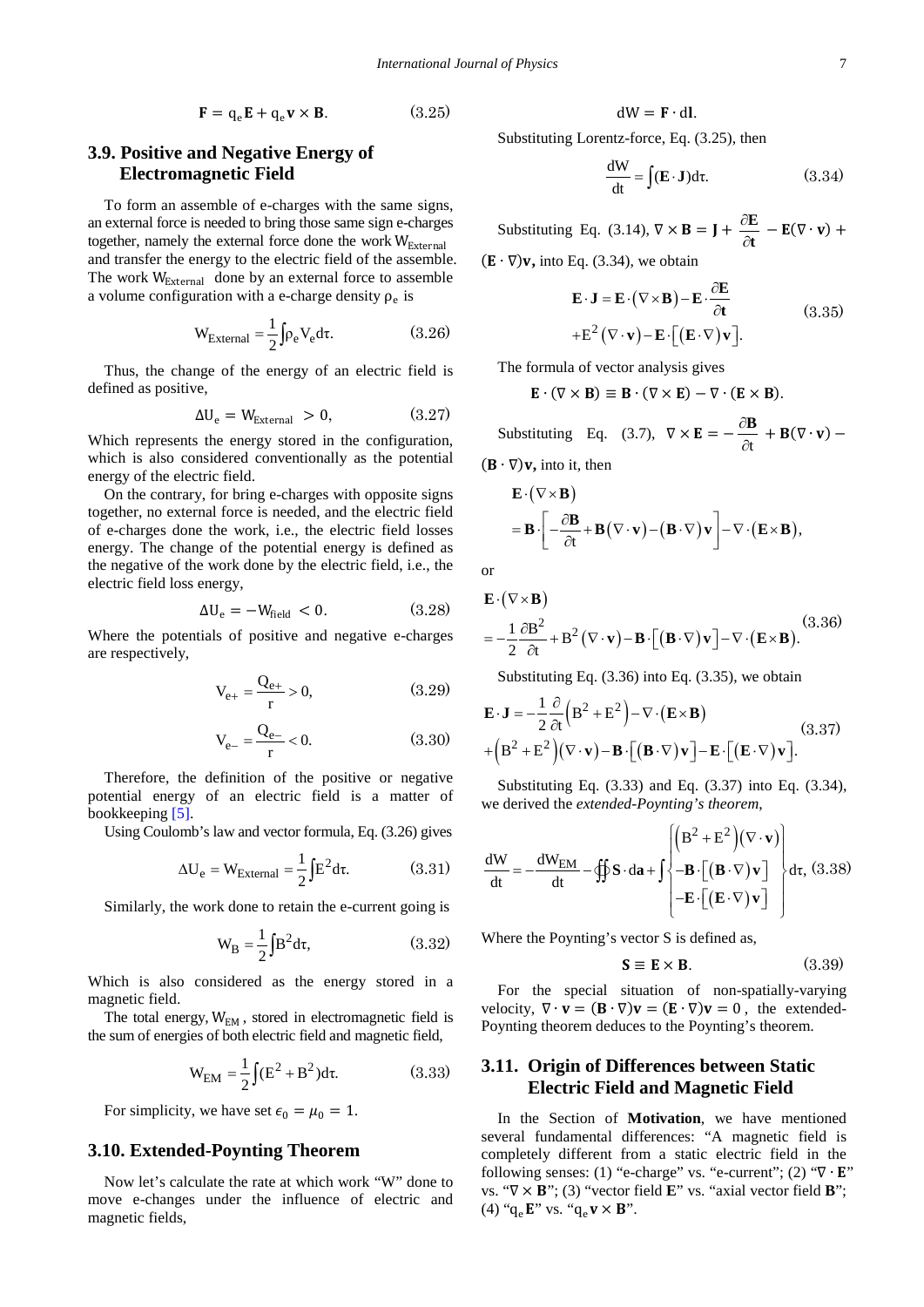In this Section we explain those differences below:

Comparison of Eq. (3.6) and Eq. (3.14) explains the first, second and third differences as the following: e-charge  $\rho_e$  induces **E** via  $\nabla \cdot \mathbf{E} = 4\pi \rho_e$ ; it is UMF E combining with the Coulomb law that makes the term,  $\mathbf{v}(\nabla \cdot \mathbf{E}) = 4\pi \rho_e \mathbf{v}$ , induces **B** field via  $\nabla \times \mathbf{B}$ ; Coulomb e-field **E** is a vector field, and  $\mathbf{B} \sim \mathbf{v} \times \mathbf{E}$  is a first level axial vector field. Eq. (3.20) to Eq. (3.22) show that due to the fact that motion of e-charge creates magnetic field, thus, transferring the Coulomb's force in an e-charge-rest frame to the Lorentz force in an e-chargemoving frame.

All of above-mentioned differences between static electric field and magnetic field have a mathematical origin, Eq. (2.1), which shows how a divergence field creates a curl field.

# **3.12. No Magnetic Monopole Charge Mathematically**

In the derivation of Extended-Ampere-Maxwell equation, magnetic field is defined in Eq. (3.1) as an axial vector field,

### $B \equiv v \times E$ .

By the mathematical definition, the divergence of an axial vector is identically zero, which is represented as Eq.  $(3.2), \nabla \cdot \mathbf{B} \equiv 0.$ 

Indeed, mathematically, there is no magnetic monopole charge in vector electromagnetic theory, as long as the magnetic field is an axial vector field.

### **3.13. Conclusion and Suggestion**

We, in Section 3, have shown that magnetic field exists mathematically due to movement of e-charge. Namely its existence is inevitable. The effects of magnetic field were discovered experimentally started in 1860s. Historically, the vector analysis was established in the same era,  $1860s$  [\[6\].](#page-26-5) It is reasonable to assume that physicists were not familiar with vector analysis in 1860s. We argue that this might be the reason why UMFT was not developed when Maxwell equation were established. Moreover, then Maxwell equations were well applied to variety of areas, so no mathematical derivation of Maxwell equations was focused.

# **4. Gravito-Electromagnetic Derived from UMFT and Newton's Law**

We will apply the UMFT to gravity in this Section to derive a Maxwell-type vector theory, Gravito-EM, for gravity, which is one step further than Newton's theory to understand gravity, although may not be the ultimate theory of gravity. Indeed, since the Gravito-EM is derived mathematically from Newton's law, thus, any further theory of gravity should have not only Newton's law but Gravito-EM as approximations under certain condition. Moreover, we have shown that Gravito-EM has other fundamental benefits that it can be quantized and unified with other interaction without difficulty [\[3,7\].](#page-26-2)

# **4.1. Positive and Negative Gravitational Charge (g-Charge)**

Two paths of studying gravity are: First path is to treat gravity and other three forces as physical fields; Second path is to treat gravity and other forces as geometric phenomena. Along the first path, other three forces, except gravity, were physically understood, quantized and unified successfully. Along the second path, to geometrize gravity was quite successful, but not other three forces. Tremendous efforts have been devoted on to quantize geometric theory of gravity and unify it with theories of other three forces, so far, without commonly accepted approach. Facing the tremendous difficulties in quantizing geometric theory of gravity and unification, Extended-Maxwell equations have been derived mathematically in Section 3 from the combination of UMFT and the Coulomb's law. The fact that the Newton's law is similar to the Coulomb's law strongly suggests to study whether and under what condition, one can mathematically derived a counterpart of Extended-Maxwell equation from the UMFT and the Newton's law. For this aim, let's compare the Newton's law and Coulomb's law at the level of the classical field theory.

**Table 4.1. Comparison between Newton's law and Coulomb's law**

|                                | Coulomb's law                                                                                      | Newton's law                                                 |
|--------------------------------|----------------------------------------------------------------------------------------------------|--------------------------------------------------------------|
| Force                          | Long-range<br>inverse-square-law<br>$\mathbf{F} = \mathbf{q}_e \mathbf{E}$<br>Attractive/repulsive | Long-range<br>inverse-square-law<br>$F = mg$<br>Attractive/? |
| Coulomb's law/<br>Newton's law | $\nabla \cdot \mathbf{E} = \rho_e$                                                                 | $\nabla \cdot \mathbf{g} = -\rho_{g}$                        |
| Charge                         | Two kinds e-charge:<br>Positive/negative                                                           | One kind g-charge:<br>Positive/?                             |

Table 4.1 suggests that it is the fact, two kind of echarge vs. one kind of gravitational charge (denoted as gcharge), that leads to that attractive/repulsive electric force vs. attractive gravitation force. The significant differences are in three aspects.

Firstly, in forces: The Coulomb's forces are either attractive or repulsive, while conventional gravity force is only attractive. However, this understanding of gravitational force was changed. In 1998, scientists reported that the universe is expended with acceleration [\[8,9,10\],](#page-26-6) even the acceleration is accelerating (to date, not confirmed yet), which indicates the existence of repulsive gravitational force. Astronomers invoke dark energy for this repulsive force that creates a constant acceleration.

An effective dynamic model for explaining the accelerated expansion of the universe was proposed [\[11\].](#page-26-7) The model is based on a hypothesis of the existence of the negative g-charges. The results of this model contain those of the dark energy models and consistent with the observations. Moreover, an alternative physical interpretation of the cosmological constant is that it is equivalent to the negative g-charges as a source of gravitational fields. This interpretation avoids the finetuning problem of the cosmological constant.

We suggest that the accelerated expansion of the normal universe is an observational evidence of the existence of the negative g-charges. On the other hand, this model predicts that a sub-universe filled with negative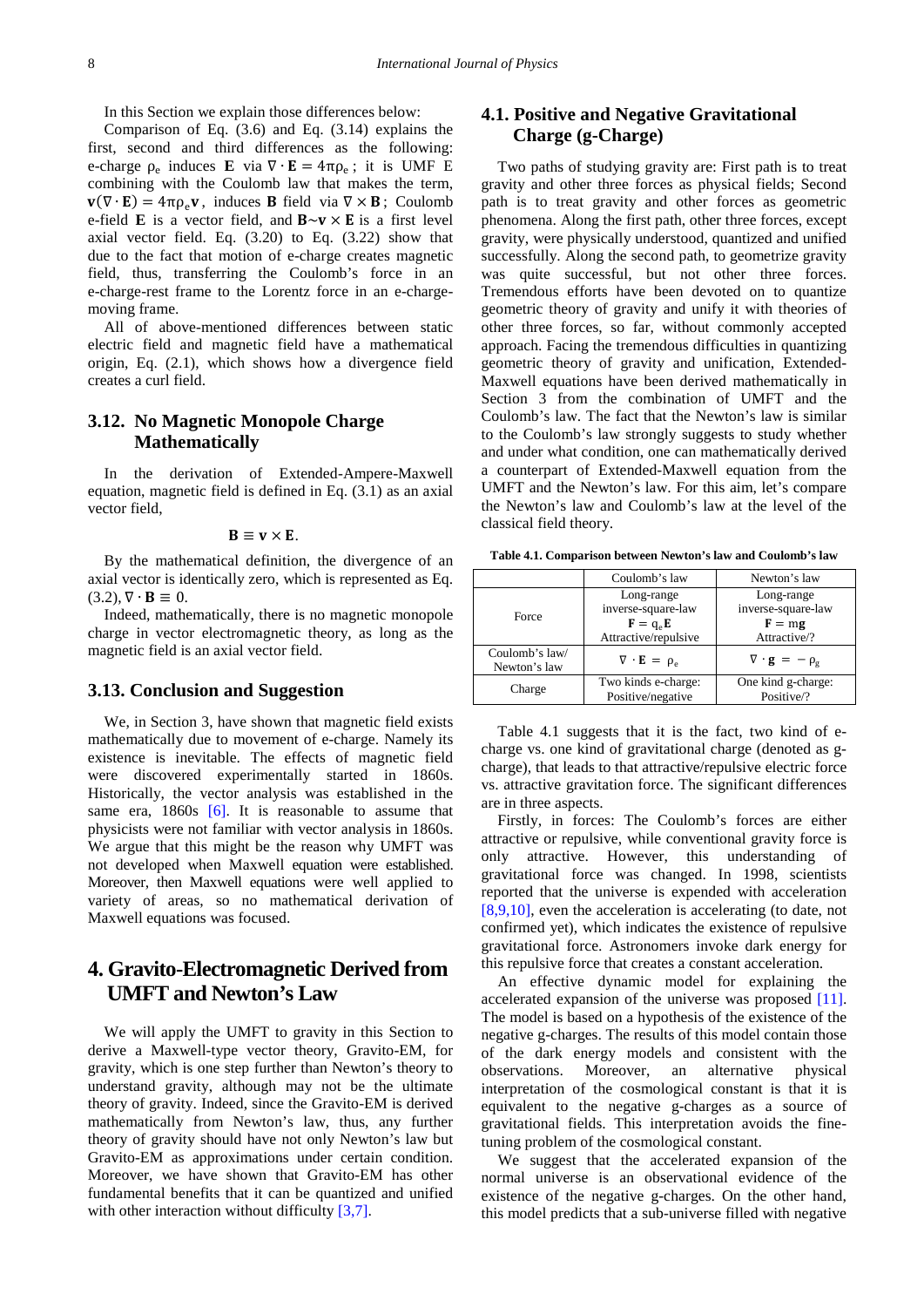g-charges is accelerated collapse and thus, that the equation of state and the acceleration of the expansion of the universe are time dependent, namely the acceleration of the expansion of the universe is accelerating, called jerking.

Although GR is now a hundred-year-old theory, it remains a powerful and controversial idea in cosmology. It is one of the basic assumptions behind the current cosmological model: a model that is both very successful in matching observations but implies the existence of both dark matter and dark energy. These indicates that our understanding of gravity is incomplete. We will likely need a new profound idea to explain these mysteries and require more powerful observations and experiments to light the path toward our new insights.

Secondly, the difference in charges: There are positive and negative e-charges in EM, while in gravity only one positive gravitational mass. To establish a perfect duality between the Coulomb's law and Newton's law, we need the concept of g-charge. The positive g-charge,  $Q_{g+} \equiv$  $+\sqrt{6}m$ , was introduced [\[12\].](#page-26-8) After the discovery of the accelerating universe, the repel force emerged. We proposed that the origin of the repulsive force is gravity, and introduced the concept of negative g-charge [\[13\]](#page-26-9) to explain the universe expansion.

Before introducing negative g-charge into the theories of gravity, let's postulate two hypotheses:

**Hypothesis 1**: An object having rest mass,  $m_0$  > 0 (m<sub>0</sub> =  $\int \rho_{m0} d^3x$ ), may carry either positive or negative g-charge defined as,

$$
Q_{g+} \equiv +\sqrt{G}m_0, \, \rho_{g+} = +\sqrt{G}\rho_{m0}, \tag{4.1}
$$

$$
Q_{g-} \equiv -\sqrt{G}m_0, \, \rho_{g-} = -\sqrt{G}\rho_{m0} \tag{4.2}
$$

Eq.  $(4.1)$  and Eq.  $(4.2)$  can be combined as,

$$
Q_{g\pm} \equiv \pm \sqrt{Gm_0}, \rho_{g\pm} = \pm \sqrt{G\rho_{m0}}.
$$
 (4.3)

$$
Q_{gNet} = Q_{g+} + Q_{g-}, \rho_{gNet} = \rho_{g+} + \rho_{g-}.
$$
 (4.4)

Where "G" is the Newton constant; the quantities with subscript "+", "-", " $\pm$ " and "Net" are related with positive, negative, either positive or negative, and Net g-charges, respectively.

When one kind of g-charges is defined as positive, then g-charges that repels it is defined as negative. For convenience, let's define the g-charges carried by the ordinary matters in the universe as the positive g-charges.

The existence of negative g-charge has been justified at quantum level [\[3\].](#page-26-2)

Thirdly, Duality: When one converts e-charge  $Q_e$  to negative g-charge  $(-Q_g)$ , and the electric field strength **E** to the Newton gravitational field strength **g**, then the Coulomb's field equation converts to Newton's field equation, and vice versa. However, duality between force laws are different, one needs to converts e-charge  $Q_e$  to g-charge,  $Q_g$ , and the electric field strength **E** converted to the Newton gravitational field strength **g**, then the Coulomb's force law converts to Newton's force law, and vice versa.

### **4.1.1. Interaction between Positive and Negative g-Charges**

We propose a positive/negative g-charge conjugation, which leads to:

**Hypothesis 2**: the laws governing gravitational interaction generated respectively by positive and negative g-charges have the same form.

By analogy to e-charge conjugation, the g-charge conjugation is that under transformation of g-charge conjugation, gravitation laws are unchanged. The existence of repulsive gravity would imply the existence of g-charges with opposite sign.

According to Hypothesis 2, the Newton's law,

$$
\nabla \cdot \mathbf{g}_{+} = -\mathbf{Q}_{g+} = -\sqrt{\mathbf{G}} \mathbf{m}_{0+}, \tag{4.5}
$$

$$
\mathbf{F}_{+} = \mathbf{q}_{g+} \mathbf{g},\tag{4.6}
$$

is extended to contain that of negative g-charge as,

$$
\nabla \cdot \mathbf{g}_{-} = -\mathbf{Q}_{g-} = \sqrt{\mathbf{G}} \mathbf{m}_{0-},\tag{4.7}
$$

$$
\mathbf{F}_{-} = \mathbf{q}_{g-} \mathbf{g}.\tag{4.8}
$$

Combining Eq. (4.5) and Eq. (4.7) leads to the extended-Newton's law,

$$
\nabla \cdot \mathbf{g} = -\mathbf{Q}_g,\tag{4.9}
$$

$$
\mathbf{F}_{\pm} = \mathbf{q}_{\mathbf{g} \pm} \mathbf{g}.\tag{4.10}
$$

where,

$$
\mathbf{g} \equiv \mathbf{g}_{+} + \mathbf{g}_{-}, \tag{4.11}
$$

$$
Q_g = Q_{g+} + Q_{g-}.
$$
 (4.12)

 $Q_{g+}/Q_{g-}$  and  $q_{g+}/q_{g-}$  are g-charges of source and test-object respectively. Accordingly, two "negative g-charges" attract each other in the same way that two "positive g-charge" do, while a negative g-charge and a positive g-charge repel each other.

Now the Extended-Newton's law, Eq. (4.9), is perfect dual to the Coulomb's law. Thus, following the same procedure, we can apply UMFT and the Extended-Newton's law to derive vector field equations for gravitational fields, with moving sources.

For a point g-charge as a source, the solutions of Eq. (4.5), Eq. (4.7) and Eq. (9) are respectively,

$$
\mathbf{g}_{+} = -\frac{\mathbf{Q}_{g+}}{\mathbf{r}^{2}} \hat{\mathbf{r}},\tag{4.13}
$$

$$
\mathbf{g}_{-} = -\frac{\mathbf{Q}_{g-}}{\mathbf{r}^2} \hat{\mathbf{r}},\tag{4.14}
$$

$$
\mathbf{g} = -\frac{Q_{g+} + Q_{g-}}{r^2} \hat{\mathbf{r}},\tag{4.15}
$$

where  $\hat{\mathbf{r}}$  is the unit vector and points radially outward.



**Figure 4.1.** Field line of Q<sub>g+</sub>. **Figure 4.2.** Field line of Q<sub>g−</sub>

The field lines of gravitational fields,  $\mathbf{g}_{+}$  and  $\mathbf{g}_{-}$ , are shown in Figure 4.1 and Figure 4.2, respectively [\[14\].](#page-26-10)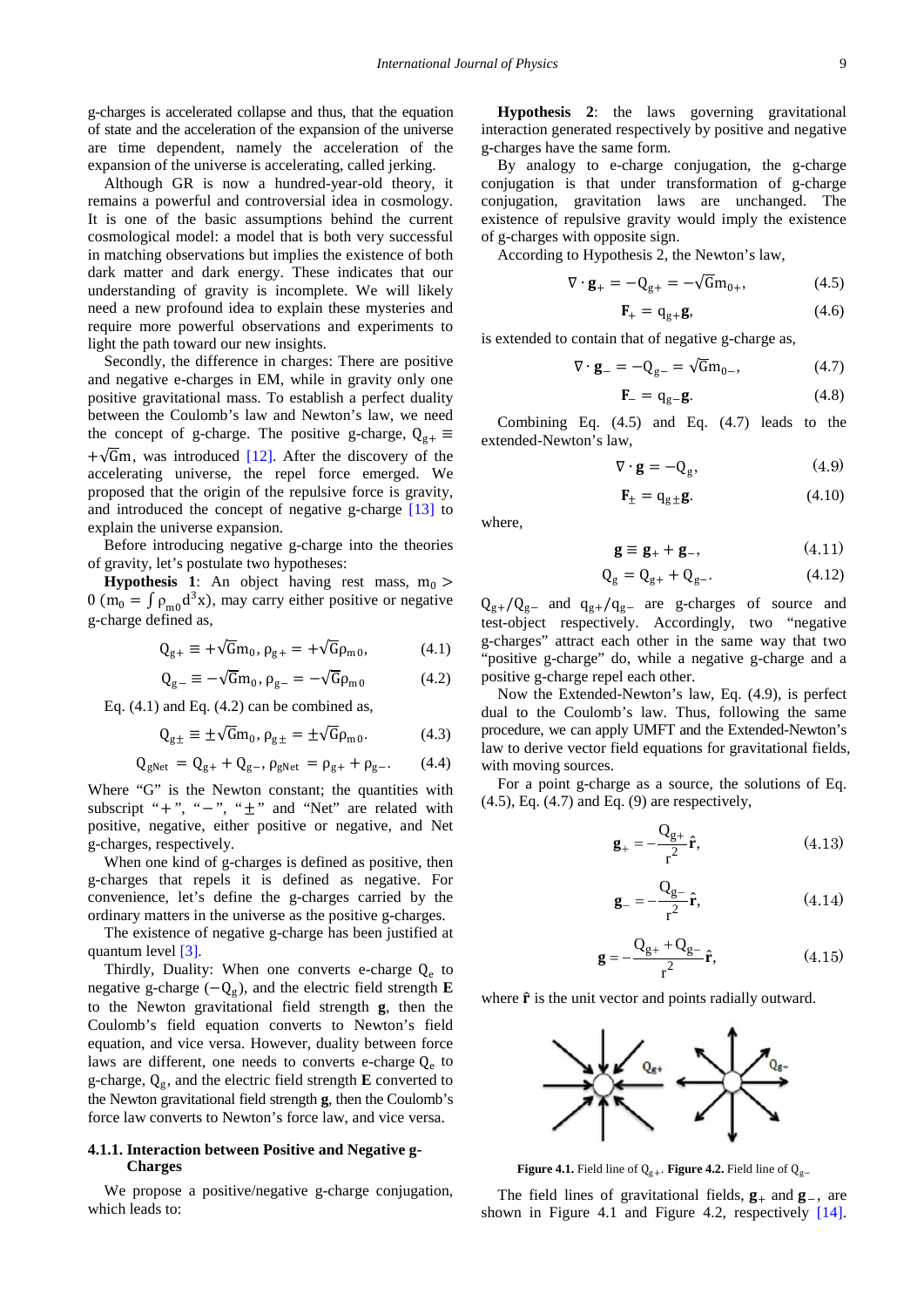Thus, two positive g-charges are attractive to each other (Figure 4.3):

$$
\mathbf{F}_{+} = \mathbf{q}_{g+} \mathbf{g}_{+} = \mathbf{q}_{g+} \left( -\frac{\mathbf{Q}_{g+}}{\mathbf{r}^{2}} \hat{\mathbf{r}} \right). \tag{4.16}
$$



**Figure 4.3.** Two positive g-charges are attractive to each other

Two negative g-charges are attractive to each other (Figure 4.4):

$$
\mathbf{F}_{-} = \mathbf{q}_{g-} \mathbf{g}_{-} = \mathbf{q}_{g-} \left( -\frac{\mathbf{Q}_{g-}}{\mathbf{r}^{2}} \hat{\mathbf{r}} \right). \tag{4.17}
$$



**Figure 4.4.** Two negative g-charges are attractive to each other

A positive and a negative g-charges repel to each other (Figure 4.5):





**Figure 4.5.** A positive and a negative g-charges repel each other

### **4.1.2. Indirect Evidence of Negative g-Charges: Accelerating and Jerking Expansion of Universe**

### **4.1.2.1. Extended-Newton's Theory with Negative g-Charges**

It has been shown that, by introducing negative g-charge, the Extended-Newton's theory and Extended-Einstein's equation can explain the accelerated expansion of the Universe and predict that the acceleration of universe is accelerating, which distinguishes negative g-charge model from that of dark energy model and cosmology constant model [\[13,14\].](#page-26-9)

Let's assume that objects in our Universe: (1) have positive mass; (2) carry either positive or negative g-charges, and form positive or negative sub-Universe, respectively.



**Figure 4.6.** Accelerating Expansion of Universe

Let's consider gravitational fields of a spherical distribution (Figure 4.6) of mixed negative and positive g-charges. Eq. (4.9) gives

$$
\nabla \cdot \mathbf{g} = -\sqrt{G} [\rho_{m0+} (r, t) - \rho_{m0-} (r, t)]. \quad (4.20)
$$

Where  $\rho_{g-} \equiv -\sqrt{G} \rho_{m0-}$  and  $\rho_{g+} \equiv \sqrt{G} \rho_{m0+}$  are negative g-charge density and positive g-charge density respectively. And  $\rho_{m0-}$  ( > 0) and  $\rho_{m0+}$  ( > 0) are the mass densities of objects with negative g-charge in negative sub-Universe and with positive g-charge in positive sub-Universe, respectively.

Eq. (4.19) gives the gravitational field at **r**,

$$
\mathbf{g} = -\frac{\sqrt{G} \int \left[\rho_{\text{m0}+}(\mathbf{r}, \mathbf{t}) - \rho_{\text{m0}-}(\mathbf{r}, \mathbf{t})\right] d^3 \mathbf{x}}{r^2} \hat{\mathbf{r}}. \quad (4.21)
$$

For uniform distribution of positive and negative sub-Universes, the gravitational field  $\boldsymbol{g}$  at r is,

$$
\mathbf{g} = -\frac{4\pi\sqrt{G}}{3} [\rho_{m0+}(t) - \rho_{m0-}(t)] \mathbf{r}.
$$
 (4.22)

The motion of a non-relativistic object carrying positive g-charge at a given r is described by Eq. (4.6). Substituting Eq. (4.15) into Eq. (4.6), we obtain

$$
\frac{1}{r}\frac{d^2r}{dt^2} = -\frac{4\pi G}{3}\rho_{m0+}(t) + \frac{4\pi G}{3}\rho_{m0-}(t). \quad (4.23)
$$

To solve Eq. (4.23), we consider three different situations:

First situation:  $\rho_{m0+} > \rho_{m0-}$ , Eq. (4.23) yields,

$$
\frac{1}{r}\frac{d^2r}{dt^2} = \frac{4\pi G}{3} \Big[ \rho_{m0-}(t) - \rho_{m0+}(t) \Big] < 0, \qquad (4.24)
$$

Which implies that the positive (negative) sub-Universe is in accelerated collapse (expansion).

Second situation:  $\rho_{m0-} = \rho_{m0+}$ ,  $g = 0$ , Eq. (4.23) yields,

$$
\frac{1}{r}\frac{d^2r}{dt^2} = \frac{4\pi G}{3} \Big[\rho_{m0-}(t) - \rho_{m0+}(t)\Big] = 0.
$$
 (4.25)

This case corresponds to static positive and negative sub-Universes.

Third situation:  $\rho_{m0-} > \rho_{m0+}$ , we obtain

$$
\mathbf{g} = \frac{4\pi G}{3} \mathbf{r} \left[ \rho_{\text{m0}-} \left( t \right) - \rho_{\text{m0}+} \left( t \right) \right] \mathbf{r} > 0. \tag{4.26}
$$

For a non-relativistic object of positive g-charge, Eq. (4.23) give,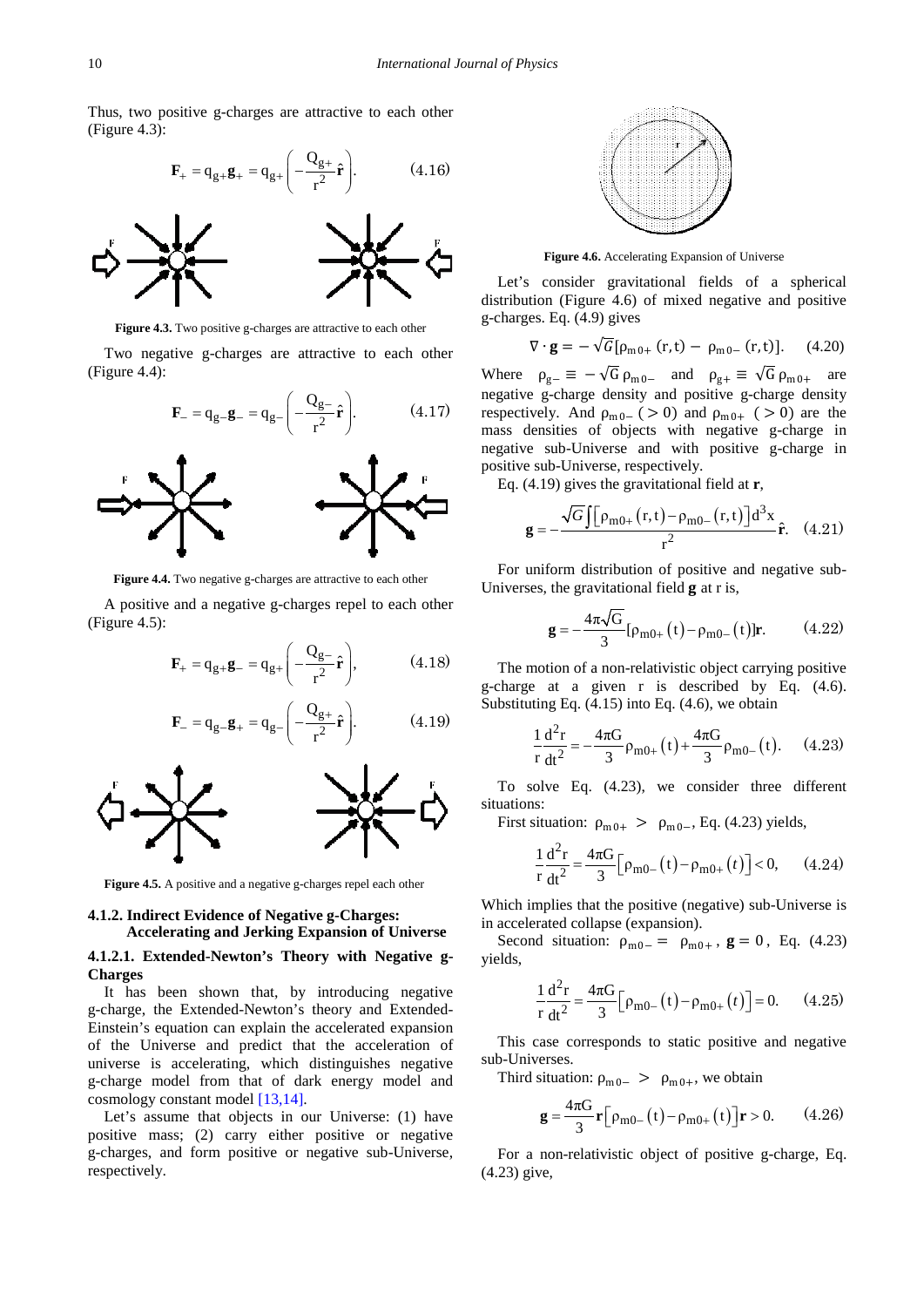$$
\frac{1}{r}\frac{d^2r}{dt^2} = \frac{4\pi G}{3} \Big[ \rho_{0m-}(t) - \rho_{m0+}(t) \Big] > 0. \quad (4.27)
$$

This result agrees with observation data of the accelerating expansion of the Universe, without needing of negative pressure and cosmological constant. Eq. (4.26) and Eq. (4.27) implies that an object carrying positive g-charge is pushed away from the distribution with acceleration, i.e., the negative g-charge provides physics mechanism for the accelerating expansion of positive sub-Universe.

For a non-relativistic object of negative g-charge, for the third situation, Eq. (4.23) and Eq. (4.26) give,

$$
\frac{1}{r}\frac{d^2r}{dt^2} = -\frac{4\pi G}{3}\rho_{m-}(t) + \frac{4\pi G}{3}\rho_{m+}(t) < 0. \quad (4.28)
$$

Eq. (4.28) implies that an object carrying negative gcharge is attracted toward to the distribution, which leads to the accelerated collapse of the negative sub-Universe.

The mass density,  $\rho_{m0+}$ , of objects carrying positive g-charges in the ball of radius r decreases continuously, while the mass density,  $\rho_{m0-}$ , of objects carrying negative g-charges in the ball of radius r increase continuously. As the consequence, the gravitational field  $\mathbf{g}_{+}$  decreases and the gravitational field  $\mathbf{g}_-$  increases. The net effects of the combination of decreasing gravitational field  $\mathbf{g}_{+}$  and increasing gravitational field  $\mathbf{g}_-$ , is that the acceleration of the expansion of objects with positive g-charge is increase, namely the acceleration of the expanded regular observed Universe is accelerating, so we have a jerking universe,

$$
\frac{1}{r}\frac{d^{3}r}{dt^{3}} = \frac{4\pi G}{3} \left[ \frac{d\rho_{m-}(t)}{dt} - \frac{d\rho_{m+}(t)}{dt} \right] > 0.
$$
 (4.29)

Eq. (4.20) to Eq. (4.29) form a dynamical model that explains the accelerated expansion of our observed positive sub-Universe and predict that the acceleration is increase with time, which may distinguish negative g-charge model from dark energy/cosmological constant model.

We argue that this dynamical model plays a role of indirect evidence of existence of negative g-charge [\[13\].](#page-26-9)

### **4.1.2.2. Extended-Einstein's Theory (GR) with Negative g-Charges**

It has been shown that, similar to the dark energy or Einstein's cosmology constant Λ, the negative g-charges can naturally explain the accelerating expansion of the universe [\[13\].](#page-26-9) Moreover, the negative g-charges can resolve the fine-tuning problem encountered by Einstein's cosmology constant Λ when explaining the accelerating expansion of the universe.

Einstein's equation,

$$
R^{\mu\nu} - \frac{1}{2} g^{\mu\nu} R = \frac{8\pi G}{C^4} T^{\mu\nu}
$$
 (4.30)

describes spacetime,  $R^{\mu\nu}$ , curved by sources,  $T^{\mu\nu}$ , of only positive gravitation mass.

Introducing the concept of g-charge, for a system containing positive g-charges only, Einstein's equation, Eq. (4.30) can be rewritten as,

$$
R_{+}^{\mu\nu} - \frac{1}{2} g_{+}^{\mu\nu} R_{+} = \frac{8\pi\sqrt{G}}{C^{4}} T_{g+}^{\mu\nu}, \qquad (4.31)
$$

Writing Einstein's equation in this form, Eq. (4.31), gives us an indication how to generalize Einstein's theory to describe spacetime curved by negative g-charge. For this aim, based on Hypothesis 2, we generalize Einstein's theory to contain additional equations having the same form as that of Eq. (4.31) to describe spacetime curved either by negative g-charge alone or by a combination of positive and negative g-charges.

For source(s) carrying negative g-charge,  $T_{g-}^{\mu\nu}$ , we propose Einstein-type equation,

$$
R_{-}^{\mu\nu} - \frac{1}{2} g_{-}^{\mu\nu} R_{-} = \frac{8\pi\sqrt{G}}{C^4} T_{g-}^{\mu\nu}.
$$
 (4.32)

It is obvious that the Einstein's equations, Eq. (4.31) and Einstein-type equation, Eq. (4.32), have g-Charge conjugation. Note objects having positive mass,  $T_{m+}^{\mu\nu}$ , might carry either positive  $T_{g+}^{\mu\nu}$  or negative  $T_{g-}^{\mu\nu}$ .

We postulate that for a source of two-compound system, by analogy to electrodynamics, its gravitational field should be determined by net g-charges. In geometric term, even there are positive and negative g-charges, spacetime is still described by one metric. Next let's consider a twocompound system containing first and second kinds of object(s). The former has positive energy-momentum pseudo-tensor  $T_1^{\mu\nu}$  and carrying positive g-charge  $T_{g+}^{\mu\nu}$ ; the latter has positive energy-momentum pseudo-tensor  $T_2^{\mu\nu}$ and carrying negative g-charge  $T_{g-}^{\mu\nu}$ . To describe this twocompound system, we propose Extended-Einstein equation,

$$
R_{net}^{\mu\nu} - \frac{1}{2} g_{net}^{\mu\nu} R_{net} = \frac{8\pi\sqrt{G}}{C^4} T_{g,net}^{\mu\nu}
$$
  
=  $\frac{8\pi G}{C^4} (T_1^{\mu\nu} - T_2^{\mu\nu}).$  (4.33)

Where

$$
T_{g,net}^{\mu\nu}\,\equiv\,T_{g+}^{\mu\nu}\,+\,T_{g-}^{\mu\nu},\,T_{g+}^{\mu\nu}\,\equiv\,+\sqrt{G}\,T_{1}^{\mu\nu},\,T_{g-}^{\mu\nu}\,\equiv\,-\sqrt{G}\,T_{2}^{\mu\nu}.
$$

There are also three situations:

1)  $T_{g+}^{\mu\nu} > T_{g-}^{\mu\nu}$ , spacetime  $R_{net}^{\mu\nu}$  is the same as  $R_{+}^{\mu\nu}$ , thus Eq. (4.33) can be written as

$$
R_{+}^{\mu\nu} - \frac{1}{2} g_{+}^{\mu\nu} R_{+} = \frac{8\pi G}{C^{4}} \Big( T_{1}^{\mu\nu} - T_{2}^{\mu\nu} \Big); \tag{4.34}
$$

2)  $T_{g+}^{\mu\nu} < T_{g-}^{\mu\nu}$ , spacetime  $R_{net}^{\mu\nu}$  is the same as  $R_{-}^{\mu\nu}$ , thus Eq. (4.33) can be written as

$$
R_{-}^{\mu\nu} - \frac{1}{2} g_{-}^{\mu\nu} R_{-} = -\frac{8\pi G}{C^4} \Big( T_2^{\mu\nu} - T_1^{\mu\nu} \Big). \tag{4.35}
$$

3)  $T_{g+}^{\mu\nu} = T_{g-}^{\mu\nu}$ , spacetime is flat Minkowski spacetime.

Now let's apply the Extended-Einstein equation to explain the accelerated expansion of Universe. Assume that there are negative g-charge and positive g-charges in Universe, the former forms negative sub-Universe, and the latter forms positive sub-Universe. Eq. (4.33) gives

$$
R_{net}^{\mu\nu} - \frac{1}{2} g_{net}^{\mu\nu} R_{net} = 8\pi \sqrt{G} \left( T_{g+}^{\mu\nu} + T_{g-}^{\mu\nu} \right). \tag{4.36}
$$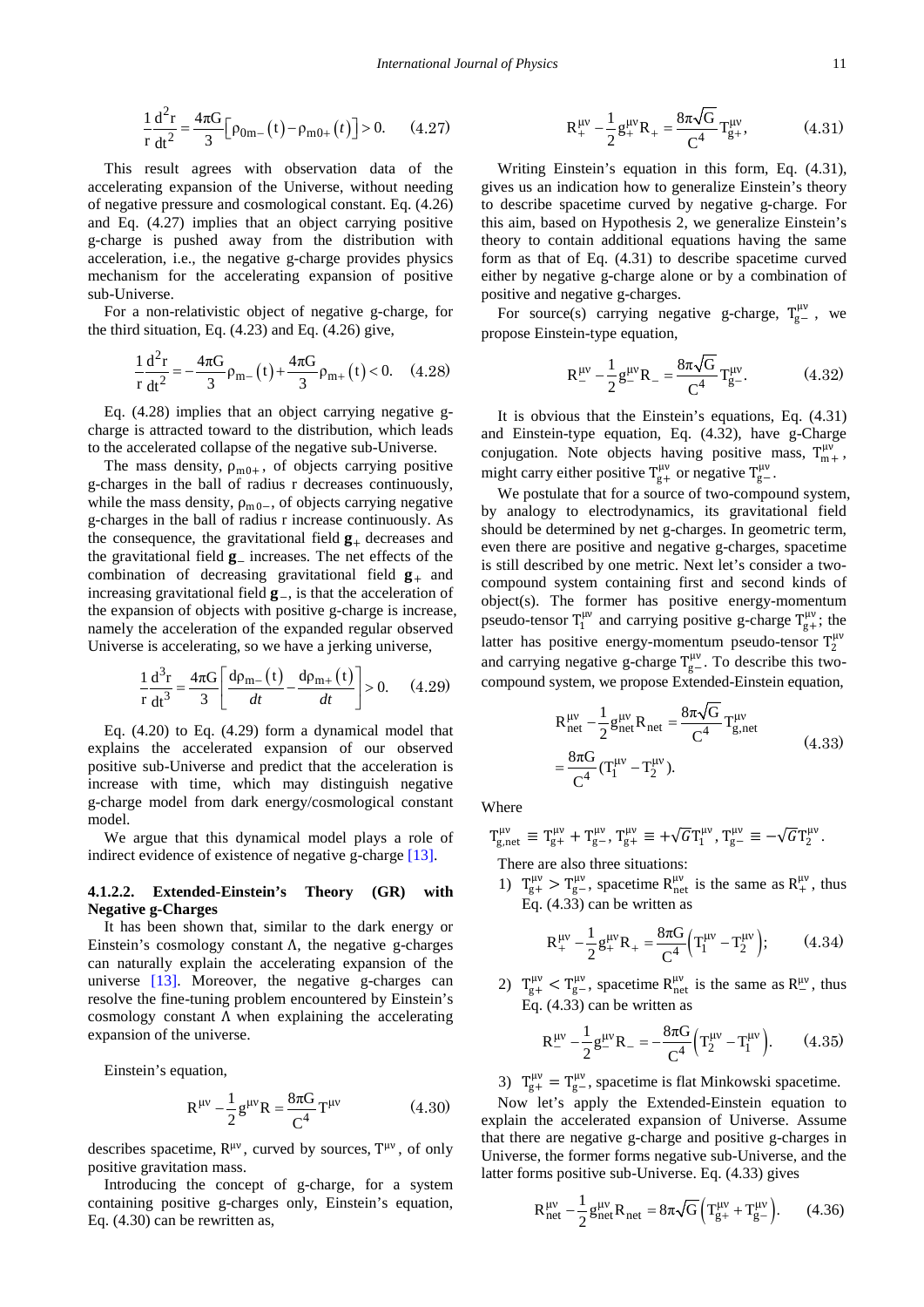Applying the FRW metric,

$$
ds^{2} = -dt^{2} + a^{2} (t) \left[ \frac{dr^{2}}{1 - Kr^{2}} + r^{2} (d\theta^{2} + \sin^{2}\theta d\phi^{2} \right], (4.37)
$$

where  $a(t)$  is the scale factor; K is a constant. Substituting Eq. (4.37) into Eq. (4.36), we obtain

$$
\frac{\ddot{a}}{a} = -\frac{4\pi\sqrt{G}}{3} \Big[ \Big( \rho_{g+} + 3p_{g+} \Big) - \Big( \rho_{g-} + 3p_{g-} \Big) \Big], \ (4.38)
$$

and Hubble parameter,

$$
H^{2} = \left(\frac{\dot{a}}{a}\right)^{2} = \frac{8\pi\sqrt{G}}{3} \left[\rho_{g+} - \rho_{g-}\right] - \frac{K}{a^{2}}.
$$
 (4.39)

In the case of  $3p_{g+} \ll \rho_{g+}$  and  $3p_{g-} \ll \rho_{g-}$ , then we obtain,

$$
\frac{\ddot{a}}{a} = -\frac{4\pi G}{3} \Big[ \rho_{m+}(t) - \rho_{m-}(t) \Big]. \tag{4.40}
$$

Where  $p_{g+}$  and  $p_{g-}$  are the pressures due to the positive and negative g-charges respectively. Eq. (4.40) implies that for  $\rho_{g-} > \rho_{g+}$ , the positive g-charges carried by regular objects will be repelled away. With negative g-charge, the Extended-Einstein equation can explain the accelerated expansion of the universe without the need of either "negative pressure" or "dark energy" or the cosmological constant that has issue of fine-turn.

As in Extended-Newton's law, the density of negative g-charge is increasing,  $\frac{d\rho_{m-}(t)}{dt} > 0$ , and the density of positive g-charge is decreasing,  $\frac{d\rho_{m-}(t)}{dt} < 0$ , therefore the acceleration of the expansion of the universe is increasing with time, i.e., the universe is a jerking universe,

$$
\frac{1}{a}\frac{d^{3}a}{dt^{3}} = \frac{4\pi G}{3} \left[ \frac{d\rho_{m-}(t)}{dt} - \frac{d\rho_{m+}(t)}{dt} \right] > 0. \quad (4.41)
$$

To compare with Hubble's Constance, H, we calculate the velocity,

$$
\dot{\mathbf{r}} = \int \dot{\mathbf{r}} \mathrm{d}t = \frac{\mathbf{G} \rho_{\mathbf{m}-}}{3} \int \mathbf{r} \, (t) \, \mathrm{d}t
$$

then

$$
H = \frac{\dot{r}}{r} = \frac{G \rho_{m-}}{3r} \int r(t) dt
$$

$$
\dot{H} = \frac{G \rho_{m-}}{3} - \frac{G \rho_{m-}}{3r^2} \dot{r} \int r(t) dt
$$

$$
= \frac{G \rho_{m-}}{3} - \frac{1}{r^2} \left[ \frac{G \rho_{m-}}{3} \int r(t) dt \right]^2.
$$

To summarize, by introducing the negative g-charge, both Extended-Newton's theory and Extended-Einstein's theory can explain the acceleration of the expansion of the universe and predict the jerking universe.

Thus, we argue that the accelerating expansion of the universe is an indirect evidence of the existence of negative g-charge.

### **4.1.3. Extended-Dirac Sea: Negative g-Charge Carrier**

In order to explain the negative energy states, Dirac introduced the concept of Dirac Sea. An interpretation is that the positive operators add a positive energy particle and the negative operators annihilate a positive energy particle. Now we generalize this concept to include the g-charges, we denote it as the Extended-Dirac Sea, which states that the positive operator adds a positive rest mass particle and the negative operator annihilates a positive rest mass particle, i.e., Extended-Dirac Sea exchanges g-charges with particles during the processes of creation and annihilation.

An example: let's consider electron-positron annihilation,

$$
e^- + e^+ \rightarrow \gamma + \gamma.
$$

We divide this process into 3 separate processes relating with mass/energy, e-charge, and g-charge, correspondingly,

$$
m_{electron} + m_{positron} \rightarrow \gamma + \gamma
$$
  
\n
$$
Q_{e}^{-} + Q_{e}^{+} \rightarrow Extended - Dirac Sea
$$
  
\n
$$
Q_{g}^{-} + Q_{g}^{+} \rightarrow Extended - Dirac Sea
$$
  
\n(4.42a)

where  $m_{electron}$ ,  $Q_e^-, Q_g^+,$  and  $m_{position}$ ,  $Q_e^+, Q_g^-,$  are the rest mass, e-charge, and g-charge of electron and positron, respectively. In this process,

- 1) Electron carries positive g-charge, while positron carries negative g-charge, such that the net g-charge is zero;
- 2) the electron's and positron's rest masses convert to radiation energy of gamma ray;
- 3) their negative and positive e-charges transport to and store in Extended-Dirac Sea;
- 4) their negative and positive g-charges transport to and store in Extended-Dirac Sea, which implies that the g-charge and inertial rest mass are two different entities.

Another example: the process of the creation of electron-positron pair, which is expressed as

$$
\gamma \to e^- + e^+.
$$

We divide this process into 3 separate processes,

$$
\gamma \to m_{\text{electron}} + m_{\text{positron}}
$$
  
Extended – Dirac Sea  $\to$  Q<sub>e</sub><sup>-</sup> + Q<sub>e</sub><sup>+</sup>  
Extended – Dirac Sea  $\to$  Q<sub>g</sub><sup>-</sup> + Q<sub>g</sub><sup>+</sup><sup>+</sup> (4.42b)

The gamma ray's energy converts to electron and positron's rest masses, respectively. The created electron and positron gain e-charge and g-charges from Extended-Dirac Sea, respectively.

# **4.2. Gravito-Electromagnetics (Gravito-EM): Vector Theory**

### **4.2.1. Introduction**

Historically, based on the similarity between the Coulomb's and Newton's laws and, by close analogy to electromagnetism (EM), Maxwell, Heaviside and others proposed the vector theory of gravity which has the form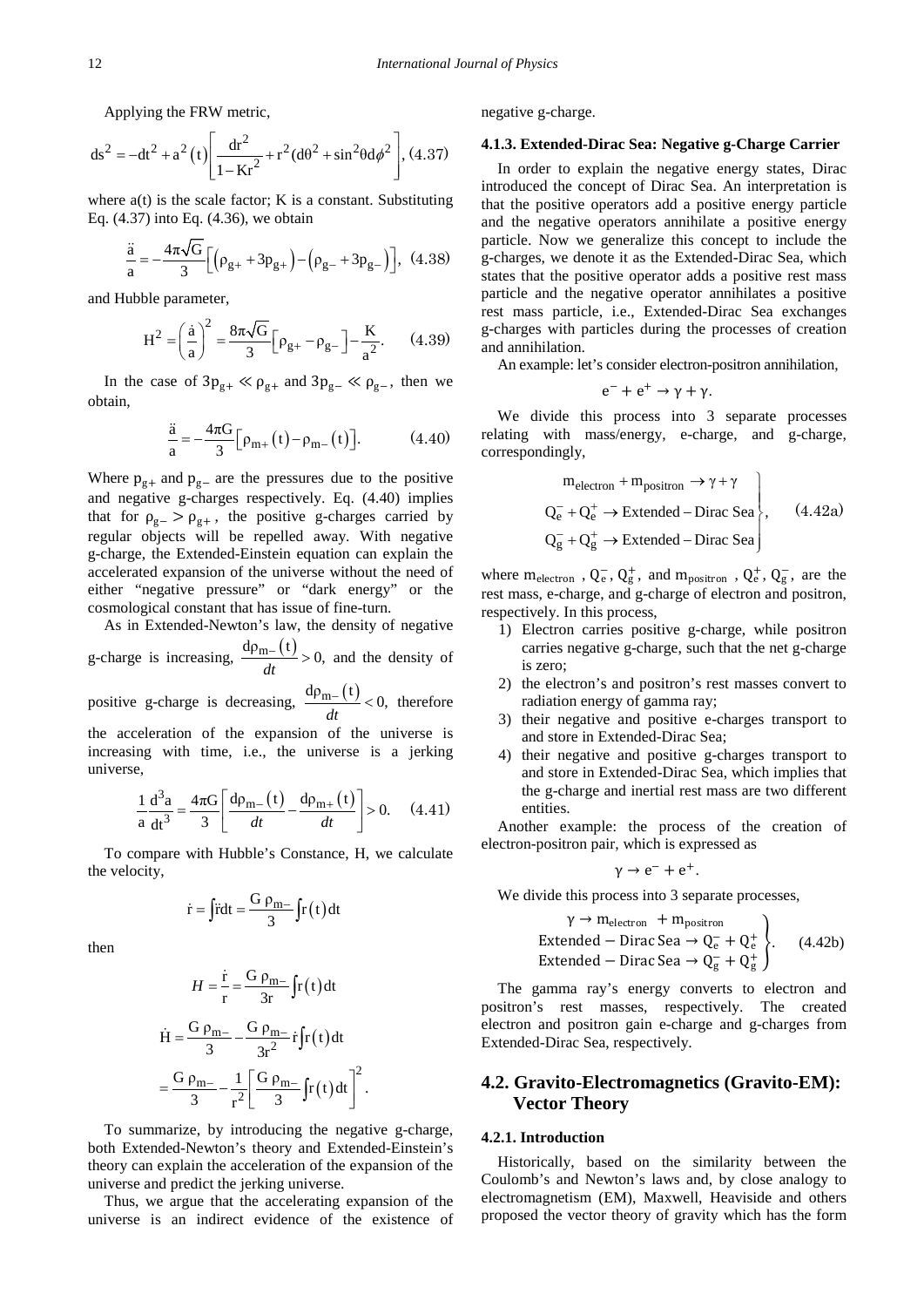same to that of EM without either mathematical derivation or experimental confirmation, as earlier as year 1865 [\[15,16,17,18,19,20,21\]](#page-26-11) after Maxwell's theory was proposed (1861). However, they stopped further investigation, because they concluded that there was an issue that the potential energy density of static Newtonian gravitational field was negative. In spite of the issue, many scientists still work along this line [\[22,23,24,25,26\].](#page-26-12)

In 1905, SR was established, which predicted that the inertial mass is a function of velocity,

$$
m_{inertial} \ = \gamma m_0.
$$

Where m<sub>0</sub> is the rest mass,  $\gamma = 1/\sqrt{1 - v^2/c^2}$  is the Lorentz factor.

Now those vector theories faced another issue that is related with none-complying with SR. According to the Weak Equivalence Principle (WEP), the gravitational mass,  $m_g$ , is equal to the inertial mass,  $m_{inertial}$ ,

$$
m_g = m_{inertial} = \gamma m_0.
$$

The gravitational mass "current" of a point g-charge has the form,

$$
\boldsymbol{j}_g = m_g v = \gamma m_0 \boldsymbol{v}.
$$

Therefore, the gravitational mass density and the gravitational current density cannot construct a fourcurrent. Namely, unlike Electromagnetic theory in which e-charge  $Q_e$  is a constant and  $j_e = Q_e v$ , those vector theories of gravity do not satisfy Lorentz transformation.

Based on the Original Weak Equivalent Principle (Original-WEP), the U (1) gauge theory of gravity is proposed, which is consistent with Gravito-EM [\[3,27\].](#page-26-2) As a vector field theory, Gravito-EM therefore needs to address:

- 1) the negative energy issue and
- 2) the lack of Lorentz invariance issue.

Indeed, it has been shown that the exchanged energy of gravitation fields is always positive, i.e., transported energy in and out of gravitation field is always positive [\[14\].](#page-26-10) Therefore, the total energy of gravitation fields being defined as either negative or positive is only a matter of bookkeeping. The energy issue of the vector field theory of gravity is addressed. There is no negative energy issue in Gravito-EM.

On the other hand, theory of gravity should inevitable contain magnetic-type gravitation. Actually, in 1983, Einstein's equation has been written in Maxwell-type form with second rank tensor fields [\[28\],](#page-26-13)

$$
\frac{\partial G^{\mu\nu\lambda}}{\partial x^{\lambda}} = -\left(T^{\mu\nu} + t^{\mu\nu}\right),\tag{4.43}
$$

$$
G^{\alpha\mu\nu\,\lambda} + G^{\alpha\nu\lambda\,\mu} + G^{\alpha\lambda\mu\,\nu} = 0, \qquad (4.44)
$$

where  $t^{\mu\nu}$  is non-linear term represent self-interaction of gravitation field.

Following EM, scalar potential,  $V_{\rm g/GR}$ , vector potential,  $A_{g/GR}$ , field strengths,  $g_{GR}$ , and  $B_{g/GR}$  or  $G^{00i}$  and  $G^{0ij}$ , were introduced,

$$
V_{g/GR} = \frac{1}{4} \overline{h}^{00} \tag{4.45}
$$

$$
A_{g/GR}^{i} \equiv \frac{1}{4} \overline{h}^{0i}, A_{g/GR} = (A_g^1, A_g^2, A_g^3), \quad (4.46)
$$

$$
G^{0ij} = A_{g/GR}^{i,j} - A_{g/GR}^{j,i}, \qquad (4.47)
$$

and

$$
\mathbf{g}_{GR} = \left( g_{GR}^1, g_{GR}^2, g_{GR}^3 \right), g_{GR}^i = G^{00i}, \qquad (4.48)
$$

$$
\mathbf{B}_{g/GR} = (B_{g/GR}^1, B_{g/GR}^2, B_{g/GR}^3), \tag{4.49}
$$

$$
\mathbf{B}_{g/GR} = \nabla \times \mathbf{A}_{g/GR},\tag{4.50}
$$

$$
B_{g/GR}^1 = G^{023}, B_{g/GR}^2 = G^{031}, B_{g/GR}^3 = G^{012}.
$$
 (4.51)

For the situation of slow motion of a point source, ignore non-linear terms,

$$
T^{00} \approx \rho_g, \tag{4.52}
$$

$$
T^{0i} \approx \rho_g v^i, \tag{4.53}
$$

$$
T^{ij} \approx 0.
$$

Eqs. (4.43) and (4.44) give

$$
\nabla \cdot \mathbf{g}_{GR} = -\rho_g, \qquad (4.54)
$$

$$
\nabla \times \mathbf{B}_{\text{g/GR}} = \mathbf{v}(\nabla \cdot \mathbf{g}_{\text{GR}}) + \frac{\partial \mathbf{g}_{\text{GR}}}{\partial t},
$$
 (4.55)

$$
\nabla \times \mathbf{g}_{GR} = -\mathbf{v} \big( \nabla \cdot \mathbf{B}_{g/GR} \big) - \frac{\partial \mathbf{B}_{g/GR}}{\partial t}, \qquad (4.56)
$$

$$
\nabla \cdot \mathbf{B}_{g/GR} \equiv 0, \tag{4.57}
$$

The subscript "GR" represents the quantities related with "General Relativity", which will distinguish above equations from the Maxwell-type Gravito-EM. Eq. (4.57) indicates that, mathematically, there is no Gravito-magnetic monopole charge in GR of gravity.

Many effects of magnetic-type gravitational field have been proposed [\[29,30,31,32,33,34,35\].](#page-26-14) The Lense-thirring effect [\[34\]](#page-26-15) has been explained as the effect of magnetictype g-field of the rotating Earth [\[28\],](#page-26-13) and the positive results have been obtained experimentally [\[35\].](#page-26-16) Most significant result is that the gravitational wave, denoted as G-Wave, is detected [\[36,37\].](#page-26-17) We argue that, theoretically, the detection of G-Wave indicates the existence of time varying gravito-magnetic fields [\[38\],](#page-26-18) just as "electromagnetic wave is equivalent to time varying magnetic field".

Experimentally, gravito-magnetic field exists.

### **4.2.2. Gravito-EM Field Equations**

Let's derive Gravito-EM. Starting from UMFT, Eq. (2.12),

$$
\oint (\mathbf{v} \times \mathbf{G}) \cdot d\mathbf{l} + \frac{d}{dt} \iint \mathbf{G} \cdot d\mathbf{s}
$$
\n
$$
= \iint \left[ \mathbf{v} (\nabla \cdot \mathbf{G}) + \frac{\partial \mathbf{G}}{\partial t} - \mathbf{G} (\nabla \cdot \mathbf{v}) + (\mathbf{G} \cdot \nabla) \mathbf{v} \right] \cdot d\mathbf{s},
$$
\n(2.12)

where  **can be any vector or axial vector field, and is not** Newton constant in Eq. (2.12). Following what we did in section 3, let  $G = g$ , then Eq. (2.12) gives Extended-Ampere-Maxwell-type Gravito-magnetic field equation,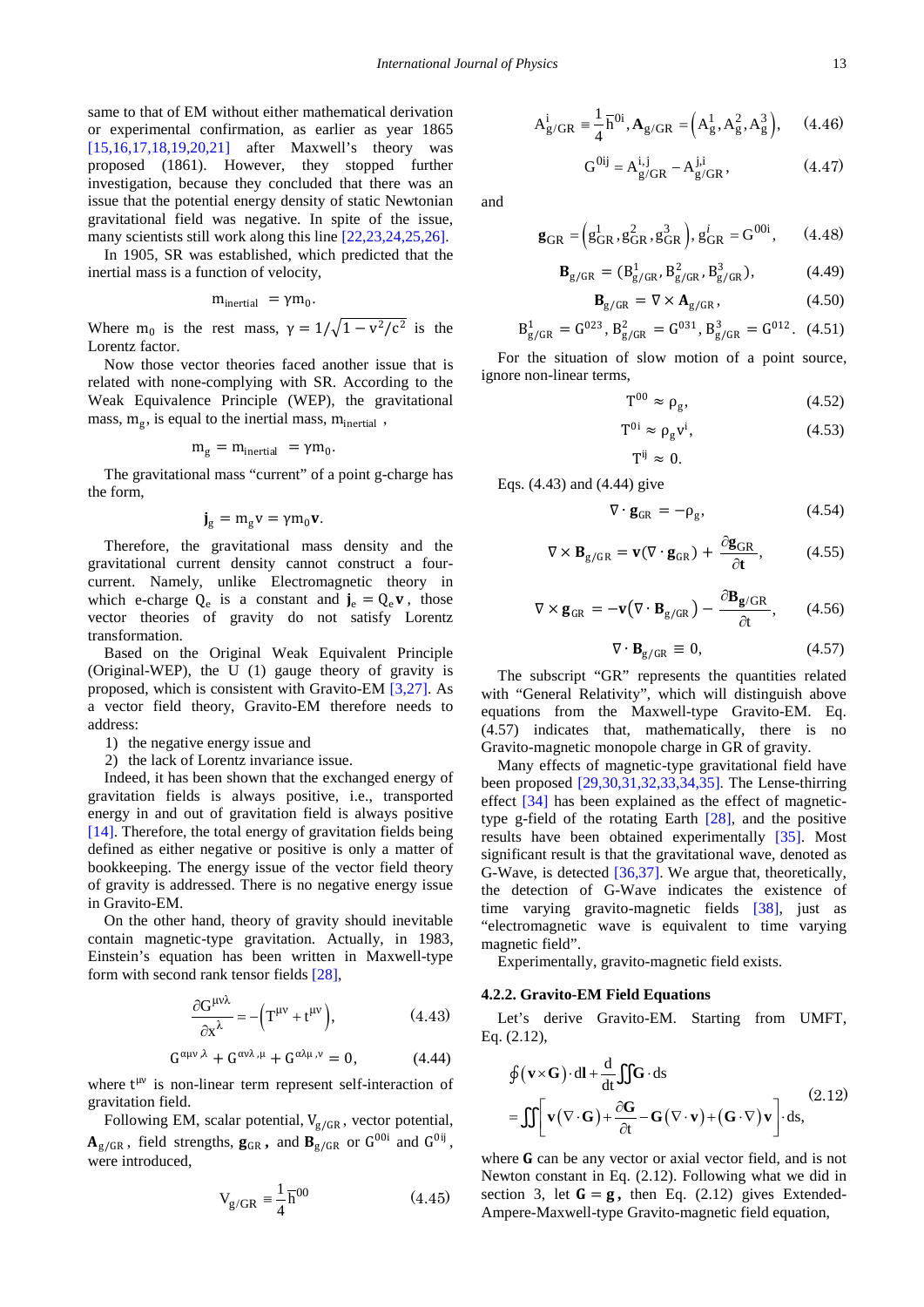$$
\oint (\mathbf{v} \times \mathbf{g}) \cdot d\mathbf{l} + \frac{d}{dt} \iint \mathbf{g} \cdot d\mathbf{s}
$$
\n
$$
= \iint \left[ \mathbf{v} (\nabla \cdot \mathbf{g}) + \frac{\partial \mathbf{g}}{\partial t} - \mathbf{g} (\nabla \cdot \mathbf{v}) + (\mathbf{g} \cdot \nabla) \mathbf{v} \right] \cdot d\mathbf{s}.
$$
\n(4.58)

The gravito-magnetic field equation, Eq. (4.58), is type-1 dual to the extended-Ampere-Maxwell equation,

$$
\oint (\mathbf{v} \times \mathbf{E}) \cdot d\mathbf{l} + \frac{d}{dt} \iint \mathbf{E} \cdot d\mathbf{s}
$$
\n
$$
= \iint \left[ \mathbf{v} (\nabla \cdot \mathbf{E}) + \frac{\partial \mathbf{E}}{\partial t} - \mathbf{E} (\nabla \cdot \mathbf{v}) + (\mathbf{E} \cdot \nabla) \mathbf{v} \right] \cdot d\mathbf{s}.
$$
\n(3.12)

Namely when we convert between **g** and **E**,  $g \leftrightarrow E$ , gravitation Eq. (4.58) converts to EM Eq. (3.12), and vice versa.

Next let's start from the Faraday-type UMFT, Eq.  $(2.20)$ ,

$$
\oint (\mathbf{v} \times \mathbf{M}) \cdot d\mathbf{l} + \frac{d}{dt} \iint \mathbf{M} \cdot d\mathbf{s}
$$
\n
$$
= \iint \left[ \mathbf{v} (\nabla \cdot \mathbf{M}) + \frac{\partial \mathbf{M}}{\partial t} - \mathbf{M} (\nabla \cdot \mathbf{v}) + (\mathbf{M} \cdot \nabla) \mathbf{v} \right] \cdot d\mathbf{s}.
$$
\n(2.20)

Let the **M** field is a gravito-magnetic field  $\mathbf{B}_{g}$ , **M** =  $\mathbf{B}_{g}$ , Eq. (2.20) gives,

$$
\oint - (\mathbf{v} \times \mathbf{B}_{g}) \cdot d\mathbf{l} - \frac{d}{dt} \iint \mathbf{B}_{g} \cdot d\mathbf{s}
$$
\n
$$
= -\iint \left[ \mathbf{v} (\nabla \cdot \mathbf{B}_{g}) + \frac{\partial \mathbf{B}_{g}}{\partial t} \cdot \mathbf{b} \right] \cdot d\mathbf{s}.
$$
\n(4.59)\n
$$
= -\iint \left[ -\mathbf{B}_{g} (\nabla \cdot \mathbf{v}) + \left( \mathbf{B}_{g} \cdot \nabla \right) \mathbf{v} \right]
$$

The Faraday-type gravitation field equation, Eq. (4.59), is type-1 dual to the extended-Faraday EM equation, Eq. (3.1),

$$
\oint -(\mathbf{v} \times \mathbf{B}) \cdot d\mathbf{l} - \frac{d}{dt} \iint \mathbf{B} \cdot d\mathbf{s}
$$
\n
$$
= -\iint \left[ \mathbf{v} (\nabla \cdot \mathbf{B}) + \frac{\partial \mathbf{B}}{\partial t} - \mathbf{B} (\nabla \cdot \mathbf{v}) + (\mathbf{B} \cdot \nabla) \mathbf{v} \right] \cdot d\mathbf{s}.
$$
\n(3.1)

Namely when we convert between  $B_g$  and  $B, B_g \leftrightarrow B$ , gravitation Eq. (4.59) converts to EM Eq. (3.1), and vice versa.

Eq. (2.9) gives mathematically,

$$
\nabla \cdot \mathbf{B}_{\text{g}} \equiv 0,\tag{4.60}
$$

Which is the type-1 dual to Eq. (3.2).

We have shown that the Extended-Newton's law, Newton's force law, Eq. (4.58), Eq. (4.59) and Eq. (4.60) are mathematical type-1 duals of Coulomb's law, Coulomb's force law, Eq. (3.12), Eq. (3.1) and Eq. (3.2) respectively. Also Eq. (3.12) and Eq. (3.1) are identical to Eq.  $(3.14)$  and Eq.  $(3.7)$  respectively.

By transferring law of dualities, mathematical duality can be transferred to physical duality, thus by transferring  $\mathbf{E} \leftrightarrow \mathbf{g}$  and  $\mathbf{B} \leftrightarrow \mathbf{B}_{g}$ , the Extended-Maxwell equations, Eq. (3.14), Eq. (3.7) and Eq. (3.25), convert to Gravito-EM equations, Eq. (4.62) and Eq. (4.63) and Eq. (4.65) respectively, denoted as the Extended-Gravito-EM equations,

$$
\nabla \cdot \mathbf{g} = -\rho_{\rm g},\tag{4.61}
$$

$$
\nabla \times \mathbf{B}_{\mathbf{g}} = \mathbf{v}(\nabla \cdot \mathbf{g}) + \frac{\partial \mathbf{g}}{\partial t} - \mathbf{g}(\nabla \cdot \mathbf{v}) + (\mathbf{g} \cdot \nabla)\mathbf{v}, (4.62)
$$

$$
\nabla \times \mathbf{g} = -\mathbf{v}(\nabla \cdot \mathbf{B}_{\mathbf{g}}) - \frac{\partial \mathbf{g}}{\partial t} + \mathbf{B}_{\mathbf{g}}(\nabla \cdot \mathbf{v}) - (\mathbf{B}_{\mathbf{g}} \cdot \nabla)\mathbf{v}, (4.63)
$$

$$
\nabla \cdot \mathbf{B}_{\mathbf{g}} = 0, \tag{4.64}
$$

$$
\mathbf{F} = \mathbf{q}_{g}\mathbf{g} + \mathbf{q}_{g}\mathbf{v} \times \mathbf{B}_{g}, \qquad (4.65)
$$

where  $\mathbf g$  and  $\mathbf B_g$  are the Extended-Newton gravitational field and magnetic-type gravitational field respectively, and

$$
\mathbf{g} = \mathbf{g}_{\text{vector}} + \mathbf{g}_{\text{axial}-\text{vector}} , \qquad (4.66)
$$

$$
\nabla \cdot \mathbf{g} = \nabla \cdot \mathbf{g}_{\text{vector}} , \qquad (4.67)
$$

$$
\nabla \times \mathbf{g} = \nabla \times \mathbf{g}_{\text{axial -vector}} \ . \tag{4.68}
$$

$$
\mathbf{B}_{\mathbf{g}} = \mathbf{B}_{\text{g/axial -vector}} , \qquad (4.69)
$$

$$
\nabla \cdot \mathbf{B}_{\mathbf{g}} = \nabla \cdot \mathbf{B}_{\text{g/axial -vector}} = 0, \tag{4.70}
$$

$$
\nabla \times \mathbf{B}_{\mathbf{g}} = \nabla \times \mathbf{B}_{\text{g/axial -vector}} \tag{4.71}
$$

Therefore, it is  $\mathbf{g}_{\text{axial}-\text{vector}}$  that is type-2 dual to **B**<sub>g−axial –vector **•** The **g**<sub>vector</sub> is the regular vector Newton</sub> gravitational field.

Note Gravito-EM field equations, Eq. (4.61) to Eq. (4.65), need empirical confirmation. The Extended Newton's field described by Eq. (4.61) contain two parts, vector field and axial vector field, Eq. (4.66).

The interpretations of terms of the right-hand side of Eq. (4.62) are,

- 1) The term,  $\mathbf{g}(\nabla \cdot \mathbf{v})$ , describes stretching of the **g** field due to source velocity compressibility;
- 2) The term,  $(g \cdot \nabla)v$ , describes the stretching or tilting of the **g** field due to the velocity gradients.
- 3) Extended-Ampare-Maxwell-type gravitational law, Eq. (4.62), predicts that the spatially-varying velocity, such as particles distributing and moving in space, terms  $\mathbf{g}(\nabla \cdot \mathbf{v})$  and  $(\mathbf{g} \cdot \nabla)\mathbf{v}$  create axial vector  $B<sub>g</sub>$  fields.
- 4) To detect the effects of the terms,  $g(\nabla \cdot v)$  and  $(g \cdot \nabla)v$ , will confirm whether Extended-Maxwelltype gravitation equations are correct.

Similarly, the interpretations of terms of the right-hand side of Eq. (4.63) are,

- 1) The term,  $\mathbf{B}_{g}(\nabla \cdot \mathbf{v})$ , describes stretching of the  $\mathbf{B}_{g}$ field due to source velocity compressibility;
- 2) The term,  $(\mathbf{B}_g \cdot \nabla)\mathbf{v}$ , describes the stretching or tilting of the  $B<sub>g</sub>$  field due to the velocity gradients.
- 3) Extended-Faraday-type gravitational law, Eq. (4.63), predicts that the spatially-varying velocity, such as particles distributing and moving in space, terms  $\mathbf{B}_{g}(\nabla \cdot \mathbf{v})$  and  $(\mathbf{B}_{g} \cdot \nabla)\mathbf{v}$  induce axial vector **g** fields.
- 4) To detect the effects of the terms,  $B_{g}(\nabla \cdot v)$ and  $(\mathbf{B}_{g} \cdot \nabla) \mathbf{v}$ , will confirm whether Extended-Maxwell-type gravitation equations are correct. For non-spatially-dependent velocity,

 $(\nabla \cdot \mathbf{v}) = (\mathbf{g} \cdot \nabla)\mathbf{v} = (\mathbf{B}_{g} \cdot \nabla)\mathbf{v} = 0,$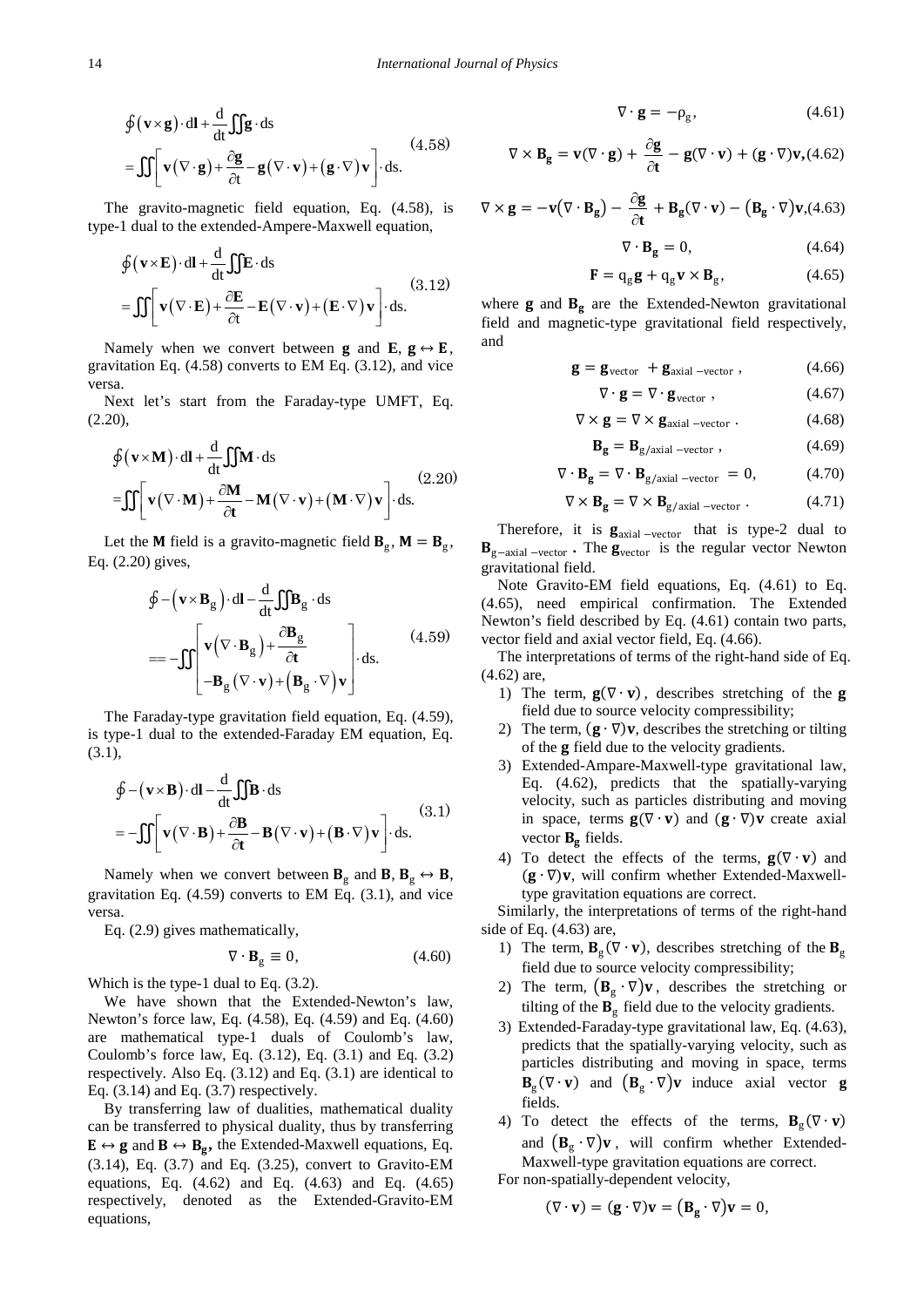the Extended-Gravito-EM  $(Eq. (4.61)$  to Eq.  $(4.64)$  is simplified to Gravito-EM as

$$
\nabla \cdot \mathbf{g} = -\rho_{\rm g},\tag{4.61}
$$

$$
\nabla \times \mathbf{B}_{\mathbf{g}} = \mathbf{v}(\nabla \cdot \mathbf{g}) + \frac{\partial \mathbf{g}}{\partial t},
$$
 (4.72)

$$
\nabla \times \mathbf{g} = -\mathbf{v} (\nabla \cdot \mathbf{B}_{\mathbf{g}}) - \frac{\partial \mathbf{B}_{\mathbf{g}}}{\partial t},
$$
 (4.73)

$$
\nabla \cdot \mathbf{B}_{\mathbf{g}} = 0. \tag{4.64}
$$

Due to the duality between EM equation and Gravito-EM equation, the Gravito-EM field strengths can be expressed in terms of scalar and vector potentials,

$$
\mathbf{B}_{\rm g} = \nabla \times \mathbf{A}_{\rm g},\tag{4.74}
$$

$$
\mathbf{g} = -\nabla V_{\rm g} - \frac{\partial \mathbf{A}_{\rm g}}{\partial t}.
$$
 (4.75)

|                          | Field equation                                                                        | Source                                                                  | Four-current                     |
|--------------------------|---------------------------------------------------------------------------------------|-------------------------------------------------------------------------|----------------------------------|
| EM                       | $\frac{\partial F_e^{\alpha\beta}}{\partial x^\beta}$<br>$-J_e^{\alpha}$              | $Q_{\rho}$ :<br>$Q_e$ is invariant                                      | $j_e^{\mu} = (\rho_e, j_e)$      |
| Gravito-EM               | $\frac{\partial F_{g\pm}^{\alpha\beta}}{\partial x^\beta} = -J_{g\pm}^\alpha$         | $Q_g = \sqrt{G}m_0$ :<br>$m_0$ : rest mass<br>$Q_{\sigma}$ is invariant | $j_{g\pm}^{\mu} = (\rho_g, j_g)$ |
| Linearized<br><b>GR</b>  | $\frac{\partial G_{g}^{\alpha\beta\mu}}{\partial x^{\mu}} = -T_{g}^{\alpha\beta}$     | $m_g = \gamma m_0$                                                      | No                               |
| Other vector<br>theories | $\frac{\partial F_{\rm g}^{\alpha\beta}}{\partial x^\beta}$<br>$-m_{\rm g}U^{\alpha}$ | $m_g = \gamma m_0$ :                                                    | No                               |

**Table 4.2. Significant Different between Theories of Gravity**

### **4.2.3. Type-1 Duality between Field Equations of Positive and Negative g-Charges**

Due to the positive and negative g-charge conjugate, the Gravito-EM equations derived above can be applied to Gravito-EM fields created by either positive g-charge/gcurrent or negative g-charges/g-current with the same forms:

$$
\nabla \cdot \mathbf{g}_{\pm} = -\rho_{\text{g}\pm}, \tag{4.76}
$$

 $\nabla \times \mathbf{B}_{\mathbf{g}\pm}$ 

$$
= \mathbf{v}(\nabla \cdot \mathbf{g}_{\pm}) + \frac{\partial \mathbf{g}_{\pm}}{\partial t} - (\mathbf{g}_{\pm})(\nabla \cdot \mathbf{v}) + (\mathbf{g}_{\pm} \cdot \nabla) \mathbf{v}, \tag{4.77}
$$

$$
\nabla \times \mathbf{g}_{\pm} = -\mathbf{v} \left( \nabla \cdot \mathbf{B}_{\mathbf{g} \pm} \right) - \frac{\partial \mathbf{B}_{\mathbf{g} \pm}}{\partial t}
$$
 (4.78)

$$
+\Big(B_{g\pm}\Big)\big(\nabla\cdot v\big)-\Big(B_{g\pm}\cdot\nabla\Big)v,
$$

$$
\nabla \cdot \mathbf{B}_{\mathbf{g}\pm} = 0, \tag{4.79}
$$

$$
\mathbf{F} = (\mathbf{q}_{g+})\mathbf{g}_{\pm} + (\mathbf{q}_{g+})(\mathbf{v} \times \mathbf{B}_{g\pm}), \tag{4.80}
$$

$$
\mathbf{F} = (q_{g-})\mathbf{g}_{\pm} + (q_{g-})(\mathbf{v} \times \mathbf{B}_{g\pm}), \quad (4.81)
$$

where  $\mathbf{g}_{\pm}$  and  $\mathbf{B}_{g\pm}$  are the Extended-Newton gravitational field and magnetic-type gravitational field created by either positive or negative g-charge and either positive or negative g-current respectively. We have

$$
\mathbf{g}_{\pm} = \mathbf{g}_{\pm/\text{vector}} + \mathbf{g}_{\pm/\text{axial}-\text{vector}} ,\qquad(4.82)
$$

$$
\nabla \cdot \mathbf{g}_{\pm} = \nabla \cdot \mathbf{g}_{\pm/\text{vector}} , \qquad (4.83)
$$

$$
\nabla \times \mathbf{g}_{\pm} = \nabla \times \mathbf{g}_{\pm/\text{axial -vector}}.
$$
 (4.84)

$$
\mathbf{B}_{g\pm} = \mathbf{B}_{g\pm/\text{axial}-\text{vec tor}}\,,\tag{4.85}
$$

$$
\nabla \cdot \mathbf{B}_{\mathbf{g}\pm} = \nabla \cdot \mathbf{B}_{\text{g}\pm/\text{axial}-\text{vector}} = 0, \quad (4.86)
$$

$$
\nabla \times \mathbf{B}_{\mathbf{g}\pm} = \nabla \times \mathbf{B}_{\mathbf{g}\pm/\text{axial -vector}}.
$$
 (4.87)

$$
\mathbf{B}_{g\pm} = \nabla \times \mathbf{A}_{g\pm},\tag{4.88}
$$

$$
\mathbf{g}_{\pm} = -\nabla V_{\text{g}\pm} - \frac{\partial \mathbf{A}_{\text{g}\pm}}{\partial t}.
$$
 (4.89)

Therefore, it is  $\mathbf{g}_{\pm/\text{axial}-\text{vector}}$  that is type-2 dual to  $\mathbf{B}_{g\pm}$ . The  $\mathbf{g}_{\pm/\text{vector}}$  is the vector Newton gravitational field.

For the situations of non-spatially-varying velocity, the extended-Gravito-EM equation become

$$
\nabla \cdot \mathbf{g}_{\pm} = -\rho_{\text{g}\pm},\tag{4.90}
$$

$$
\nabla \times \mathbf{B}_{\mathbf{g}\pm} = \mathbf{v} \left( \nabla \cdot \mathbf{g}_{\pm} \right) + \frac{\partial \mathbf{g}_{\pm}}{\partial t},\tag{4.91}
$$

$$
\nabla \times \mathbf{g}_{\pm} = -\mathbf{v} \left( \nabla \cdot \mathbf{B}_{\mathbf{g} \pm} \right) - \frac{\partial \mathbf{B}_{\mathbf{g} \pm}}{\partial t},\tag{4.92}
$$

$$
\nabla \cdot \mathbf{B}_{\mathbf{g}\pm} = 0. \tag{4.93}
$$

For simplicity, hereafter, we will drop the subscript sign  $``+"$ .

### **4.2.4. Type-2 Duality between Newton and Magnetictype Gravitational Fields**

Based on the Transfer Rules of Appendix A2, there is a duality between Eq. (4.91) and Eq. (4.92), i.e., under transformation  $\mathbf{g} \leftrightarrow \mathbf{B}_{g}$  and  $\mathbf{B}_{g} \leftrightarrow -\mathbf{g}$ , Eq. (4.91) and Eq. (4.92) convert to each other. With distinguishable feature of "type-1 duality" and "type-2 duality", the duality between induced gravitational field determined by the Faraday-type gravitational law, Eq. (4.92), and magnetictype gravitational field determined by Ampere-Maxwelltype gravitational equation, Eq. (4.91), is actually a type-2 duality, as well as Eq.  $(4.77)$  and Eq.  $(4.78)$ . UMFT provides the mathematical origin of the type-2 duality between axial vector induced gravitational field and magnetic-type axial vector gravitational field.

### **4.2.5. Type-1 Duality between EM and Gravito-EM**

So far, we have encountered and proposed several dualities:

- 1) positive and negative e-charges conjugate;
- 2) positive and negative g-charges conjugate (proposed);
- 3) duality between e-charge and g-charge;
- 4) duality between Coulomb's law and Newton's law, which is perfect after introducing duality (3);
- 5) duality between EM and Gravito-EM (proposed based on UMFT and duality (3).

Based on the above dualities, the phenomena in EM, such as wave, quantization, renormalization and unification, can be transferred into Gravito-EM directly without needing complex calculation.

### **4.2.6. Origin of Differences between Newton Field and Gravito-Magnetic Field**

A magnetic-type gravitational field is completely different from a Newton field in the following senses: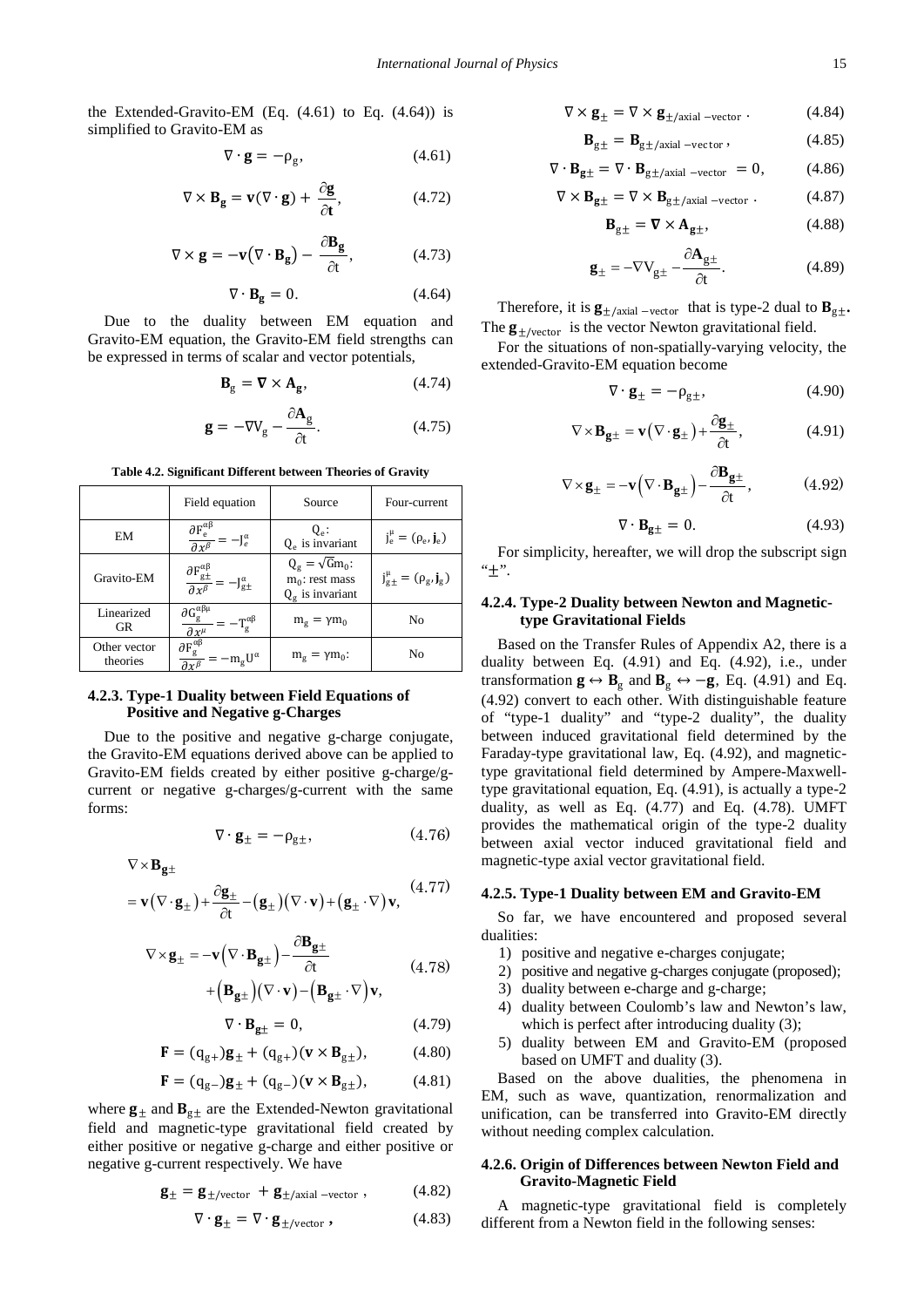(1) sources: "g-charge" vs. "g-current";

(2) way the fields are generated: " $\nabla \cdot \mathbf{g}$ " vs. " $\nabla \times \mathbf{B}_{g}$ ";

(3) nature of fields: "vector field **g**" vs. "axial vector field  $B_g$ ";

(4) forces acting on a test g-charge: " $q_g g$ " vs. " $q_g v \times$  $B_g$ ".

The origin of those differences is the same as that of differences between Coulomb electric field and magnetic field. All of above-mentioned differences between Newton field and magnetic-type gravitation field have a mathematical origin that is Eq. (2.1).

Gravito-EM shows that gravity is a local physical field like the EM field and thus, is quantizable and renormalizable [\[3\].](#page-26-2)

Moreover, Gravito-EM have the same form as that of linearized GR, Eq. (4.54) to Eq. (4.57), which implies that all of results of linearized GR can also be obtained from Gravito-EM, including gravitation wave (G-Wave). The existences of time-varying-gravito-magnetic field and G-Wave are equivalent. So now, there are either magnetic or magnetic-type fields in all of four interactions in nature.

### **4.2.7. Equation of Continuity**

### **4.2.7.1. g-Current Creating Gravito-Magnetic Field**

Utilizing Newton's law,  $\nabla \cdot \mathbf{g} = -\rho_{g}$ , let's define a "current",  $j_{v-B_g}$ , that generates magnetic-type gravitational field  $\mathbf{B}_{\varrho}$ ,

$$
\mathbf{j}_{\mathbf{v}-\mathbf{B}_g} = -\rho_g \mathbf{v} - \mathbf{g}(\nabla \cdot \mathbf{v}) + (\mathbf{g} \cdot \nabla)\mathbf{v}.
$$
 (4.94)

Where the subscripts " $\mathbf{v} - \mathbf{B}_g$ " represent the quantity generating the gravito-magnetic field  $B_g$ . Then Eq. (4.62) becomes,

$$
\nabla \times \mathbf{B}_{\mathbf{g}} = \mathbf{j}_{\mathbf{v} - \mathbf{B}_{\mathbf{g}}} + \frac{\partial \mathbf{g}}{\partial t},
$$
 (4.95)

The current  $j_{v-B_0}$  satisfies the equation of continuity,

$$
\nabla \cdot \mathbf{j}_{\mathbf{v} - \mathbf{B}_g} + \frac{\partial (\nabla \cdot \mathbf{g})}{\partial t} = 0.
$$
 (4.96)

For the situation of the non-spatially-varying velocity,  $\mathbf{g}(\nabla \cdot \mathbf{v}) = (\mathbf{g} \cdot \nabla)\mathbf{v} = 0$ , we have

$$
\mathbf{j}_{\mathbf{v}-\mathbf{B}_g} = -\rho_g \mathbf{v}.\tag{4.97}
$$

Extended-Ampere-Maxwell-type gravitational equation, Eq. (4.62), becomes the Ampere-Maxwell-type gravitational law,

$$
\nabla \times \mathbf{B}_g = \mathbf{v} (\nabla \cdot \mathbf{g}) + \frac{\partial \mathbf{g}}{\partial t}.
$$
 (4.98)

The Ampere-Maxwell-type gravitation law Eq. (4.98) provides a mathematical origin of why and how e-current,  $\rho_{\rm g}$ **v**, and displacement-current,  $\frac{\partial g}{\partial t}$ ,  $\frac{g}{\partial t}$ , create inevitably gravito-magnetic fields.

### **4.2.7.2. G-Current Creating Induced Gravito-Electric Field**

Let's define a "current" generating induced gravitation field, as

$$
\mathbf{j}_{\mathbf{v}-\mathbf{g}} \equiv \mathbf{v}(\nabla \cdot \mathbf{B}_{\mathbf{g}}) - \mathbf{B}_{\mathbf{g}}(\nabla \cdot \mathbf{v}) + (\mathbf{B}_{\mathbf{g}} \cdot \nabla)\mathbf{v}.
$$
 (4.99)

Where the subscripts "v-g" represent the quantity generating the induced axial vector gravitational field.

Then Extended-Faraday-type gravitational law, Eq. (4.63), may be rewritten as,

$$
\nabla \times \mathbf{g} = -\mathbf{j}_{\mathbf{v}-\mathbf{g}} - \frac{\partial \mathbf{B}_g}{\partial t}.
$$
 (4.100)

Eq. (4.100) shows the equation of continuity as

$$
\nabla \cdot \mathbf{j}_{\mathbf{v} - \mathbf{g}} + \frac{\partial (\nabla \cdot \mathbf{B}_{\mathbf{g}})}{\partial t} = 0.
$$
 (4.101)

For the situation in which, the velocity is non-spatiallyvarying, i.e.,  $\mathbf{B}_{g}(\nabla \cdot \mathbf{v}) = (\mathbf{B}_{g} \cdot \nabla)\mathbf{v} = 0$ , Extended-Faraday-type gravitation law, Eq. (4.100), becomes,

$$
\nabla \times \mathbf{g} = -\frac{\partial \mathbf{B}_g}{\partial t},\tag{4.102}
$$

where the **g** field is an axial vector field and

$$
\nabla \cdot \mathbf{B}_{g} = 0,
$$
  

$$
\mathbf{j}_{\mathbf{v} - \mathbf{g}} = 0.
$$
 (4.103)

# **4.3. Gravito-Magnetic Field of Steady g-Current**

### **4.3.1. Gravito-magnetic Field Line**

The gravito-magnetic field lines of a steady g-current are determined by Eq. (4.72), which can be written as the following,

$$
\mathbf{B}_{g} = \mathbf{B}_{g+} + \mathbf{B}_{g-},
$$
  
\n
$$
\nabla \times \mathbf{B}_{g+} = -\rho_{g+} \mathbf{v} = -\rho_{m0+} \mathbf{v},
$$
 (4.104)  
\n
$$
\nabla \times \mathbf{B}_{g-} = -\rho_{g-} \mathbf{v} = \rho_{m0-} \mathbf{v},
$$
 (4.105)

where  $\rho_{m0-} > 0$ ,  $\rho_{m0+} > 0$ .



**Figure 4.7.** "The left-hand rule" for gravito-magnetic field  $B_{g+}$ 

To determine the directions of the steady positive gcurrent and its gravito-magnetic field, Eq. (4.104) indicates to use "the left-hand rule". Similarly, Eq. (4. 105) requires to apply the "left-hand rule" on determining the gravito-magnetic field line of a negative g-current. The "left-hand rule" states: if one's thumb of left-hand points to the direction of a g-current, for example a positive g-current, the fingers point to the direction of the gravito-magnetic field, say  $B_{g+}$  (Figure 4.7).

### **4.3.2. Interaction between Two Steady g-Currents**

Two positive g-currents  $I_{g+}$  in same directions repel to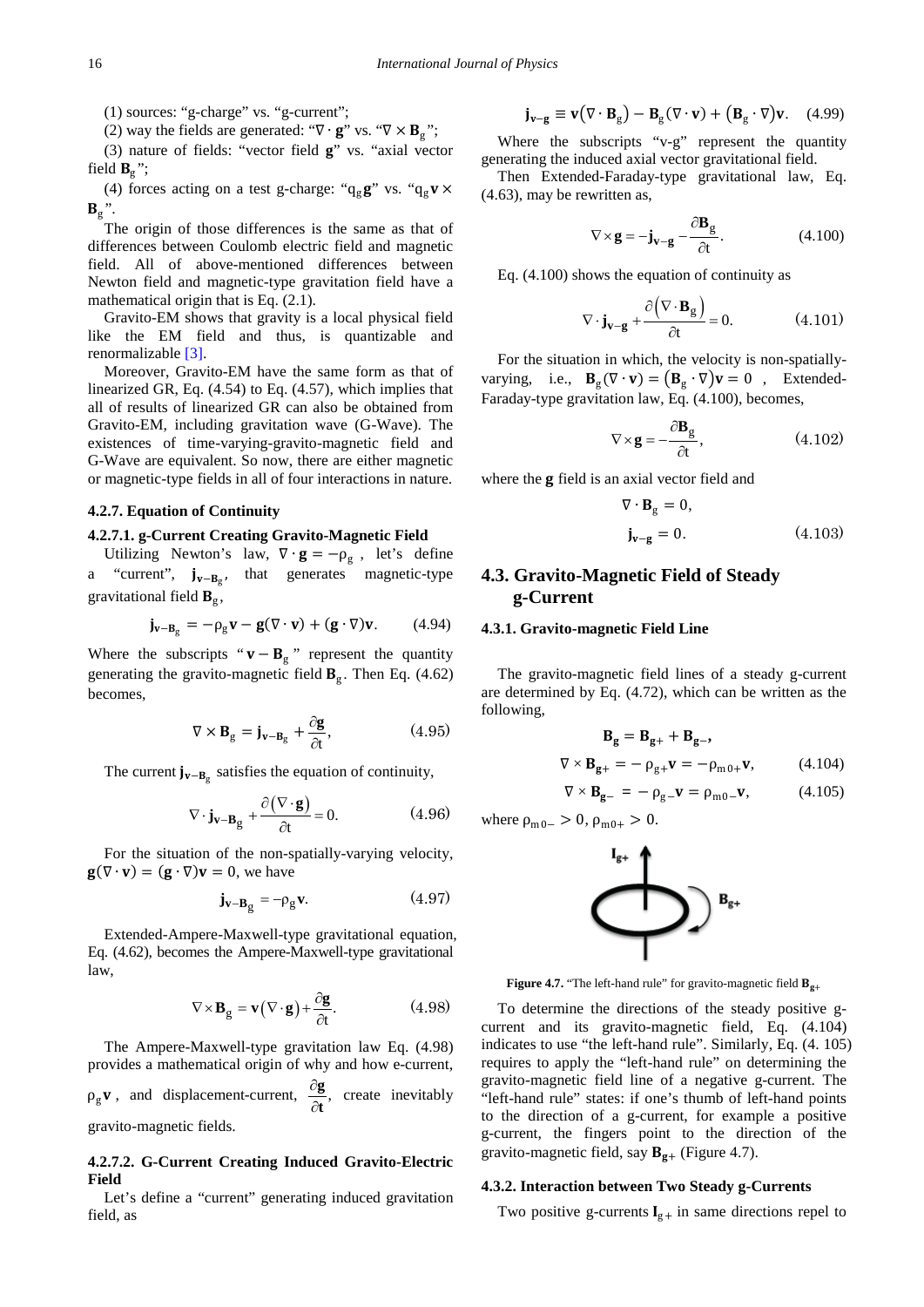each other (Figure 4.8). Two positive g-currents  $I_{g+}$  in opposite directions attract to each other (Figure 4.9).



**Figure 4.9**.

Two negative g-currents  $I_{g-}$  in same directions repel to each other (Figure 4.10). Two negative g-currents  $I_{g-}$  in opposite directions attract to each other (Figure 4.11).



A negative g-current  $I_{g-}$  and a positive g-current  $I_{g+}$  in same directions attract to each other (Figure 4.12). A negative g-current and a positive g-current in opposite directions repel to each other (Figure 4.13).



**Figure 4.13**.

### **4.4. Rotation Curve: Dark Matter**

Considering a spiral galaxy with a rotation symmetry. The rotating motion of the galaxy generates a gravito-magnetic field  $B_{\rm g}$ . A moving star with g-charge, qg , at a radius R to the center of the galaxy, will experience a Lorentz-type gravitational force,

$$
\mathbf{F} = \mathrm{q}_{\mathrm{g}} \mathbf{g} + \mathrm{q}_{\mathrm{g}} \mathbf{v} \times \mathbf{B}_{\mathrm{g}},
$$

which consists of two parts, the Newtonian force,  $g = \frac{\sqrt{GM}}{R^2}$ , and the gravito-magnetic force and  $\mathbf{v} \perp \mathbf{B}_g$ , both have the same direction.

The Lorentz-type force keeps the star moves around the center of the galaxy,

$$
\frac{v^2}{R} = \frac{GM}{R^2} + \sqrt{G}vB_g,
$$
 (4.106)

or

$$
v^{2} - (\sqrt{G}B_{g}R) v - \frac{GM}{R^{2}} = 0,
$$
 (4.107)

where  $M(R)$  is the mass interior to the radius R,  $B_g$  is determined by the model of distribution of stars in the galaxy.

# **4.5. Extended-Virial Theorem in EM and Gravito-Magnetics Field**

Let's review the concept and then extend the virial theorem to include Gravito-magnetic field. The scalar momentum of inertial I of a system containing "n" particles is,

$$
I = \sum_{k=1}^{n} m_k r_k^2.
$$
 (4.108)

The "G" is defined as (in Section 4.5, "G" is not Newton constant),

$$
\mathbf{G} = \sum_{k=1}^{n} \mathbf{p}_k \cdot \mathbf{r}_k. \tag{4.109}
$$

Taking time derivatives of Eq. (4.108) and Eq. (4.109), respectively,

$$
\frac{dI}{dt} = 2\sum_{k=1}^{n} m_k \frac{dr_k}{dt} \cdot \mathbf{r}_k = 2G,
$$
 (4.110)

$$
\frac{dG}{dt} = 2T + \sum_{k=1}^{n} \mathbf{F}_k \cdot \mathbf{r}_k, \qquad (4.111)
$$

$$
T = \frac{1}{2} \sum_{k=1}^{n} m_k v_k^2,
$$
 (4.112)

$$
\mathbf{F}_{k} = \sum_{j=1}^{n} \mathbf{F}_{jk}.
$$
 (4.113)

Where  $m_k$ ,  $\mathbf{r}_k$ ,  $\mathbf{v}_k$  and  $\mathbf{p}_k$  are the mass, position, velocity and momentum of the kth particle respectively. The  $\mathbf{F}_{jk}$  is the force of the particle j acting on the particle k. The  $\mathbf{F}_k$  is the total force acting on the kth particle. The "T" is the total kinetic energy of the system, which is the common notation in the virial theorem, and is represented as the  $K<sub>g</sub>$ .

In the situation of equilibrium of a system consisting of equal mass particles with spherical distribution, the virial theorem states that

$$
2T + W_{g/N} = 0, \t(4.114)
$$

where  $W_{g/N}$  is the total potential energy of the Newton's gravitational field. Then, for the situation of presence of magnetic field, it has been extended to include the energy of heat and the total energy of the magnetic field [\[39,40\],](#page-26-19) as,

$$
2T + 3(\gamma - 1)W_{heat} + W_B + W_{g/N} = 0, \quad (4.115)
$$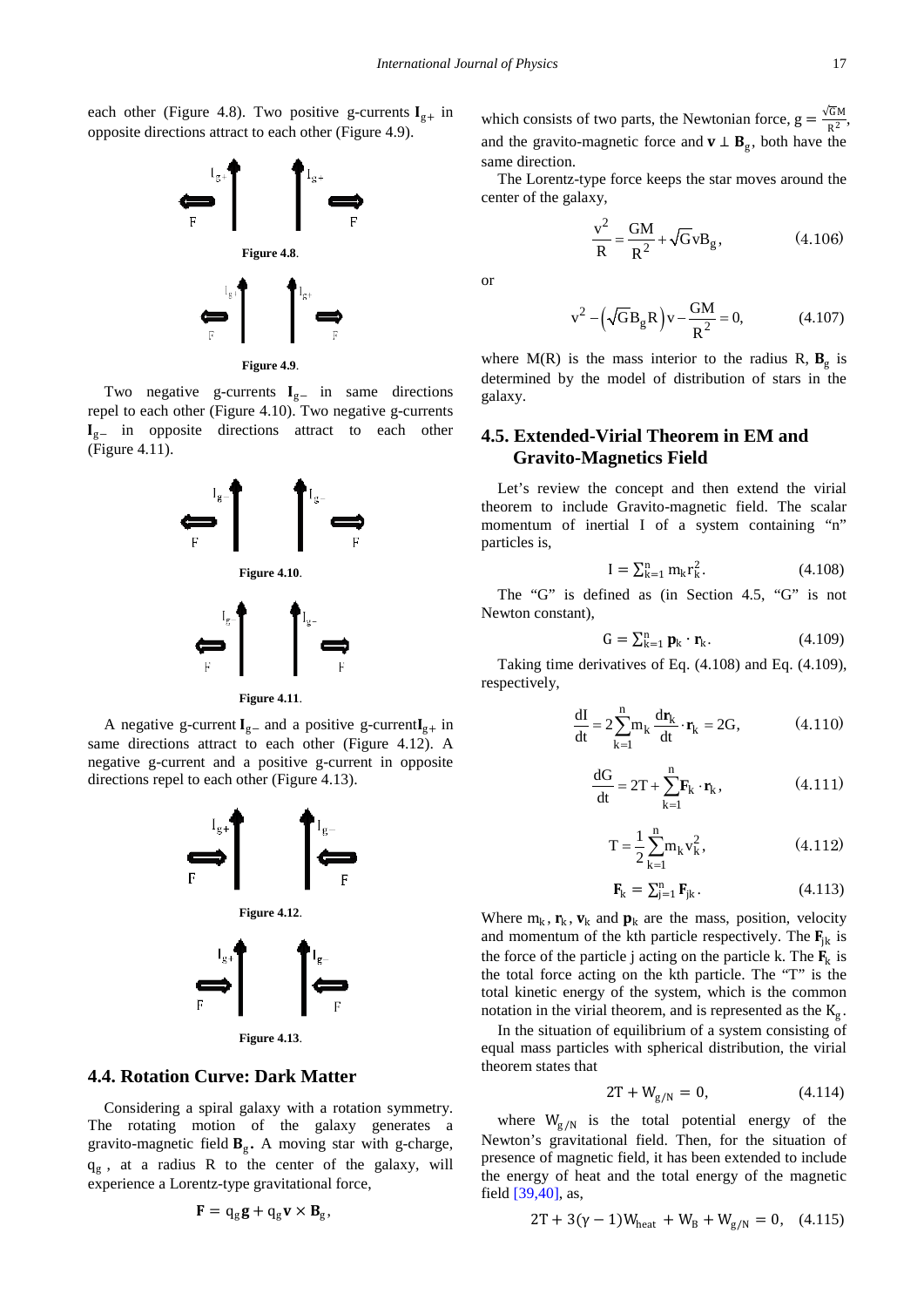where  $\gamma$  is the ration of the specific heat, W<sub>heat</sub> and W<sub>B</sub> are the heat energy and the total energy of the magnetic field, respectively.

Note based on Gravito-EM, the total potential energy of the static gravitational field can be represented in terms of field strength **g** as

$$
W_{g/N} = \frac{1}{2} \int g^2 d\tau.
$$

Now, with the presence of Gravito-magnetic field, we propose to extend the virial theorem, Eq. (4.114), as,

$$
2T + W_{g/N} + W_{B_g} = 0, \t(4.116)
$$

Where

$$
W_{B_g} = \frac{1}{2} \int B_g^2 d\tau,
$$

is the total energy of the gravito-magnetic field.

Moreover extending Eq. (4.115) to include the total energy of gravito-magnetic field, we obtain the extendedvirial theorem

$$
2T + 3(\gamma - 1)W_{heat} + W_B + W_{B_g} + W_{g/N} = 0, \! (4.117)
$$

To get a taste of how to apply the virial theorem of Gravito-EM to build a modified rotation curve, let's consider a simplest situation, for which, Eq. (4.117) only have gravitation related terms,

$$
2T + W_{B_g} + W_{g/N} = 0.
$$
 (4.118)

### **4.6. Poynting-type Theorem in Gravito-EM**

Let's consider g-charges moving with velocity  $\sum_i$  **v**<sub>i</sub> and interacting with gravito-electric and gravito-magnetic fields. The gravitational field changes the kinematic energy of g-charges, i.e., does the work, so decrease its field energy. The change of the kinetic energy  $K_g$  of g-charges is negative of the work done by the gravitational field, which implies that the increase of kinematic energy of g-charges is equal to the decrease of gravitational field energy,

$$
dK_g = -\mathbf{F} \cdot d\mathbf{l}.\tag{4.119}
$$

Substituting Gravito-Lorentz-type force, then

$$
\mathbf{F} \cdot d\mathbf{l} = q_g \left( \mathbf{g} + \mathbf{v} \times \mathbf{B}_g \right) \cdot \mathbf{v} dt = q_g \mathbf{g} \cdot \mathbf{v} dt = -\int (\mathbf{g} \cdot \mathbf{j}_g) d\tau dt,
$$

$$
\frac{dK_g}{dt} = \int (\mathbf{g} \cdot \mathbf{j}_g) d\tau,
$$
(4.120)

where  $dl = vdt$ ,  $q_g = \int \rho_g d\tau$  and  $\mathbf{j}_g = -\rho_g \mathbf{v}$ .

Substituting,  $\nabla \times \mathbf{B}_g = \mathbf{j}_g + \frac{\partial g}{\partial t} - \mathbf{g}(\nabla \cdot \mathbf{v}) + (\mathbf{g} \cdot \nabla)\mathbf{v}$ , we obtain

$$
\mathbf{g} \cdot \mathbf{j}_{\mathbf{g}} = \mathbf{g} \cdot (\nabla \times \mathbf{B}_{g}) - \mathbf{g} \cdot \frac{\partial \mathbf{g}}{\partial t}
$$
  
+  $g^{2} (\nabla \cdot \mathbf{v}) - \mathbf{g} \cdot [(\mathbf{g} \cdot \nabla) \mathbf{v}].$  (4.121)

The formula of vector analysis gives

$$
\mathbf{g} \cdot (\nabla \times \mathbf{B}_{g}) \equiv \mathbf{B}_{g} \cdot (\nabla \times \mathbf{g}) - \nabla \cdot (\mathbf{g} \times \mathbf{B}_{g}).
$$

Substituting, 
$$
\nabla \times \mathbf{g} = -\frac{\partial \mathbf{B}_g}{\partial t} + \mathbf{B}_g (\nabla \cdot \mathbf{v}) - (\mathbf{B}_g \cdot \nabla) \mathbf{v}
$$
,

 $\Delta$ 

into it, we obtain,

$$
\mathbf{g} \cdot (\nabla \times \mathbf{B}_{g}) = -\frac{1}{2} \frac{\partial \mathbf{B}_{g}^{2}}{\partial t} + \mathbf{B}_{g}^{2} (\nabla \cdot \mathbf{v})
$$
  
\n
$$
-\mathbf{B}_{g} \cdot \left[ \left( \mathbf{B}_{g} \cdot \nabla \right) \mathbf{v} \right] - \nabla \cdot \left( \mathbf{g} \times \mathbf{B}_{g} \right).
$$
\n(4.122)

Substituting Eq.  $(4.122)$  into Eq.  $(4.121)$ , we obtain

$$
\mathbf{g} \cdot \mathbf{j}_{\mathbf{g}} = -\frac{1}{2} \frac{\partial}{\partial t} \left( \mathbf{B}_{g}^{2} + \mathbf{g}^{2} \right) - \nabla \cdot \left( \mathbf{g} \times \mathbf{B}_{g} \right)
$$

$$
+ \left( \mathbf{B}_{g}^{2} + \mathbf{g}^{2} \right) \left( \nabla \cdot \mathbf{v} \right) - \mathbf{B}_{g} \cdot \left[ \left( \mathbf{B}_{g} \cdot \nabla \right) \mathbf{v} \right] \qquad (4.123)
$$

$$
- \mathbf{g} \cdot \left[ \left( \mathbf{g} \cdot \nabla \right) \mathbf{v} \right].
$$

Substituting Eq. (4.123) into Eq. (4.120), we derived the *extended-Poynting-type theorem of gravity*,

$$
\frac{dK_g}{dt} = -\frac{dW_g}{dt} - \oiint g \cdot da +
$$
\n
$$
+ \int \begin{cases} \left(B_g^2 + g^2\right)(\nabla \cdot \mathbf{v}) \\ -B_g \cdot \left[\left(B_g \cdot \nabla\right) \mathbf{v}\right] \\ -g \cdot \left[\left(g \cdot \nabla\right) \mathbf{v}\right] \end{cases} d\tau, \tag{4.124}
$$

Where the Poynting's vector S is defined as,

$$
\mathbf{S}_{\mathbf{g}} \equiv \mathbf{g} \times \mathbf{B}_{\mathbf{g}}.\tag{4.125}
$$

For the special situation of non-spatially-varying velocity,  $\nabla \cdot \mathbf{v} = (\mathbf{B}_{g} \cdot \nabla) \mathbf{v} = (\mathbf{g} \cdot \nabla) \mathbf{v} = 0$ , the extended-Poyntingtype theorem is simplified to the Poynting-type theorem of gravity,

$$
\frac{dK_g}{dt} = -\frac{dW_g}{dt} - \oiint S_g \cdot d\mathbf{a}.
$$
 (4.126)

 $K<sub>g</sub>$  is the kinetic energy of all of the g-charges in the volume V. The  $S_g$  is the gravitational counterpart of the Poynting vector in EM.

We interpret Eq. (4.126) as: the increase of the kinetic energy of all of the g-charges in certain volume is equal to the decrease of the energy the gravitational field lost, less the energy that flowed out through the surface.

When the kinetic energy of the gravitational charges is negligible, Eq. (4.126) indicates that the change of energy of the gravitational field is equivalent to the energy flowed out through the surface,

$$
\frac{d}{dt} \int \frac{\mathbf{B_g^2} + \mathbf{g}^2}{2} d\tau = -\oint \mathbf{S_g} \cdot d\mathbf{a}.
$$
 (4.127)

The density of momentum of the gravitational field store in the field is,

$$
\mathbf{p}_g = \mathbf{S}_g = \frac{1}{4\pi} \mathbf{g} \times \mathbf{B}_g.
$$
 (4.128)

The gravitational field also carries angular momentum,

$$
\mathbf{l}_{g} = \mathbf{r} \times \mathbf{p}_{g}. \tag{4.129}
$$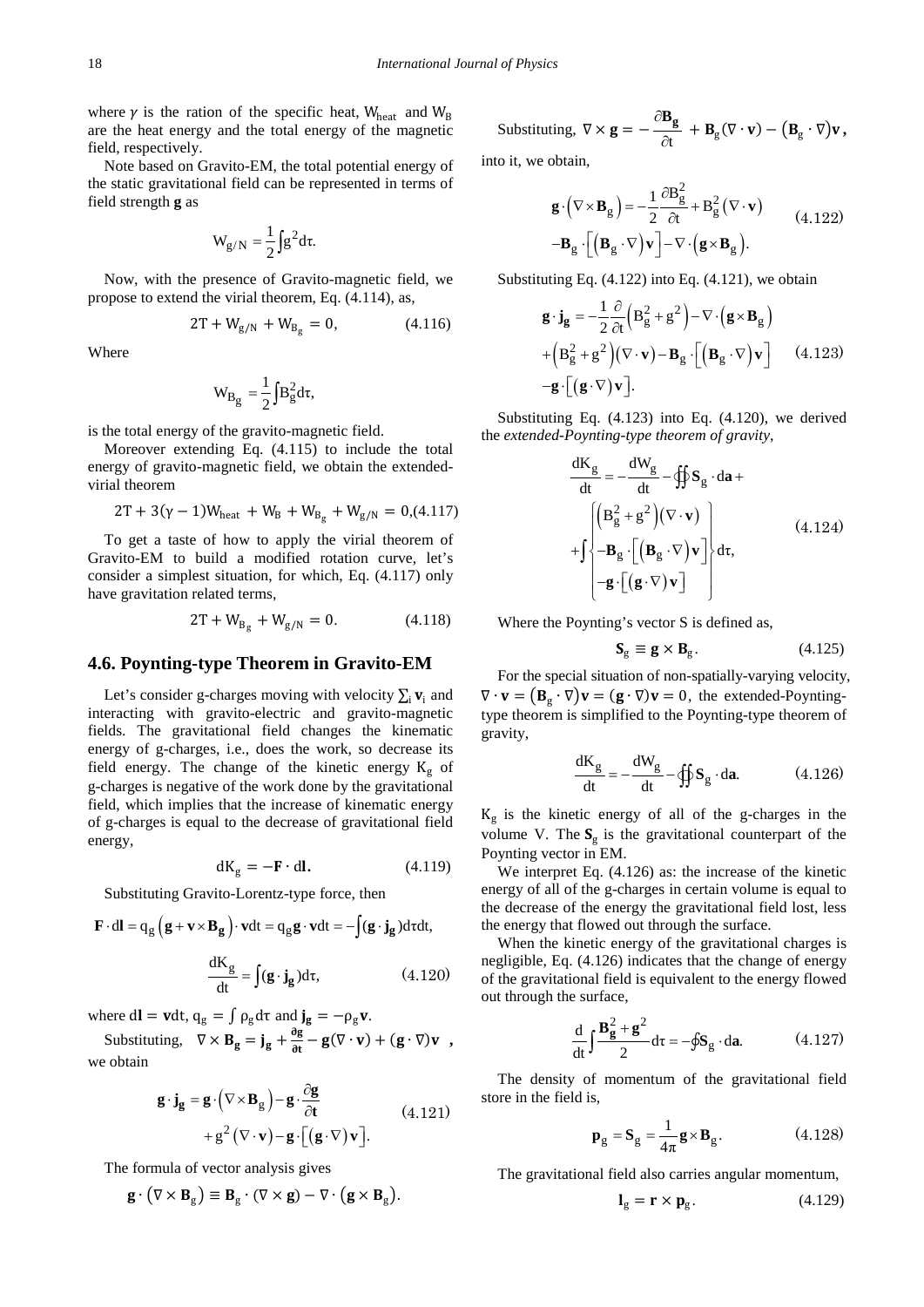# **4.7. Energy-Momentum Tensor of Gravito-EM Fields**

For this aim, let's introduce the Lagrangian density Λ of vector Gravito-EM fields,

$$
\Lambda = -\frac{1}{16\pi} F_{\text{gap}} F_{\text{g}}^{\alpha\beta}, \qquad (4.130)
$$

and define the energy-momentum tensor of Gravito-EM fields as

$$
T_{ga}^{\beta} = \frac{\partial A_{gy}}{\partial x^{\alpha}} \frac{\partial \Lambda}{\partial \left[\frac{\partial A_{gy}}{\partial x^{\beta}}\right]} - \delta_{\alpha}^{\beta} \Lambda. \tag{4.131}
$$

Substituting Eq. (4.130) into Eq. (4.131), we obtain the symmetric energy-momentum tensor of Gravito-EM field,

$$
T_g^{\alpha\beta} = \frac{1}{4\pi} \left[ -F_g^{\alpha\gamma} F_{g\gamma}^{\beta} + \frac{1}{4} \eta^{\alpha\beta} F_{g\gamma\delta} F_g^{\gamma\delta} \right], \qquad (4.132)
$$

$$
T_{g\alpha}^{\alpha} = 0. \tag{4.133}
$$

Note here: (1)The energy-momentum of vector Gravito-EM fields,  $T_g^{\alpha\beta}$ , is a tensor; on the contrary,  $T^{\alpha\beta}$  in GR is a pseudo-tensor, which is considered as one of issue of GR; (2)  $T_g^{\alpha\beta}$  represents either  $T_{g+}^{\alpha\beta}$  related with positive g-charge/g-current, or  $T_{g-}^{\alpha\beta}$  related with negative g-charge/g-current, or  $T_{gN}^{\alpha\beta}$  related with net g-charge/gcurrent; (3) Zero trace,  $T_{\text{g}\mu}^{\mu} = 0$ ; (4)  $T_{\text{g}}^{\mu\nu}$  is symmetric,  $T_g^{\mu\nu} = T_g^{\nu\mu}$ ; (5) Positive energy density,  $T_g^{00} > 0$ ; (6) Conserved,  $\frac{\partial \mathsf{T}_{\text{gv}}^{\mu}}{\partial x}$  $\frac{\partial \Gamma_{\text{gv}}}{\partial x_{\mu}}$  = 0; (7) Localizable.

### **4.8. Retarded Gravitational Potentials**

The gravito-retarded potentials of a point g-charge moving arbitrarily are,

$$
V_g = -\frac{Q_g}{R(1 - \beta \cdot n)},
$$
 (4.134)

$$
\mathbf{A}_{\mathbf{g}} = -\frac{\mathbf{Q}_{\mathbf{g}} \boldsymbol{\beta}}{\mathbf{R} \left( 1 - \boldsymbol{\beta} \cdot \mathbf{n} \right)} = \boldsymbol{\beta} \mathbf{V}_{\mathbf{g}}.
$$
 (4.135)

We denote Eq. (4.134) and Eq. (4.135) as the *Lienard-Wiechert-type potentials.*

### **4.9. Gravitational Radiation**

*Lienard-type formula*: The total radiation power of a non-relativistic single g-charge is proportional to the square of the acceleration of the charge,

$$
I = \frac{2Gm^2}{3c^3} a^2
$$
 (4.136)

Where the non-radiation term,  $\sim 1/R^2$ , have been ignored. G is Newton constant. We denote Eq. (4.136) as the *Larmor-type formula of Gravitational wave (G-Wave)*.

*Lienard-type formula*: Now let's consider a relativistic g-charge moving with velocity,  $V \sim C$ , and acceleration, "**a**", relative to an observer. According to SR, transferring to the observer's system, we obtain the energy of radiation,

$$
W = \frac{2Gm^2}{3C^3} \int_{-\infty}^{\infty} \frac{1}{(1-\beta^2)^3} \left[a^2 - (\beta \times a)^2\right] dt. (4.137)
$$

We denote Eq. (4.137) as the *Lienard-type formula*. In terms of the gravitational field strength, we obtain,

$$
W = \frac{2G^2m^2}{3C^3} \int_{-\infty}^{\infty} \frac{1}{\left(1-\beta^2\right)^2} \left[ \left(\mathbf{g} + \mathbf{\beta} \times \mathbf{B}_{\mathbf{g}}\right)^2 \right] dt. (4.138)
$$

*Bremsstrahlung-type radiation*: For the angular distribution of the radiation energy at a long-distance R, by keeping only the lowest term in 1/R, we obtain the intensity radiated into the solid angle  $d\Omega$ ,

$$
dI = \frac{Gm^2}{4\pi C^3} \left\{ \frac{a^2}{(1-\beta \cdot n)^4} + \frac{2(n \cdot a)(\beta \cdot a)}{(1-\beta \cdot n)^5} \right\} d\Omega. (4.139)
$$
  

$$
dI = \frac{(1-\beta^2)(n \cdot a)^2}{(1-\beta \cdot n)^6}
$$

When the velocity and acceleration of a relativistic g-charge are collinear, i.e.,  $\mathbf{v} \times \mathbf{a} = 0$ , we obtain the *bremsstrahlung-type radiation*,

$$
I = \frac{2Gm^2a^2}{3C^3(1-\beta^2)^3}.
$$
 (4.140)

*Synchrotron-type radiation*: Let's consider G-Wave radiation of a star orbiting around a rotating massive neutron star or a rotating black hole that generates a gravito-magnetic field  $B<sub>g</sub>$  around itself. The radius r of the orbit, the cyclic frequency  $\omega_s$  of the motion, the gravito-magnetic field  $B_{g}$ , and the velocity **v** of the star are related by,

$$
r = \frac{CV}{\sqrt{GB_g}\sqrt{1-\beta^2}},
$$
 (4.141)

$$
\omega_{gs} = \frac{\sqrt{GB_g}}{C} \sqrt{1 - \beta^2}.
$$
 (4.142)

When ignoring the time integral for simplicity as well as setting  $\mathbf{g} = 0$  and  $\mathbf{B}_{\mathbf{g}} \perp \mathbf{v}$ , we have the total intensity of radiation,

$$
I = \frac{2G^2 B_g^2 p^2}{3C^5},
$$
 (4.143)

where  $\mathbf{p} = m\mathbf{v}/\sqrt{1-\beta^2}$  is the momentum of the star. The total intensity of radiation is proportional to the square of momentum **p**. This radiation is the *synchrotron-type radiation or gravito-magnetic bremsstrahlung.*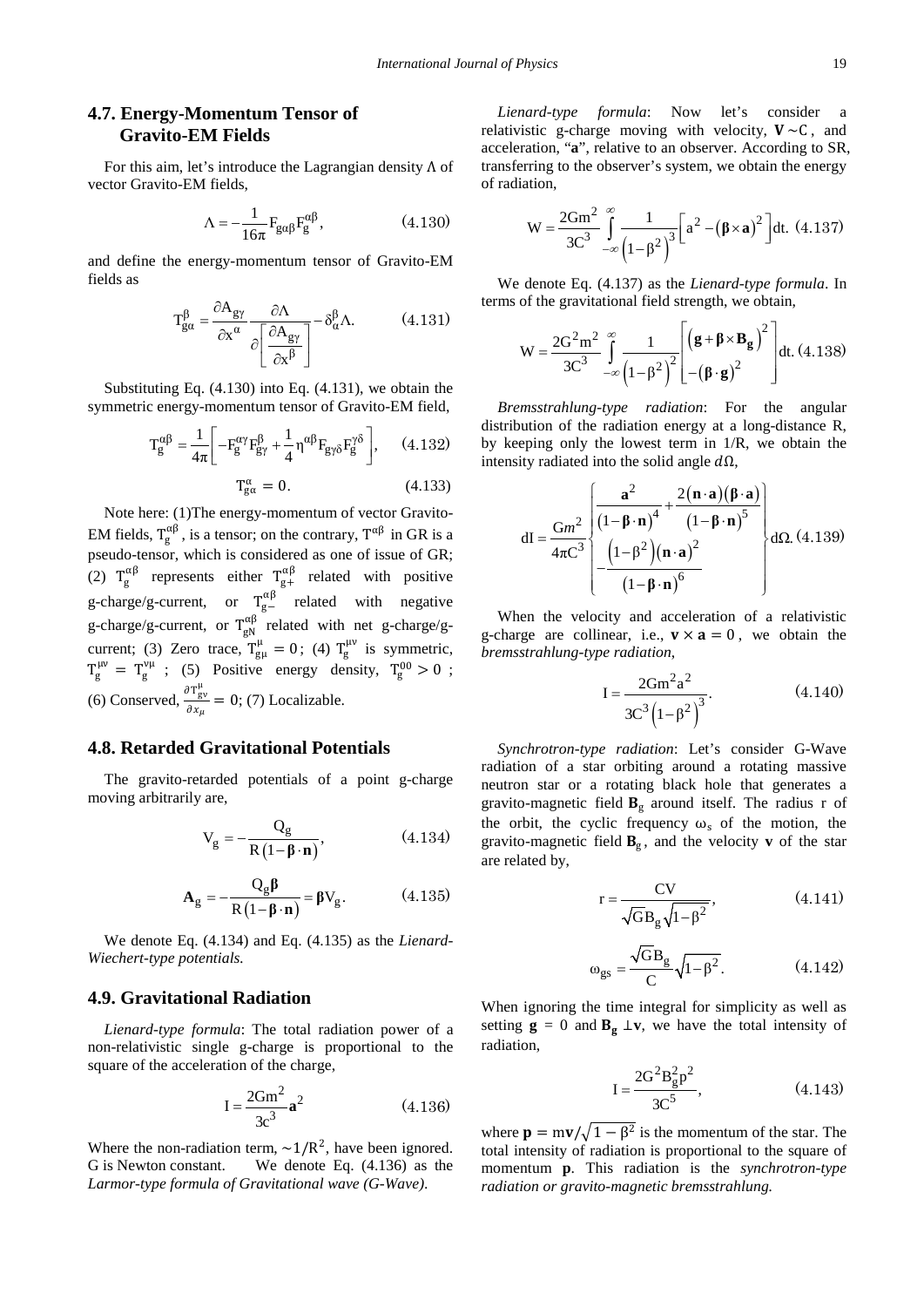# **4.10. Transformation Law of Energy Density of G-Wave**

From SR, the transformation law of the energy density,  $W_{G-Wave} = \frac{1}{8\pi} (g^2 + B_g^2)$ , of a plane G-Wave from one inertial reference system K to another system  $K'$  is

$$
W_{G-Wave} = \frac{(1 + \beta \cos \alpha')^{2}}{1 - \beta^{2}} W_{G-Wave}.
$$
 (4.144)

The  $\alpha'$  is the angle in the K<sup>'</sup> system between the direction of velocity **v** and the direction of propagation of G-Wave;  $\beta = v/c$ .

### **4.11. Doppler-type Effect of G-Wave**

Now let's derive the *Doppler-type effect* for G-Wave. As mentioned above, Gravito-EM is compatible with SR. An important conclusion is that the redshifts of G-Wave follows the rule same as that of EM-Wave. According to the rule of transformation of the four-vector from a source-rest system  $K_s$  to an observer system  $K_0$  moving with velocity "– v" relative to the system  $K_s$ , we obtain the *Doppler-type effect,*

$$
\omega_{\text{go}} = \omega_{\text{gs}} \frac{\sqrt{1 - \beta^2}}{1 - \beta \cos \alpha},\tag{4.145}
$$

$$
\lambda_{\text{go}} = \lambda_{\text{gs}} \frac{1 - \beta \cos \alpha}{\sqrt{1 - \beta^2}},\tag{4.146}
$$

where  $\omega_{gs}$  ( $\lambda_{gs}$ ) and  $\omega_{go}$  ( $\lambda_{go}$ ) are, respectively, the frequencies (wavelength) of G-Wave in the source-rest system  $K_s$  and in the observer system  $K_o$ , respectively;  $\alpha$ is the angle, in the  $K_0$  system, between the direction of emission of G-Wave and the direction of motion of the source. Eq. (4.146) is the gravitational counterpart of the Doppler effect of EM-Wave. Now we can find the frequency/wavelength of emitted G-Wave from observed G-Wave.

The formulas describing both EM-Wave Doppler effect and the gravito-Doppler effect have the same form. The redshifts of EM-Wave and G-Wave radiated by the same source carrying both e-charge and g-charge are the same. Therefore, by measuring the redshift,  $\mathbb{Z}_{EM-W}$ , of EM-Wave, we obtain the "redshift velocity" of the source of both EM-Wave and G-Wave from the following formula,

$$
\mathbb{Z}_{G-Wave} = \mathbb{Z}_{EM-Wave} \equiv \frac{1 - \beta \cos \alpha}{\sqrt{1 - \beta^2}} - 1. \quad (4.147)
$$

Returning back to G-Wave, substituting Eq. (4.147) into Eq. (4.146), we obtain

$$
\omega_{\rm gs} = \omega_{\rm g0} (1 + \mathbb{Z}_{\rm EM-Wave}), \qquad (4.148)
$$

$$
\lambda_{\rm gs} = \frac{\lambda_{\rm go}}{1 + \mathbb{Z}_{\rm EM-Wave}}.\tag{4.149}
$$

By Eq. (4.149), we can obtain the emitted frequency and wavelength of G-Wave from the redshift of EM-Wave.

For  $\alpha = 90^0$ , Eq. (4.149) gives the *transverse Doppler-type effect* of G-Wave,

$$
\lambda_{gs} = \lambda_{go} \sqrt{1 - \beta^2},\tag{4.150}
$$

$$
\omega_{\rm gs} = \omega_{\rm go} \frac{1}{\sqrt{1 - \beta^2}}.\tag{4.151}
$$

For the case of  $v \ll c$  and  $\alpha$  not close to 90<sup>0</sup>, Eqs. (4.148) and (4.149) becomes respectively,

$$
\omega_{\rm gs} \cong \omega_{\rm go} \left( 1 - \beta \cos \alpha \right), \tag{4.152}
$$

$$
\lambda_{gs} \approx \frac{\lambda_{go}}{(1 - \beta \cos \alpha)}.
$$
 (4.153)

Eqs. (4.148) to (4.153) give the relations between wavelength/frequency and the velocity of the source of G-Wave.

For the redshift of g-wave emitted by an accelerating source, please see Appendix E.

### **4.12. Hubble Constant and Redshift of G-Wave**

For a source radiating only G-Wave, how can we find redshift of G-Wave? For this aim, we need to find the relations between frequency/wavelength and the distance of the source of G-Wave. For the time scale measuring G-Wave, we only consider the constant Hubble parameter. An expression for Hubble's Law is,

$$
\mathbf{v} = \mathbf{H}_0 \mathbf{R}_0, \tag{4.154}
$$

where  $H_0$  is Hubble's constant,  $R_0$  is the proper distance.

Substituting Eq. (4.154) into Eq. (4.147), we obtain the redshift,

$$
\mathbb{Z}_{G-Wave} = \frac{1 - \frac{H_0 R_0}{c} \cos \alpha}{\sqrt{1 - \left(\frac{H_0 R_0}{c}\right)^2}} - 1.
$$
 (4.155)

Substituting Eq. (4.155) into Eq. (4.148) and Eq. (4.149), we obtain the emitted frequency  $\omega_{\sigma s}$  and wavelength  $\lambda_{gs}$ , respectively,

$$
\omega_{gs} = \omega_{g0} \frac{1 - \frac{H_0 R_0}{c} \cos \alpha}{\sqrt{1 - \left(\frac{H_0 R_0}{c}\right)^2}},
$$
(4.156)  

$$
\lambda_{gs} = \frac{\lambda_{go} \sqrt{1 - \left(\frac{H_0 R_0}{c}\right)^2}}{1 - \frac{H_0 R_0}{c} \cos \alpha}.
$$
(4.157)

Eq. (4.157) is a useful tool to determine the emitted G-Wave's frequency and wavelength once we know the distance of a G-Wave source in the universe.

We need to distinguish emitted frequency/wavelength of G-Wave from measured frequency/wavelength on Earth.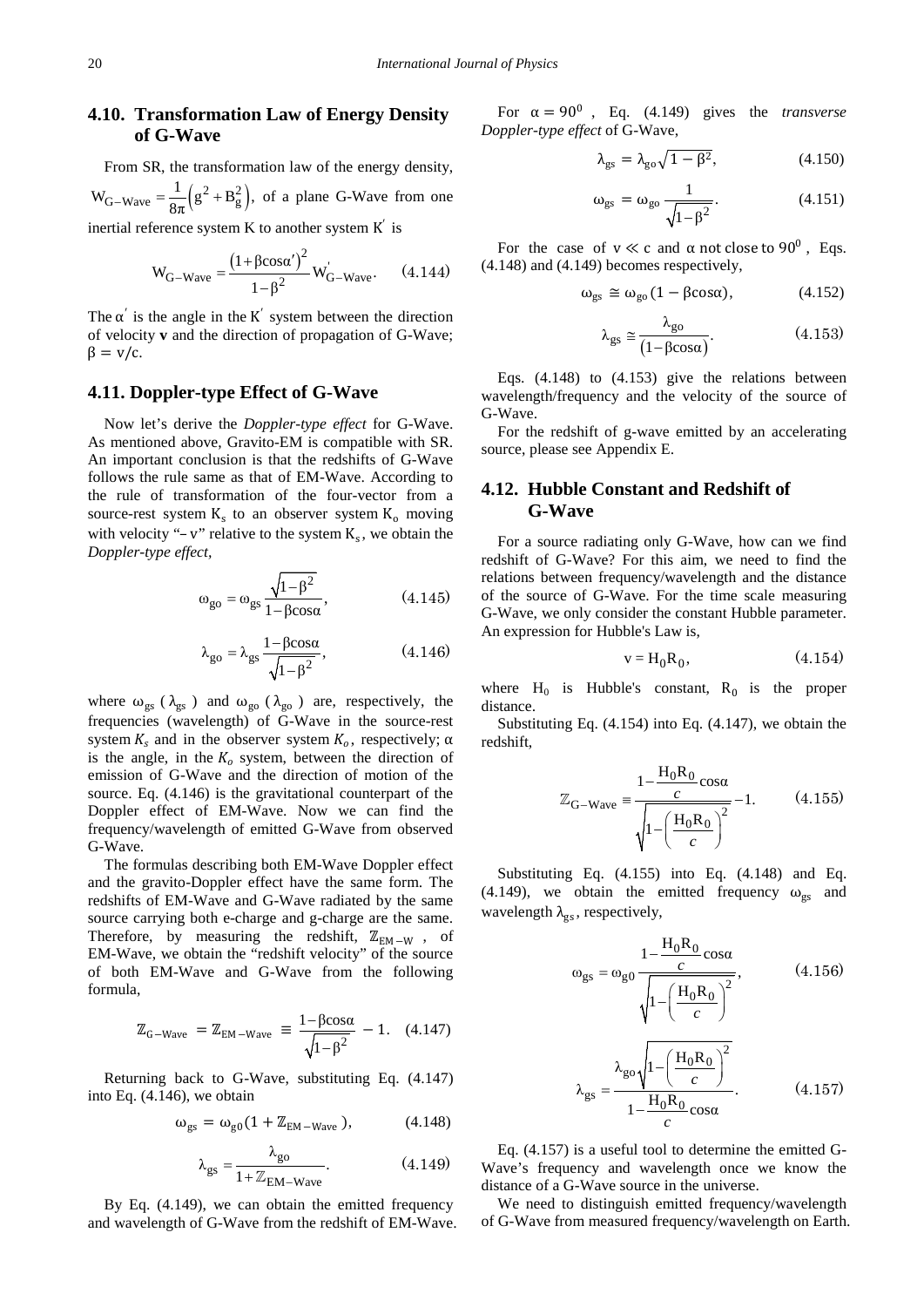The calculations of detected G-Wave's parameters related with frequency, e.g., those in the pocket formulae, such as Scaling amplitude, Chirp/Chirp waveform, Chirp mass, G-Wave phase, G-Wave form, and Luminosity distance, etc., need to include the effects of redshift of G-Wave.

Hubble's law has been extended to contain the term of acceleration of expansion of the universe. For detail, please see Appendix F.

### **4.13. Tully-Fisher-type Law of G-Wave**

Substituting  $v = \omega r$  and  $a = \omega^2 r$  into the Larmor-type formula, Eq. (4.136), we obtain the *Tully-Fisher-type law* for G-Wave,

$$
I = \frac{2Gm^2}{3C^3r^2}v^4.
$$
 (4.158)

Eq. (4.158) shows that the intensity of G-Wave is proportional to the  $v<sup>4</sup>$ . The Tully-Fisher-type relation is a correlation for spiral galaxies between their total energy of G-Wave emitted by the spiral galaxies per unit time and how fast they are rotating.

# **4.14. Dipole Radiation of Non-Relativistic Binary System**

As an example, let's consider a non-relativistic binary system. For a system of two-point positive g-charges,  $Q_{g1+}$  and  $Q_{g2+}$ , e.g., a system of regular binary stars, moving with low velocities,  $v_i \ll c$ , we choose the origin of the reference system at the center of masses. Then the gravitational dipole moment has the form,

$$
\mathbf{d}_{\mathbf{T}} = Q_{g1+} \mathbf{r}_1 + Q_{g2+} \mathbf{r}_2 = \mu \left( \frac{Q_{g1+}}{m_{01}} - \frac{Q_{g2+}}{m_{02}} \right) \mathbf{r}.
$$
 (4.159)

Where  $\mathbf{r} = \mathbf{r_1} - \mathbf{r_2}$  and  $\mu = \frac{m_{01}m_{02}}{m_{01} + m_{02}}$  $\mu = \frac{m_{01}m_{02}}{m_{01} + m_{02}}$ . Substituting the

definition of positive g-charge,  $Q_{g+} = \sqrt{G}m_0$ , into Eq. (4.159), we have  $\mathbf{d}_T = 0$ , i.e., the gravitational dipole moment vanishes, no G-wave.

# **4.15. Dipole Radiation of Relativistic Binary System**

For a system of two relativistic g-charges,  $v_i \sim c$ , we obtain the *generalized Lienard-type equation*,

$$
I_T = \sum_k I_k = \sum_k \frac{2Gm_k^2}{3C^3 \left(1 - \beta_k^2\right)^3} \left[a_k^2 - \left(\beta_k \times a_k\right)^2\right]. \tag{4.159}
$$

For a binary system, we have,

$$
\mathbf{I}_{\mathrm{T}} = \frac{2\mathrm{G}}{3\mathrm{C}^3} \left[ \frac{m_1^2 \mathrm{a}_1^2}{\left(1 - \beta_1^2\right)^3} + \frac{m_2^2 \mathrm{a}_2^2}{\left(1 - \beta_2^2\right)^3} - \frac{m_1^2 |\mathbf{p}_1 \times \mathbf{a}_1|^2}{\left(1 - \beta_1^2\right)^3} - \frac{m_2^2 |\mathbf{p}_2 \times \mathbf{a}_2|^2}{\left(1 - \beta_2^2\right)^3} \right]. \tag{4.160}
$$

For a special situation where two g-charges are equal, then  $m_1 = m_2$ ,  $a_1 = a_2$ ,  $\beta_1 = \beta_2$ , we have the intensity of G-Wave radiated by the dipole momentum of the binary system,

$$
I_{T} = \frac{4Gm^{2}}{3C^{3}(1-\beta^{2})^{3}} \left[a^{2} - |\boldsymbol{\beta} \times \mathbf{a}|^{2}\right].
$$
 (4.161)

# **4.16. Quadrupole Radiation of Relativistic Binary System**

Let's consider a binary system of gravitational charges having equal charges,  $Q_{g1} = Q_{g2}$ , and moving circularly. At a starting time, the velocities of two gravitational charges are slow. We have

$$
I = \frac{16G^{4} \text{m}^{5}}{5C^{5} \text{R}^{5}} = \frac{2G \text{m}^{2}}{5C^{5}} \frac{\text{a}^{4}}{\omega^{2}}
$$
  
= 
$$
\frac{2G}{5C^{5} \text{m}^{2} \omega^{2}} \left(\frac{\text{d}P}{\text{d}t} \cdot \frac{\text{d}P}{\text{d}t}\right)^{2},
$$
 (4.162)

where a  $(=\omega^2 r)$  is the acceleration of the g-charge.

Since two charges lose energy by G-Wave radiation, their orbits shrink and speeds become faster and closer to that of light. To deriving the intensity of the G-Wave quadruple radiation of this relativistic binary system, we write the Lorentz invariant generalization of Eq. (4.162),

$$
I = \frac{G}{20C^5} \ddot{D}_{m\alpha\beta}^2 = \frac{2G}{5C^5 m^2 \omega^2} \left( \frac{dP^{\mu}}{d\tau} \frac{dP_{\mu}}{d\tau} \right)^2, (4.163)
$$

where  $d\tau = dt/v$ .

We obtain the intensity of G-Wave radiated by the gravitational quadrupole momentum of the relativistic binary system,

$$
I = \frac{G}{20C^5} \ddot{D}_{m\alpha\beta}^2
$$
  
=  $\frac{2Gm^2}{5C^3\omega^2} \frac{1}{(1-\beta^2)^6} \left[a^2 - (\beta \times a)^2\right]^2$ . (4.164)

The change rate of quadrupole radiation intensity with respect to velocity is,

$$
\frac{dI_{\text{quadrupole},\text{relativistic}}}{dV} = \frac{8\text{Gm}^2}{5\text{R}^2} \left(\frac{\beta}{1-\beta^2}\right)^3.
$$
 (4.165)

# **4.17. Gravito-Bremsstrahlung-type Radiation of Two Relativistic Stars Collision**

For a special case of head-on collision of two relativistic g-charges, e.g., two relativistic stars, carrying similar g-charges, the *generalized gravitational bremsstrahlung-type radiation* is,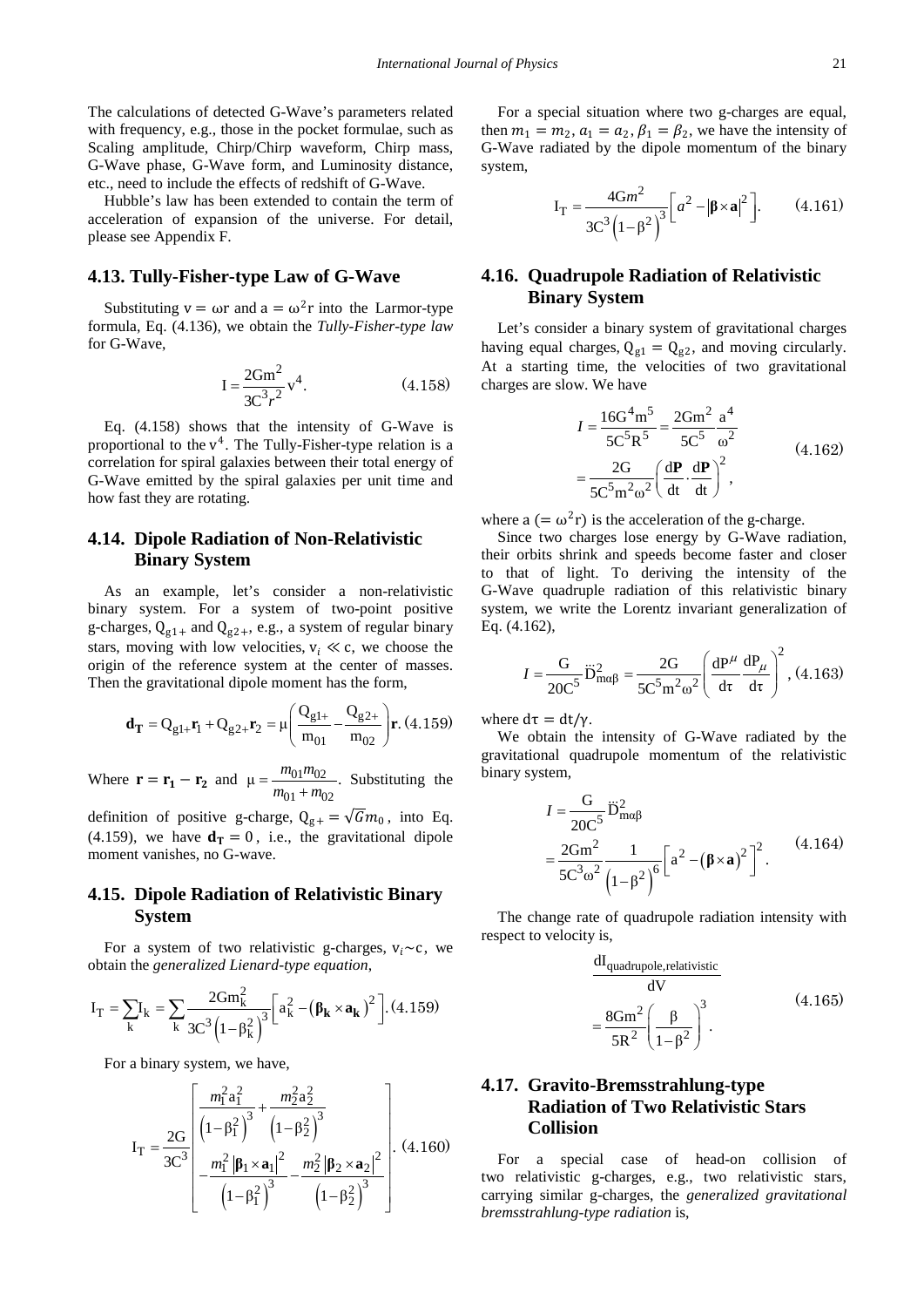$$
I_{T} = \sum_{K} I_{K} = \frac{2G}{3C^{3}} \left[ \frac{m_{1}^{2} a_{1}^{2}}{\left(1 - \beta_{1}^{2}\right)^{3}} + \frac{m_{2}^{2} a_{2}^{2}}{\left(1 - \beta_{2}^{2}\right)^{3}} \right].
$$
 (4.166)

In the case of two relativistic star merge, we need to take into account the generalized gravitational bremsstrahlung.

# **4.18. Energy Loss by Radiation: Non-Relativistic Binary System**

Let's consider a simple example of the radiation damping, a system of two equal g-charges attracting each other and slowly moving circularly. Here we are not use the conventional dipole method, since it will give zero dipole radiation incorrectly. Instead, we use the particle approach developed in this article, i.e., treat the dipole radiation of each g-charge independently, and the quadrupole radiation of the system as a whole. The total energy loss due to the dipole and quadrupole radiation is the summation,

$$
W_T = \frac{2}{3C^3} \sum_{K} Q_{gK}^2 \overline{a_{gK}^2} + \frac{G}{20C^5} \overline{D_{m\alpha\beta}^2}.
$$
 (4.167)

For a binary non-relativistic system of equal g-charges, then the total lost energy is obtained,

$$
W_T = W_{dipole} + W_{quadrupole}
$$
  
=  $\frac{4Gm^2}{3C^3}a^2 + \frac{16G^4m^5}{5C^5R^5}$ . (4.168)

# **4.19. Energy Loss by Radiation: Relativistic Binary System**

For a binary relativistic system of equal g-charges, the total lost energy is,

$$
W_T = W_{dipole} + W_{quadrupole}
$$
  
= 
$$
\frac{4Gm^2}{3C^3(1-\beta^2)^3} \Big[ a^2 - (\beta \times a)^2 \Big]
$$
  
+ 
$$
\frac{26Gm^2}{15C^3} \frac{1}{(1-\beta^2)^3} \Big[ a^2 - (\beta \times a)^2 \Big]
$$
 (4.169)  
= 
$$
\frac{46Gm^2}{15C^3} \frac{1}{(1-\beta^2)^3} \Big[ a^2 - (\beta \times a)^2 \Big].
$$

### **4.20. Discussions and Remark**

In this Section, we have systematically study G-Wave in the framework of Gravito-EM theoretically and shown the following:

1) The physical characteristics of G-Wave have been studied by following Electrodynamics and, especially, in terms of the field strengths, **g** and  $\mathbf{B}_{\sigma}$ ; thus, the directions of looking for new effects of G-Wave are conceptually clear, and the related calculations are simple.

2) The concept of gravitational field strength has been introduced into GR. For the components of  $T^{00}$  and  $T^{0i}$ , the linearized Einstein equation has been written as [\[28\],](#page-26-13)

$$
\nabla \cdot \mathbf{g} = -4\pi \rho_{g},
$$
  

$$
\nabla \cdot \mathbf{B}_{g} = 0,
$$
  

$$
\nabla \times \mathbf{g} = -\frac{1}{C} \frac{\partial \mathbf{B}_{g}}{\partial t},
$$
  

$$
\nabla \times \mathbf{B}_{g} = -\frac{4\pi}{C} \mathbf{J}_{g} + \frac{1}{C} \frac{\partial \mathbf{g}}{\partial t}.
$$
  

$$
\mathbf{F} = Q_{g} \mathbf{g} + 4Q_{g} \mathbf{V} \times \mathbf{B}_{g}.
$$

This set of linearized Einstein equations has the form same to that of Gravito-EM. All of conclusions in this section are derived from Gravito-EM. The linearized GR, therefore, will give the same results, except a factor of 4 in the expression of gravitational force.

- 3) There is gravitational synchrotron radiation from a relativistic star moving in the gravitomagnetic field of a rotating massive object, such as black hole.
- 4) There is gravitational Bremsstrahlung-type radiation from a head-on collision of two relativistic stars.
- 5) The gravitational Doppler-type effect is derived, which needs to be considered in the detection of G-Wave, especially for a faraway source.
- 6) The correlation between the redshifts of both G-Wave and EM-Wave is derived.

# **Appendix**

# **A. Duality**

In Mathematics, duality is one of the most fruitful ideas, is a 'principle' and is very powerful and useful [\[41\].](#page-26-20) In physics, the concept of duality has played an important role in the development of physical theories. The underlying idea is that the analogy between different phenomena in Nature is not a mere coincidence.

Moreover, duality gives one point of view of looking at the different objects, which, in principle, are all duals. When equations/theories are mathematically equivalent, then they are dual to each other. We argue that: "Mathematical identities lead to mathematical duality that lead to physical duality. Duality discloses the similarity of intrinsic nature of apparently different physical interactions and leads to unification". We show that this point of view of duality is powerful, fruitful and guidance.

'Duality' may be advanced to 'symmetry', e.g., the duality between EM and Gravito-EM leads to the e-charge/g-charge symmetry, ultra-symmetry.

Let's study mathematical duality between different quantities.

### **A1. Type-1 duality and Type-2 duality**

For studying dualities clearly and conveniently, let's introduce different level axial vector fields: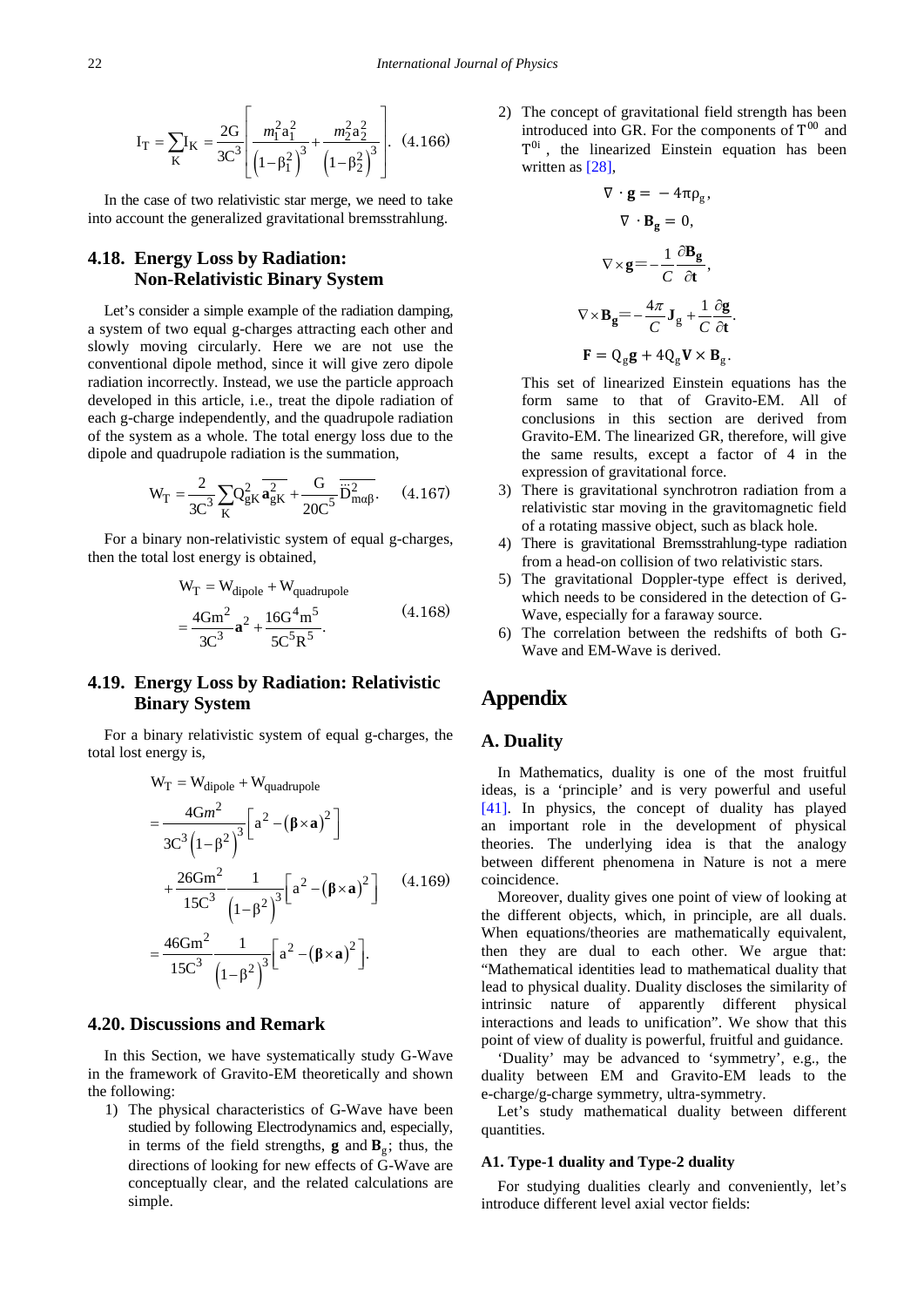*First level axial vector field* (abbreviated FAF): " $c$ " is defined as the cross product of **a** and **b**,

$$
\mathbf{c}\equiv \mathbf{a}\times \mathbf{b},
$$

where both the "a" and "b" are *vector field*, denote "c" as FAF.

*Second level axial vector field* (abbreviated SAF): "d" is defined as the cross product of  $e$  and  $f$ ,

$$
\mathbf{d} \equiv \mathbf{e} \times \mathbf{f},
$$

where the "**e**" is a *vector field* and "f" is a *first level axial vector field*, denote "d" as SAF.

**Third level axial vector field** (abbreviated TAF): "n" is defined as the cross product of  $q$  and  $p$ ,

$$
\mathbf{n}\equiv\mathbf{q}\times\mathbf{p},
$$

where both the "**q**" and "**p**" are *first level axial vector fields*, denote "**n**" as TAF.

Now let's introduce two categories of dualities as following:

*Type-1 duality*: for an axial field  $W_{before} \equiv S \times T$ , under transformation(s) of either  $S$  or  $T$  or both  $S$  and  $T$ , the field  $W_{before}$  transfers to  $W_{after}$ . Under two conditions: (1)  $W_{\text{after}}$  and  $W_{\text{before}}$  are same level axial vector field; (2) the field equations describing respectively  $W_{after}$  and  $W<sub>before</sub>$  have either the same form or are mathematically equivalent; then there is a Type-1 duality between  $W_{after}$ and  $W_{before}$ .

*Type-2 duality:* for an axial field  $W_{before} \equiv S \times T$ , under transformation(s) of either  $S$  or  $T$  or both  $S$  and  $T$ , the field  $W_{before}$  transfers to  $W_{after}$ . Under two conditions: (1)  $W_{after}$  and  $W_{before}$  are different level axial vector fields; (2) the field equations describing respectively  $W_{\text{after}}$  and  $W_{\text{before}}$  have either the same form or are mathematically equivalent; then there is a Type-2 duality between  $W_{after}$  and  $W_{before}$ .

Where the  $T''$  is either a vector field  $T_{vector}$ (abbreviated  $T_v$ ) or an axial vector field  $T_{axial -vector}$ (abbreviated  $T_{av}$ ) or a field  $T_{\text{combination}}$  (abbreviated  $T_c$ ) that is the combination of a vector and an axial vector  $T_c = T_v + T_{av}$ . The "S" may be either a vector field  $S_{\text{vector}}$  (abbreviated  $S_{\text{v}}$ ) or an axial vector field  $S_{\text{axial}-\text{vector}}$  (abbreviated  $S_{\text{av}}$ ).

Note: A special situation is that, during the transformation, one term in equation becomes zero. For keeping the same form of equations, we still keep the zero-term for the purpose of discussing duality. Then, in later calculation, ignore those zero-terms.

Specific examples of type-1 duality:

In the following examples, "n" is an integer and  $n = 1$ , 2, 3….

Example 1: Corresponding to different axial vector fields  $T_{av/n}$ , the fields  $v \times T_{av/n}$  are SAF, where v is a vector. Dualities between those SAFs are type-1 duality, i.e., under transformation,

$$
T_{av/1} \leftrightarrow \cdots \leftrightarrow T_{av/n}
$$

there are conversions between the SAFs,

$$
\mathbf{v} \times \mathbf{T}_{\mathbf{a}\mathbf{v}/1} \leftrightarrow \cdots \leftrightarrow \mathbf{v} \times \mathbf{T}_{\mathbf{a}\mathbf{v}/n}, (n \neq 1)
$$

and between UMFT describing them.

Example 2: Corresponding to different axial vector

fields  $T_{av/n}$ , the fields  $S_v \times T_{av/n}$  are TAF. Dualities between those TAFs are type-1 dualities, i.e., under transformation,

$$
T_{av/1} \leftrightarrow \cdots \leftrightarrow T_{av/n}
$$

we have conversions between the TAFs,

$$
\mathbf{S}_{\mathbf{v}} \times \mathbf{T}_{\mathbf{a}\mathbf{v}/1} \leftrightarrow \cdots \leftrightarrow \mathbf{S}_{\mathbf{v}} \times \mathbf{T}_{\mathbf{a}\mathbf{v}/n}, (n \neq 1),
$$

and between UMFT describing them.

Specific examples of type-2 duality:

Example 1: Corresponding to a vector field  $T_{v/n}$  and an axial vector field  $T_{av/n}$ , the fields  $v \times T_{v/n}$  and fields  $\mathbf{v} \times \mathbf{T}_{\mathbf{av}/n}$  are FAF and SAF respectively. Duality between  $\mathbf{v} \times \mathbf{T}_{\mathbf{v}/\mathbf{n}}$  and  $\mathbf{v} \times \mathbf{T}_{\mathbf{av}/\mathbf{n}}$  is type-2 duality.

Example 2: same as Example 1, but replace vector **v** with vector  $S_v$ .

Example 3: Corresponding to a vector field  $T_{v/n}$ , the field  $v \times T_{v/n}$  and field  $S_{av} \times T_{v/n}$  are FAF and SAF respectively. Duality between  $v \times T_{v/n}$  and  $S_{av} \times T_{v/n}$  is type-2 duality.

Example 4: same as Example 3, but replace  $T_{v/n}$  with  $T_{\rm av/n}$ .

### **A2. Transferability between Dualities of Same Type**

The mathematical type-1 duality and type-2 duality can be transferred. We propose Transfer Rules:

- 1). There are type-1 dualities between A and B and between C and D. If the duality between A and C is type-1, then the duality between B and D is type-1, and vice versa;
- 2). There are type-2 dualities between A and B and between C and D. If the duality between A and C is type-1, and if B and D are the same lever axial fields, then the duality between B and D is type-1, and vice versa;
- 3) There are type-1 (or type 2) dualities between A and B; and C is mathematical equivalent to A. There is D that is mathematical equivalent to B, and thus is type-1 (or type 2) dual to C.
- 4) There is type-1 (or type 2) duality between A and B; and C is mathematical equivalent to A. There is a type-1 (or type 2) dual of C, which is mathematical equivalent to B.

### **A3. Duality and Quasi-Duality between Physical Theories**

The conventional duality is a one-to-one mapping and equivalence between two physical theories, which have similar formulations but have different values of corresponding physical quantities, so that we should describe different interactions with one theory, rather than with two theories.

To study the above topics further, we restudy the concept of duality:

*Duality*: between two theories should satisfy the following requirements:

*Requirement* 1: both theories have corresponding symmetries.

*Requirement* 2: both theories have the formulas of same forms and corresponding quantities of different values, e.g., linear-to-linear and non-linear-to-non-linear theories.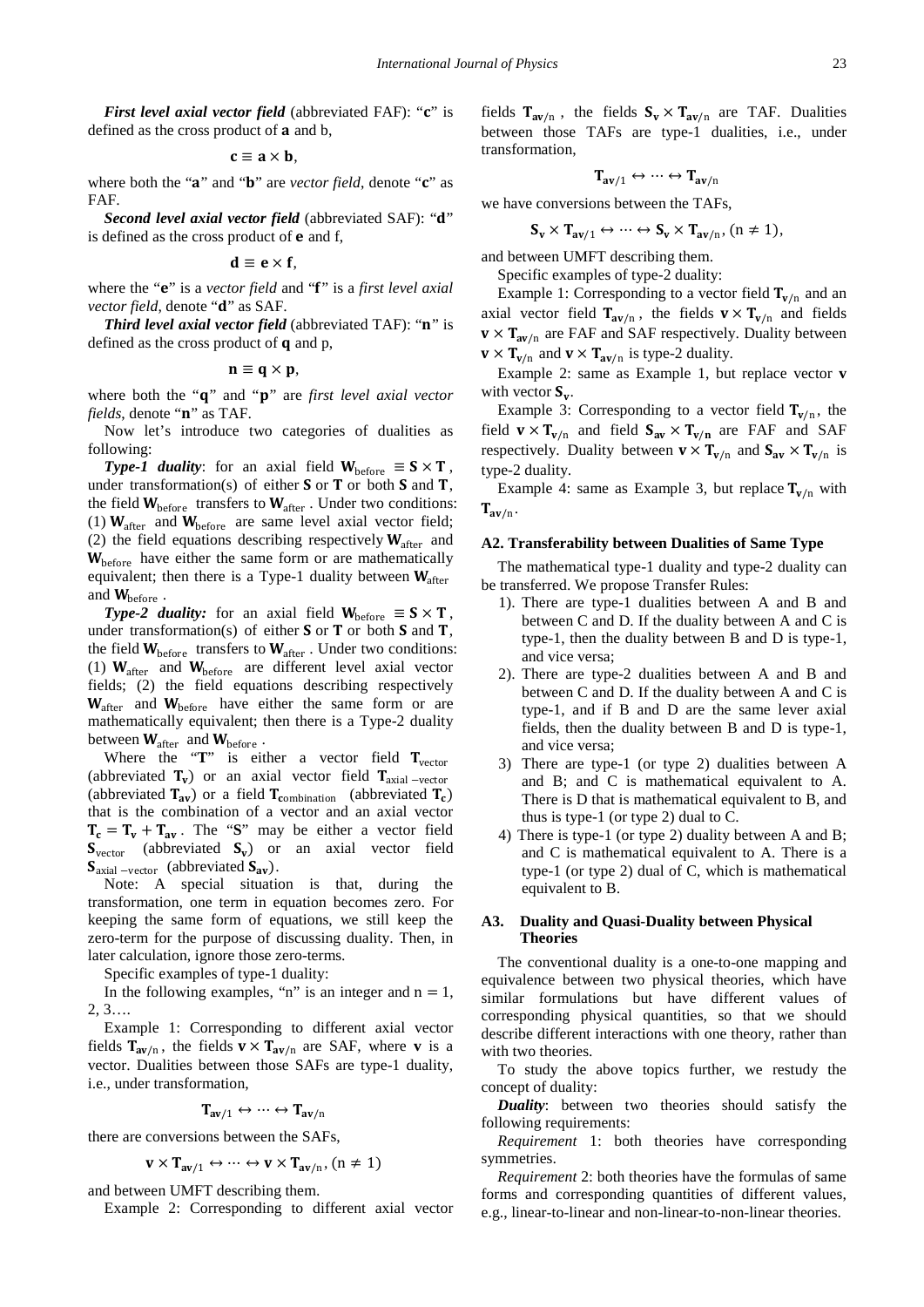*Requirement* 3: each theory has charge conjugation.

In physics, duality with same kind of symmetries will disclose deeper relation between two theories. Based on Noether's theorem, Requirement 1 leads to Requirement 2. But Requirement 2 does not necessarily lead to Requirement 1 before proving.

In physics of gravity, the conventional Gauge/Gravity Duality doesn't satisfy Requirement 1. The gauge theories are dictated by internal and CPT symmetries. On the contrary, there are no such symmetries in conventional Einstein theory of General Relativity (GR).

Thus, we introduce a new less-restrict concept of Quasi-Duality:

*Quasi-Duality*: two theories satisfy part of Requirements of Duality, e.g., both theories with either non-corresponding symmetries or one of theories with unknown symmetry of the kind that other theory has.

### **A4. Theory-independent and Transferability of Duality and Quasi-Duality**

With theory-to-theory Duality (Quasi-Duality), we postulate following conjectures:

*Conjecture* **1**: the intrinsic nature of quantities disclosed by a Duality (Quasi-Duality) must be *theory-independent*.

*Conjecture* **2**: Dualities (Quasi-Dualities) are transferable.

*Conjecture* **3**: Quasi-Duality should advance to Duality eventually; otherwise, at least, one of theories needs to be modified.

Duality reflects intrinsic nature of the real world, while Quasi-Duality reflects only partial nature of the real world. A theory attempting to describe Nature is limited by present knowledge. Thus, a Duality, as well as a Quasi-Duality, should not depend on theories, since theory will be modified eventually. Conjecture 1 reflects this fact. An example of Conjecture 2 is that if there are theory-A/theory-B Duality (Quasi-Duality) and theory-B/theory-C Duality (Quasi-Duality), we must have theory-A/theory-C Duality (Quasi-Duality). Conjecture 3 implies that our limited understanding of Nature will gradually progress and reach, hopefully, full understanding ultimately.

The general goals of understanding gravity are: (1) Find out the internal symmetry associates with gravity; (2) Suggest a gravitational charge conjugate; (3) Reformulate gravity in the same terms as that of other forces. We have completed the above tasks [\[3\],](#page-26-2) so gravity and other three force are on the same footing. We have accomplished the tasks: (1) Quantize gravity; (2) unify gravity with other forces. Gravity is a physical field as other three interactions in real world 4-dimention spacetime.

# **B. Resolving Negative Energy Issue of Vector Gravity**

We define the work done by an external force to dismantle a collection of same signs of g-charge, which converts to the energy of the gravitational field, as the potential energy of gravitational field, which is positive. As a summary, the energy,  $W_g$ , stored in the Gravito-EM field is positive, denoted as "energy" of gravito-EM fields,

$$
W_g = \frac{1}{2} \int (g^2 + B_g^2) d\tau
$$
 (B1)

Where  $g$  and  $B_g$  are the gravito-electric and gravitomagnetic field strengths respectively, which are created by either positive or negative or net g-charges/g-current respectively. The negative energy issue of the vector gravito-magnetic field is resolved.

The Lagrangian for Gravito-EM is

$$
L_g = \frac{1}{8\pi} \left( g^2 - B_g^2 \right) \tag{B2}
$$

# **C. Lorentz Transformation of Gravito-EM Field**

Writing Eq. (4.61), Eq. (4.72), Eq. (4.73) and Eq. (4.64) in tensor form,

$$
\frac{\partial F_g^{\alpha\beta}}{\partial x^\beta} = J_g^\alpha, \tag{C1}
$$

$$
\frac{\partial F_g^{\alpha\beta}}{\partial x^\gamma} + \frac{\partial F_g^{\beta\gamma}}{\partial x^\alpha} + \frac{\partial F_g^{\gamma\alpha}}{\partial x^\beta} = 0,
$$
 (C2)

$$
J_g^{\alpha} = J_{g+}^{\alpha} + J_{g-}^{\alpha} = (\rho_g, J_g),
$$

Where  $F_g^{\alpha\beta} = \partial^{\alpha} A_g^{\beta} - \partial^{\beta} A_g^{\alpha}$  is the field strength tensor,  $A_g^{\alpha}$ is four-vector gravitational potential,  $J_g^{\alpha}$  is gravitational four-current. Eq. (C1) and Eq. (C2) satisfy Lorentz transformation and comply with Special Relativity.

For transformation of gravito-electric and gravito-magnetic field strengths between two frames moving relative to each other with constant velocity along the x-axis, the transformation law is,

$$
B'_{gx} = B_{gx}, B'_{gy} = \gamma(B_{gy} - v g_z), B'_{gz} = \gamma(B_{gz} - v g_y),
$$
 (C3)  

$$
g'_x = g_x, g'_y = \gamma(g_y + v g_{gz}), g'_z = \gamma(g_z + v g_{gy}),
$$
 (C4)

where  $\beta = v/c$  and  $\gamma = 1/\sqrt{1 - \beta^2}$ . They have the same forms as that of EM in SR. In analogy to the transformation of EM fields in SR, we obtain the same rule for the transformation of Gravito-EM fields, including extended-Newtonian gravitational field and gravitomagnetic fields. In the tensor form, the gravitational fields in one inertial frame S′ can be expressed in terms of gravitational fields in another frame S,

$$
F_{g\pm}^{i\mu\nu} = \frac{\partial x^{'\mu}}{\partial x^{\alpha}} \frac{\partial x^{'\nu}}{\partial x^{\beta}} F_{g\pm}^{\alpha\beta}.
$$
 (C5)

In the vector form, the gravitational field strengths transfer as,

$$
\mathbf{g}_{\pm}^{'} = \gamma \Big( \mathbf{g}_{\pm} + \boldsymbol{\beta} \times \mathbf{B}_{g\pm} \Big) - \frac{\gamma^2}{1 + \gamma} \boldsymbol{\beta} \big( \boldsymbol{\beta} \cdot \mathbf{g}_{\pm} \big) \n\mathbf{B}_{g\pm}^{'} = \gamma \Big( \mathbf{B}_{g\pm} - \boldsymbol{\beta} \times \mathbf{g}_{\pm} \Big) - \frac{\gamma^2}{1 + \gamma} \boldsymbol{\beta} \Big( \boldsymbol{\beta} \cdot \mathbf{B}_{g\pm} \Big)
$$
\n(C6)

When the velocity is slow,  $\gamma \approx 1$ , in the laboratory frame,

$$
\mathbf{B}_{\rm g} \approx \mathbf{B}_{\rm g}^{\prime} + \mathbf{v} \times \mathbf{g}.
$$
 (C7)

Where  $\mathbf{B}_{g}$  is the Gravito-magnetic field at the circuit dl in a reference frame in which d**l** is at rest. The **g** is a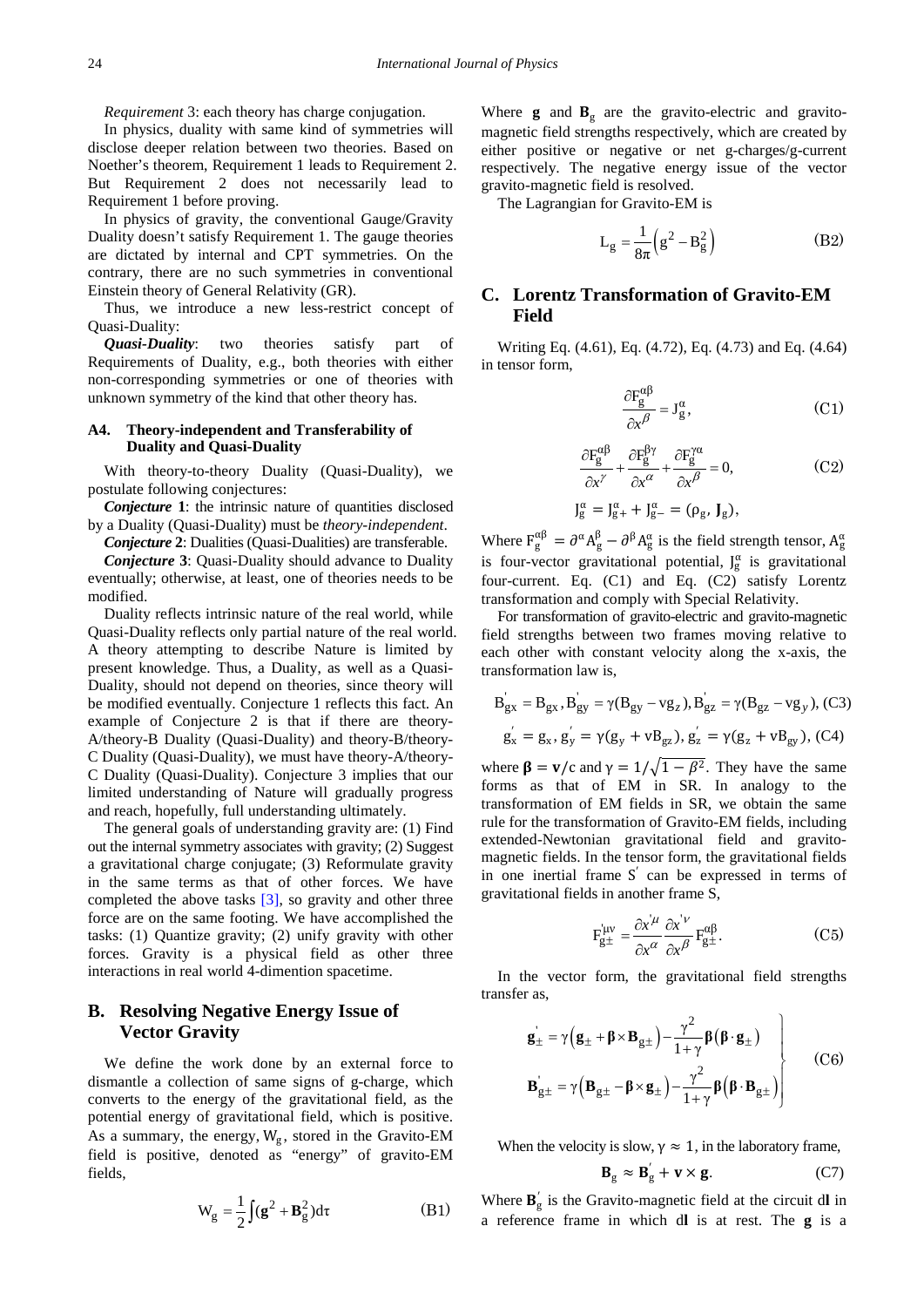gravitational field at the neighborhood of the circuit d**l**. The **v** is the velocity of the circuit d**l** relative to the laboratory frame. While a gravitational field **g** in the laboratory frame transform as,

$$
\mathbf{g} \approx \mathbf{g}' - \mathbf{v} \times \mathbf{B}_{\mathbf{g}} \tag{C8}
$$

where  $g'$  is the gravitational field at the circuit dl in a reference frame, in which d**l** is at rest. The  $B_{\sigma}$  is a gravito-magnetic field at the neighborhood of the circuit d**l**. The v is the velocity of the circuit d**l** relative to the laboratory frame.

For a special situation of the gravito-electric field,  $\bf{g}$ , and gravito-magnetic,  $\mathbf{B}_{g}$ , do not exist in the circuit dl rest frame, we have transformation law,

$$
\mathbf{B}_{g} = \mathbf{v} \times \mathbf{g}.
$$
 (C9)

$$
\mathbf{g} = -\mathbf{v} \times \mathbf{B}_{g}.\tag{C10}
$$

Eq. (C9) implies that a gravito-magnetic field must accompany with a moving g-charge.

Following EM, the invariant quantities of Gravito-EM are,

$$
F_{g+\alpha\beta}F_{g+}^{\alpha\beta} = invariant,
$$
 (C11)

$$
\epsilon_{\alpha\beta\gamma\delta} \ \epsilon_{\alpha\beta\gamma\delta} F^{\alpha\beta}_{g+} F^{\gamma\delta}_{g+} = invariant, \tag{C12}
$$

where  $\epsilon_{\alpha\beta\gamma\delta}$  is the completely anti-symmetry unit tensor of fourth-rank.

In three vector forms of gravito-electric and gravitomagnetic field strength, Eq. (C11) and Eq. (C12) gives

$$
B_{g+}^2 - g_+^2 = invariant,
$$
 (C13)

$$
\mathbf{g}_{+} \cdot \mathbf{B}_{g+} = invariant. \tag{C14}
$$

For the gravitational fields created by negative g-charge/g-current, we have the same invariants,

$$
F_{g-\alpha\beta}F_{g-}^{\alpha\beta} = invariant,
$$
 (C15)

$$
\epsilon_{\alpha\beta\gamma\delta} \ \epsilon_{\alpha\beta\gamma\delta} F^{\alpha\beta}_{g} F^{\gamma\delta}_{g} = invariant, \tag{C16}
$$

where  $\epsilon_{\alpha\beta\gamma\delta}$  is the completely anti-symmetry unit tensor of fourth-rank.

### **D. Perihelion Precession of Mercury**

We can rewrite the equation of motion for a g-charge in external fields. At the "zero approximation", the Newtonian Lagrangian is,

$$
L_{gi}^{(0)} = \frac{1}{2} m_i v_i^2 - Q_{gi} V_g, \qquad (D1)
$$

where  $v_i$  is the velocity of the i<sup>th</sup> g-charge of a system of g-charges;  $V_g$  is the potential of the external field. Since the existence of gravito-magnetic field  $A_g$  in Gravito-EM, the relativistic Lagrangian is

$$
L_{gi} = -m_i c^2 \sqrt{1 - \beta_i^2} - Q_{gi} V_g + \frac{1}{C} Q_{gi} A_g \cdot v_i.
$$
 (D2)

Expanding the term  $m_i c^2 \sqrt{1 - \beta_i^2}$  in power of  $v_i/c$  and keeping the terms of second order, and substituting the retarded potentials, we obtain the *Darwin-type gravitational Lagrangian* for the whole system, from Eq. (D2),

$$
L_{g} = \sum_{i} \left( \frac{1}{2} m_{i} v_{i}^{2} + \frac{1}{8c^{2}} m_{i} v_{i}^{4} \right)
$$
  
-
$$
\sum_{i > j} \left( \frac{Q_{gi} Q_{gj}}{R_{ij}} - \frac{Q_{gi} Q_{gi}}{2c^{2} R_{ij}} \left[ v_{i} \cdot v_{j} + (v_{i} \cdot n_{ij}) (v_{j} \cdot n_{ij}) \right],
$$
  
where 
$$
\mathbf{A}_{g} = \frac{Q_{gi} \left[ v + (v \cdot n) n \right]}{2c^{D}} \text{ has been used.}
$$

2cR From a vector theory of gravity and taking into account vector potential, Borodikhin [\[42\]](#page-26-21) proposed a Lagrange function,

$$
L_g = \frac{1}{2} m_1 V_1^2 + \frac{1}{2} m_2 V_2^2 + \frac{Gm_1 m_2}{R_{12}} + \frac{Gm_1 m_2 V^2}{c^2 R_{12}},
$$
 (D4)

and show that the Lagrange function can explain the perihelion precession of Mercury.

For a binary system, the gravito-Darwin-type Lagrangian, Eq. (D3), gives Borodikhin's Lagrange function, Eq. (D4), which implies that Gravito-EM explains the perihelion precession of Mercury.

# **E. Extended-Doppler Effect of G-Wave of Accelerating Source**

The stars are acceleratingly receding from each other. We suggest that the acceleration causes the redshift of gwave, denoted it as "Acceleration-Redshift". Both receding velocity and acceleration of source cause the wavelength of g-wave shifted to red. The total redshift is a summation of Doppler-type redshift and Acceleration-Redshift. Moreover, we derived General Redshift and General Blueshift formulas that show that not only velocity, but also acceleration, jerk, and higher order derivative shift wavelength. The General Redshift formula is identical with the cosmological redshift, which implies that the cosmological redshift intrinsically includes Acceleration-Redshift. We believe that to describe the accelerating universe, physics laws should include acceleration for accuracy and completeness. The acceleration-redshift of electromagnetic wave has been derived [\[43\].](#page-26-22) Due to the duality between EM and Gravito-EM, we directly copy the results of EM-wave here for several situations.

### **Situation (A): Source of g-wave is receding with acceleration.**

A source emitting g-wave of wavelength  $\lambda_s$  is receding with velocity  $v_s$  and constant acceleration  $a_s$  relative to an observer on the earth. The observed wavelength  $\lambda_0$ and acceleration-velocity-redshift z of g-wave are, respectively,

$$
\lambda_{o} = \lambda_{s} \left[ 1 + \frac{v_{s}}{c} + \frac{a_{s} \lambda_{s}}{2c^{2}} \right],
$$
 (E1)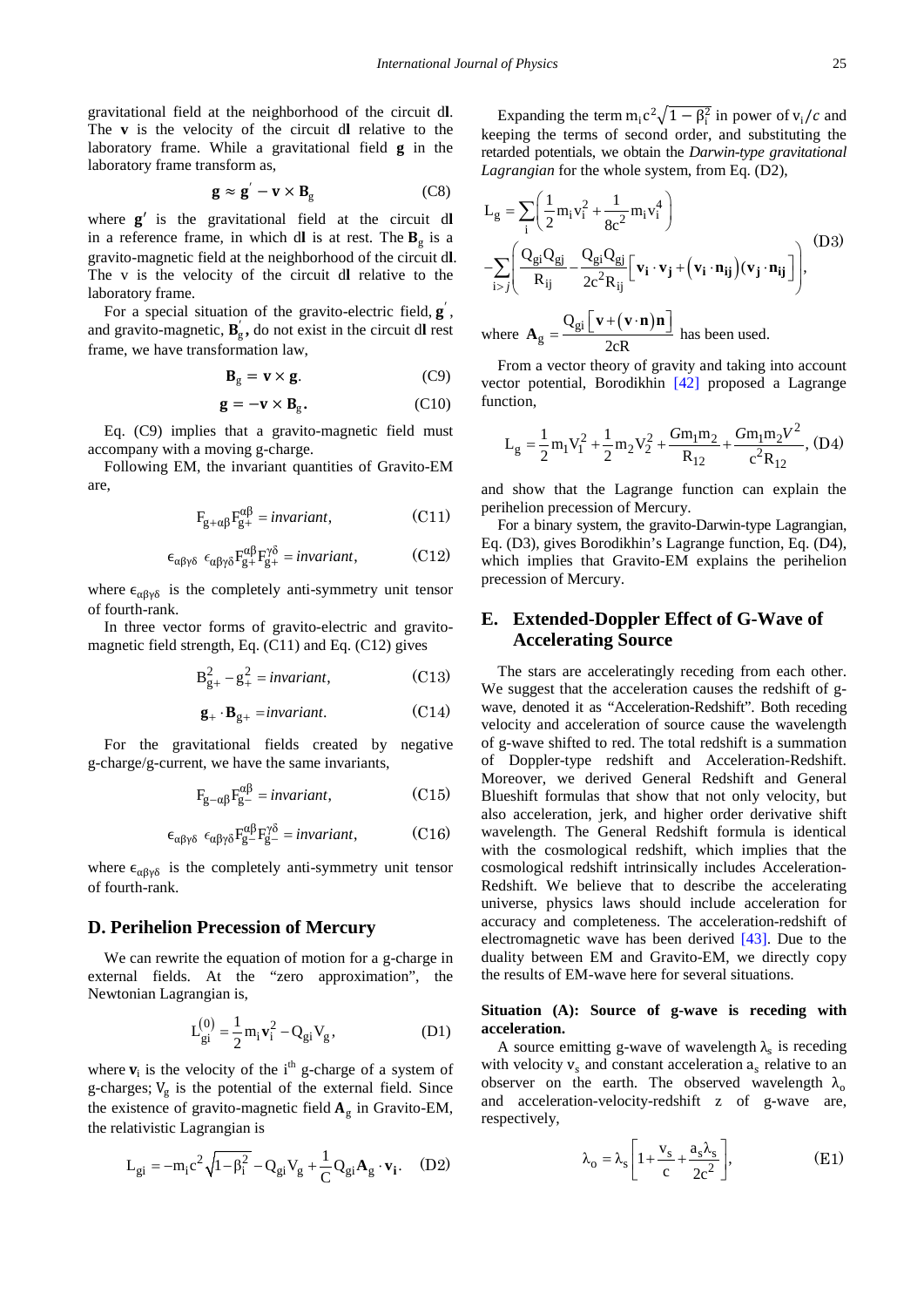$$
cz = \frac{\lambda_o}{\lambda_s} - 1 = v_s + a_s \left(\frac{\lambda_s}{2c}\right),
$$
 (E2)

where "c" is the speed of g-wave, which is equal to that of light.

Eq. (E2) implies that, the acceleration of a receding source does shift the wavelength. The first terms on the right-hand sides of Eq. (E2) is the regular Doppler-type redshift for g-wave; the second term is redshift due to acceleration, "Acceleration-redshift".

A significant difference between redshifts of constantly moving source and accelerating source is that the observed wavelength and redshift are time dependent. Taking derivative with respect to time, we obtain,

$$
\frac{c}{f_s} \frac{df_o}{dt} = -\frac{a_s}{\left[1 + \frac{v_s}{c} + \frac{a_s \lambda_s}{2c^2}\right]^2},
$$
(E3)

$$
c\frac{dz}{dt} = a_s \tag{E4}
$$

Eq. (E4) give the relation between the acceleration of source and the redshift.

**Situation (B): Source of g-wave is receding with** deceleration  $d_s$ .

Wavelength, deceleration-velocity-redshift and time change of redshift are respectively,

$$
\lambda_{\rm o} = \lambda_{\rm s} \left[ 1 + \frac{\rm v_{\rm s}}{c} - \frac{1}{2} \, \rm d_{\rm s} \, \frac{\lambda_{\rm s}}{c^2} \right],\tag{E5}
$$

$$
cz = v_s - d_s \left(\frac{\lambda_s}{2c}\right),
$$
 (E6)

$$
c\frac{dz}{dt} = -d_s.
$$
 (E7)

The redshift is decreasing with time, which is due to the deceleration of source. The deceleration,  $d_s$ , of a source may be measured by detecting the time change of shifts of wavelength/frequency.

## **F. Extended-Hubble Law for Accelerating Universe**

In the 1998, Scientists reported the observations that the

expansion of the universe is accelerating,  $\ddot{r} > 0$ , and the acceleration is assumed to be uniform,  $\ddot{r} = 0$ . In the 2016, Scientists report that even that acceleration is faster than expected. If the 2016 observation is confirmed, which could mean that the acceleration is accelerating,  $\ddot{r} > 0$ , there is a discrepancy in Hubble constant obtained from the 2016 observation and from the 2013 data of European Planck spacecraft. Following classical mechanics, call  $\ddot{r}(t)$ the "jerk". There is no evidence showing whether the jerk is uniform or not.

To describe an accelerating system, the physics laws should contain the term of the acceleration of the system for accuracy and completeness. Hubble's law was derived based on the uniformly expanding universe. We argue that to describe the accelerating universe, Hubble law should be extended to fit the accelerating and jerking universe. For this aim, we generalize the linear distance-velocity and distance-redshift relations of Hubble law to a non-linear distance-movement and a distance-redshift-movement relation of the extended Hubble law [\[44\].](#page-26-23) We suggest that the Extended-Hubble law is worth to pursue and may be tested by introducing it into cosmological study.

The extended-Hubble law is expressed in different forms as the following [\[44\],](#page-26-23)

$$
\frac{\dot{\mathbf{r}}(t_1)}{\mathbf{r}(t_1)} = \mathbf{H} \left( 1 + \frac{1}{2} \frac{\ddot{\mathbf{r}}}{\mathbf{r}} \frac{1}{\mathbf{H}^2} \right),
$$
 (F1)

$$
H = \frac{1}{2} \frac{\dot{r}}{r} \left\{ 1 + \sqrt{1 - 2 \frac{\ddot{r}(t_1) r(t_1)}{\dot{r}^2}} \right\},
$$
 (F2)

$$
\frac{\dot{r}(t_1)}{r(t_1)} = H\left\{1 - \frac{1}{2}q_2 + \frac{1}{3!}q_3\right\},\tag{F3}
$$

where

$$
q_n = -\frac{r^{(n)}(t_1)}{r(t_1)H^n},
$$
 (F4)

and  $q_2$  and  $q_3$  are the "deceleration-parameter" and "jerkparameter", respectively.

Note with acceleration,  $H \neq \frac{\dot{r}}{r}$ , i.e., the original definition of Hubble parameter is no longer valid. Eq. (F2) may be considered as a new definition of Hubble parameter in terms of velocity and acceleration.

|                              | Distance-Movement Relation                                                 | Distance-Redshift-Movement Relation: $1 + Z = \frac{r(t_0)}{r}$                                                                                                                                                 |
|------------------------------|----------------------------------------------------------------------------|-----------------------------------------------------------------------------------------------------------------------------------------------------------------------------------------------------------------|
| Uniformly Expanding Universe | $r = \frac{1}{H}$                                                          | $Z = Z_{H0} = \frac{H_0 r(t_0)}{r}$                                                                                                                                                                             |
| <b>Accelerating Universe</b> | $r = \frac{r}{H} - \frac{r}{2H^2}$                                         | $Z = Z_{H0} - \frac{\ddot{r}(t_0)r(t_0)}{2\dot{r}^2(t_0)}Z_{H0}^2$<br>$Z = Z_{H0} + \frac{1}{2} q_{R0}^2 Z_{H0}^2$                                                                                              |
| Jerking Universe             | $r = \frac{\dot{r}}{H} - \frac{\ddot{r}}{2H^2} + \frac{\dddot{r}}{3! H^3}$ | $Z = Z_{H0} - \frac{\ddot{r}(t_0)r(t_0)}{2\dot{r}^2(t_0)}Z_{H0}^2 + \frac{\dddot{r}(t_0)r^2(t_0)}{3!\,\dot{r}^3(t_0)}Z_{H0}^3$<br>$Z = Z_{H0} + \frac{1}{2} q_{R0}^2 Z_{H0}^2 - \frac{1}{31} q_{R0}^3 Z_{H0}^3$ |